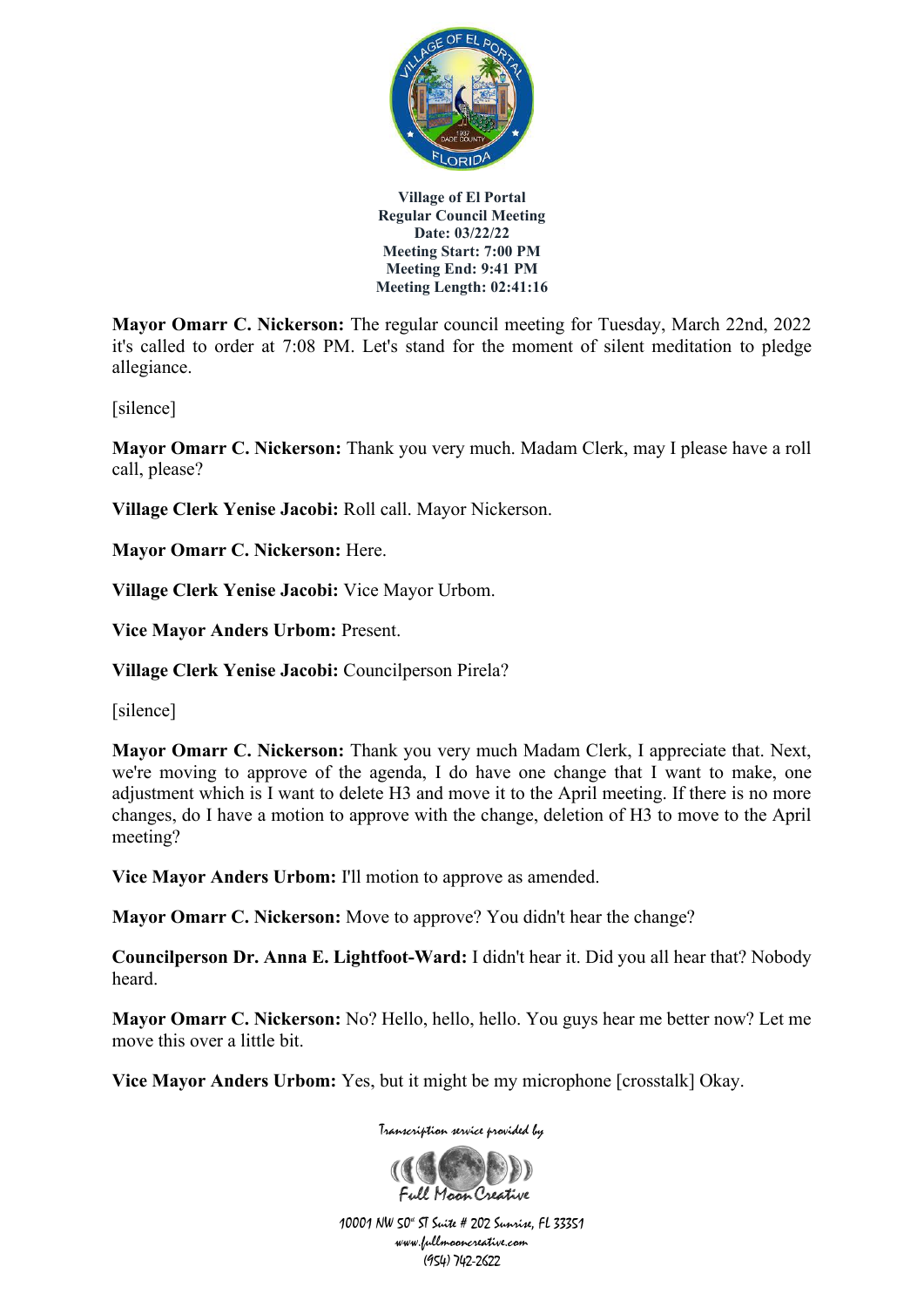

**Mayor Omarr C. Nickerson:** All right, here we go. Right to the mouth. Here we go. All right, so I do have a change to make an adjustment to the agenda. I wanted to delete agenda item H3 and move that to the April meeting. If I have no more changes, if I'm hearing, no more changes, do I have a motion to approve the agenda with the adjustment of moving H3 to the April meeting?

**Councilperson Darian Martin:** So moved.

**Mayor Omarr C. Nickerson:** So moved by Councilperson Martin. Do I have a second?

**Vice Mayor Anders Urbom:** I'll second.

**Mayor Omarr C. Nickerson:** Seconded by Councilperson Dr. Anna E. Lightfoot-Ward. All in favor say, Aye.

#### **Councilmembers:** Aye.

**Mayor Omarr C. Nickerson:** All opposed say, nay. Hearing none. We're moving right down to the acknowledgment of visitors and or special presentations. Let me change my position. All right, here we go. Everybody hear me okay? We good? Thank you very much I appreciate that. First, before I get started, I do want to mention a couple of honorable mentions. The first one we do have here with us, we have Miss Lillian T. Taylor. If you could stand please Miss Taylor please so we can all give you--

[applause]

**Mayor Omarr C. Nickerson:** As we're moving into the Women's History Month for what I'm about to talk about now, Miss Taylor is a chaplain at the Miami VA Medical Center and she is the first and only Black female chaplain in the history of the Miami VA. We really appreciate everything that you've done.

[applause]

**Mayor Omarr C. Nickerson:** And the legendary figure that you are and I'm happy and I'm honored to have you here. I don't know if she's here, I do want to recognize Miss Julia Poliadis and she is an environmental green real estate and building consulting agent. Oh, there she is in the back, stand for us. Stand for us Julia, Miss Poliadis.



Transcription service provided by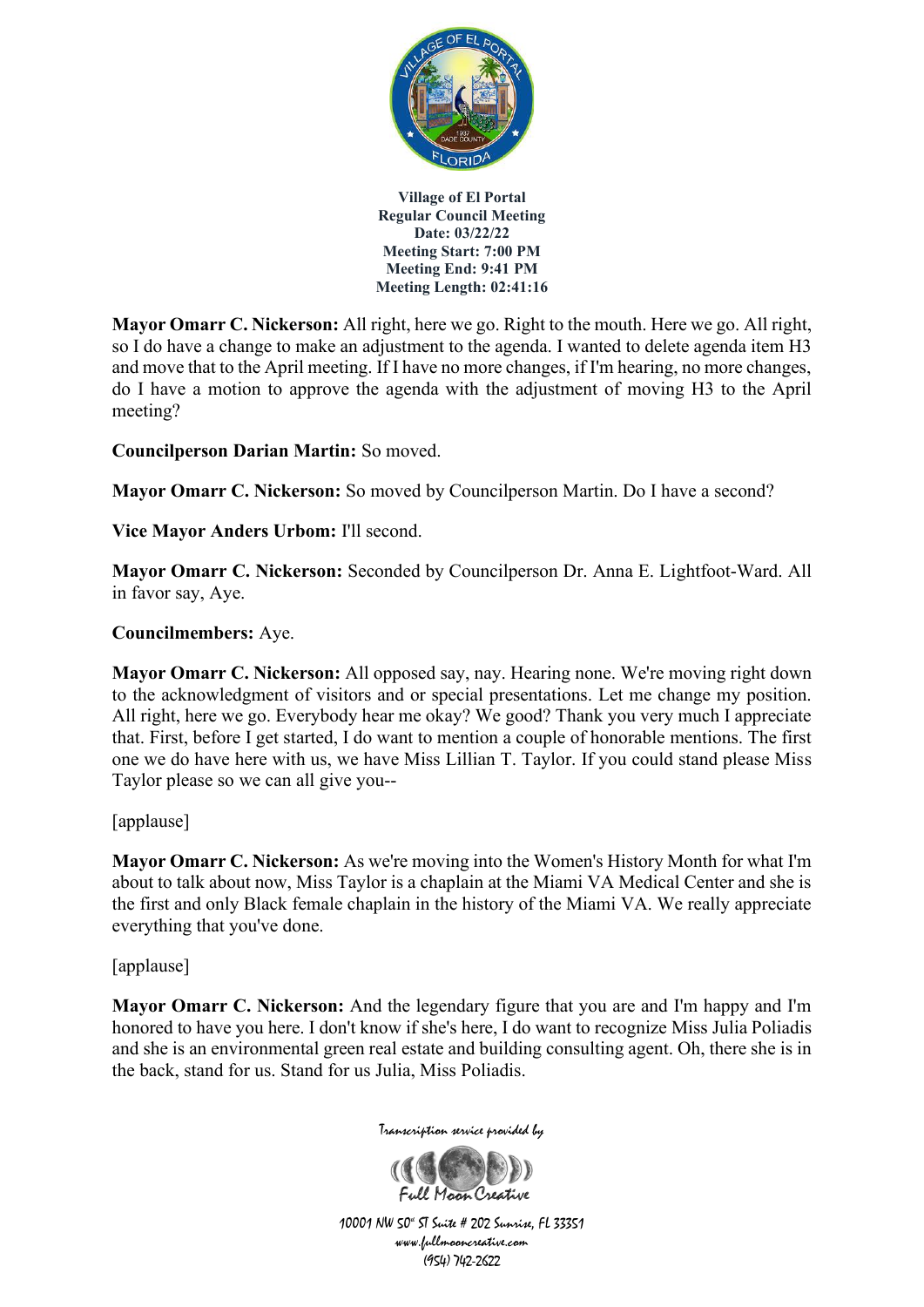

[applause]

**Mayor Omarr C. Nickerson:** She's part of the new generation of individuals that are working really hard to change their environment, to change their neighborhood, to make the community better, and we really appreciate having you here tonight and I'm honored to have you here. Thank you very much. I didn't want to start this off on a sad note, Madam Manager, but as you know-- not a sad note, but as you know there's a lot of things that come up.

With me being mayor, you and I talked about so many things all the time, and a lot of things that we just handle ourselves and we just taking stride and we just never bring up again. Manager Alou knows that when our agenda came out, we're going to be honoring Women's History Month at this meeting, so I got a couple of phone calls, Madam Manager and she knows about this, from a couple of men that reside in the community.

They were upset because we're honoring Women's History Month and they said it was ridiculous. They called me all type of names, right Madam Manager? They said, "I used to like you, but now that you're celebrating Women's History Month, I don't like you anymore Mayor. " They said in a different way Madam Manager.

I said, "Well, you know what?" I said, "For who you are and for what you're saying, not only would I not want your vote, but if you think that type of person that you are that you should vote for me, you shouldn't even vote for me because if you and I see eye-to-eye then I'm doing something wrong." I told him I take pride, and the manager knows this. I told him I take pride that we do not see eye-to-eye. Being that's the case, I want to say to him, I hope he's watching, that we are now about to honor Women's History Month.

[applause]

**Mayor Omarr C. Nickerson:** We're going to start off like this, the first Women's History Day took place in 1909. International Women's Day became a holiday in 1911. Women's History Day became Women's History Week in 1978. Women's History Month began in 1987. This year, 2022, the Women's History theme is women providing healing, providing hope, and to that gentleman out there, I hope you find some healing and I still have hope for you. I love you regardless and I hope you find the happiness in your life that you are missing currently.

Shout out to Wyoming. The Wyoming territory was the first place to grant women the right to vote. That's also where the first woman governor came from, Governor Ross. The 19th

Transcription service provided by

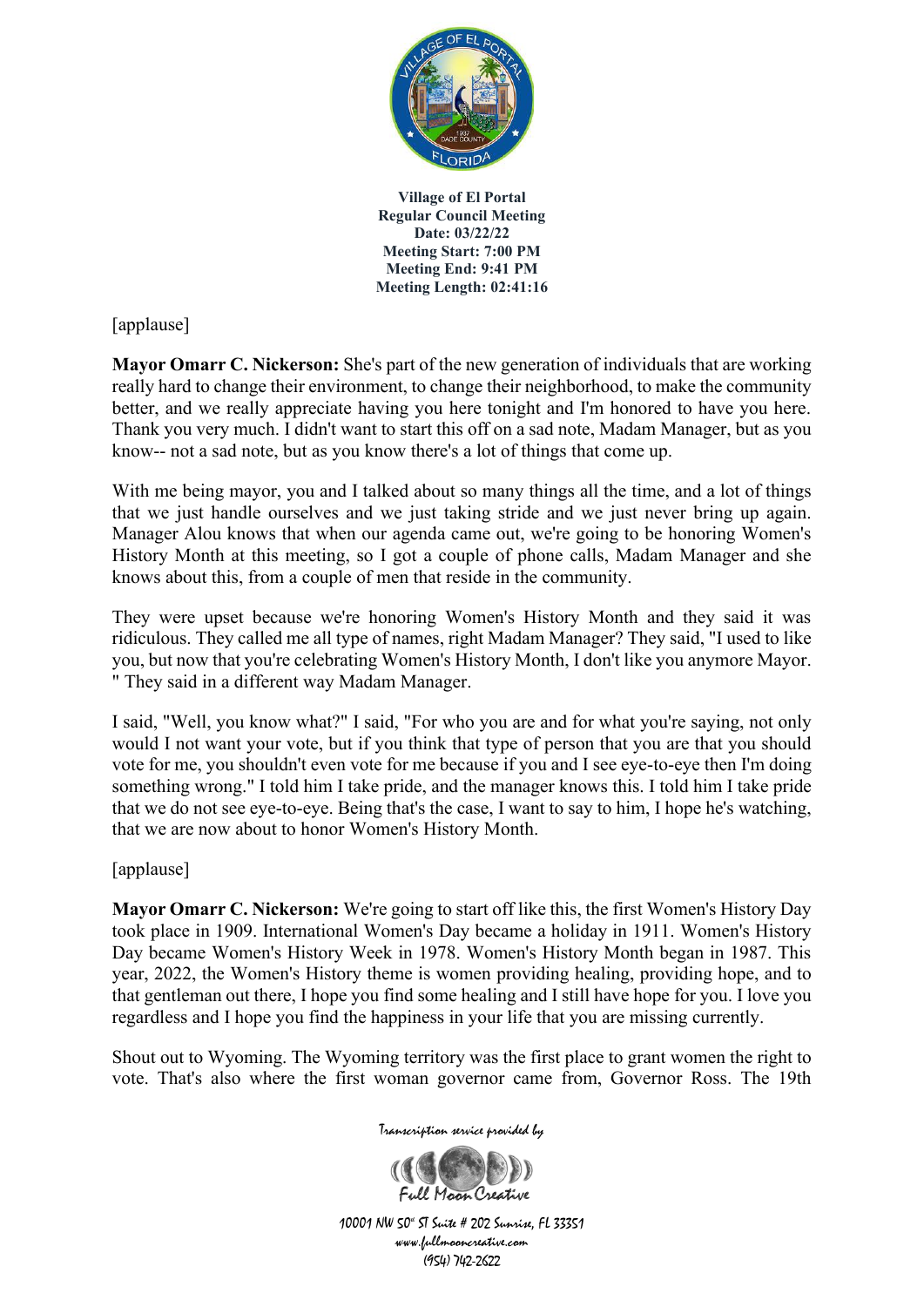

amendment that we hear about often did not give all women the right to vote. Unfortunately, they were American women, African American and Latin women were not given the right to vote with the 19th Amendment.

I want to give a shout-out to Geraldyn Jerrie Cobb, that was the first woman to pass and be an astronaut, passed the astronaut test, that was in 1961. I want to give a shout-out to Elizabeth Blackwell who became the first woman to own a medical degree in the United States. I want to give a shout-out to Title IX. Last month Madam Manager, we just renewed our Title IX for the Village of El Portal. I was happy to do that, we did that in the resolution last month.

I do want to point out that for all of us men out there, that women have always, and the stats show they continue to outlive us in every single society. All of us men out there, I know it's hard, I know we want to eat that red meat. [laughs] I know you want to eat that steak and ribs. I know, but we have to listen to our wives and the women in our lives because when it comes to health, they outdo us by landfall.

I do want to point out Miss Jane Addams was the first woman to be awarded the Nobel Peace Prize. Madam C.J. Walker was the first Black female millionaire in the US. Charlotte E. Ray was the first Black American female lawyer in the US. Recently the Winter Olympic Games ended probably about a month ago or something like that.

I do want to point out that in 1924 when the first Winter Olympic Games took place, women were only allowed to be in the figure skating competition and if you looked at the Olympic Games recently, you see women all over the place and I'm just happy to see that happen. Shout out to the Queen of Soul, Aretha Franklin. She was the first woman inducted into the rock and roll hall of fame. Shout out to Sandra Day O'Connor, you all know she was the first female justice the Supreme Court.

Shout out to Kamala Harris, she's the first woman Vice President, regardless of your politics. [chuckles] Councilperson Dr. Anna E. Lightfoot-Ward, I hear you. I do want to bring up, at this time, the leader of an organization-- I see you, Tai. I see you. Tai, you're going to come up with her. She has a wonderful daughter also, who's here with her, who is the future of women's rights, the future of equality but right now, her mother is the current legendary stature that appeals to women's rights and equality.

Not only that but through her organization, which she is president of, she does many things throughout the community. Vice Mayor Urbom, I appreciate you filling in for me when it

Transcription service provided by

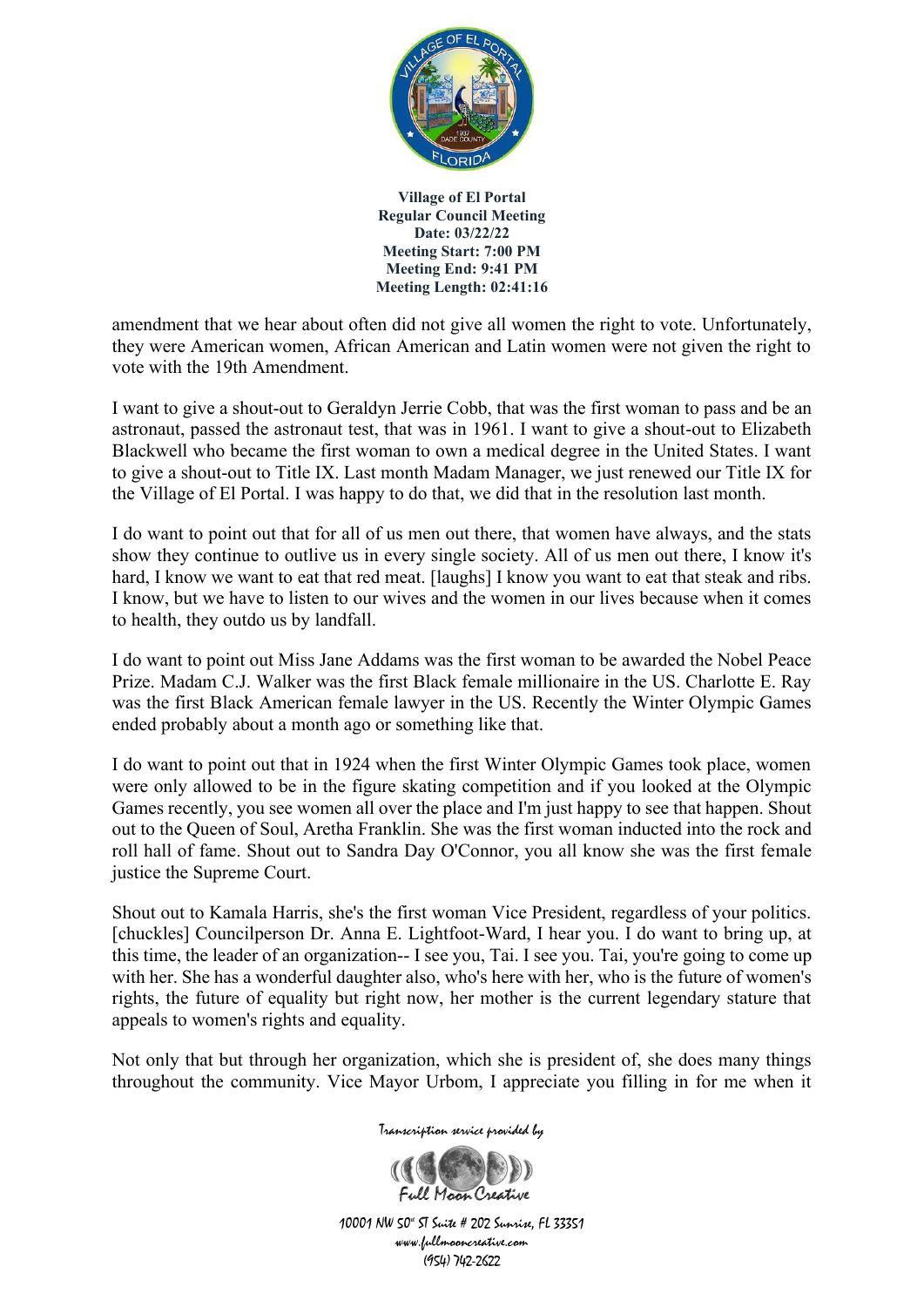

comes to that, with the key and the situation that we have going on. They just recently had this past weekend, movie night. Oh, look at that. That's right. Councilperson Pirela, I heard you were passing out cookies too. That's was up, Councilperson Pirela. I've got to come see next time.

I was out of the country but next time, I'm going to make sure I'm there so that I can get some of those cookies, Councilperson Pirela. Last month, Vice Mayor Urbom, we didn't have cookies. He wasn't there. You wait for the month that I'm out of the country, now you want to bring cookies to the movie night. There you go. Our movie nights are wonderful events and a lot of people come out to the movie nights and we really appreciate that.

Not only that, the plant-swapping stand and many different things that she does with her organization, which is the El Portal Woman's Club. She's going to come up and Tai, her daughter, is going to come up with her. She's going to tell us a little bit about her Woman's Club. She's going to record you. [chuckles] She's going to tell us a little bit about the Woman's Club and about her members and about what they do. Thank you.

[applause]

**Maribel Fruitstone:** Thank you. Thank you, Mayor. We have a history with El Portal. In 1946, the Mayor established the first Woman's Club of El Portal. It was a very simple ceremony and he said, "You will be a woman's club." There was a lady by the name of Mae Bush, and she was the first president of the Miami Woman's Club of El Portal. We were an organization, which is a wonderful organization because it is responsible for being a part of the creation of the Everglades.

In September 17th, 1946, the Woman's Club of El Portal became part of the District 11, which is responsible for our national park, The Everglades, and it's a true honor. They continue to do many different things. Through looking at their yearbook, we were reinstated with the idea from the Mayor, Claudia Cubillos. The last living member of the organization from 1998 gave the Woman's Club archives to Mayor Cubillos with the intention that it would be reinstated someday.

In 2015, she gathered a number of residents that had been here for a super long time and asked if anybody was familiar with what a woman's club was. The women's clubs in the history of the United States of America are responsible for the ability for women to vote. They helped create the beautiful parks that you appreciate, the libraries that you take your children to.

Transcription service provided by

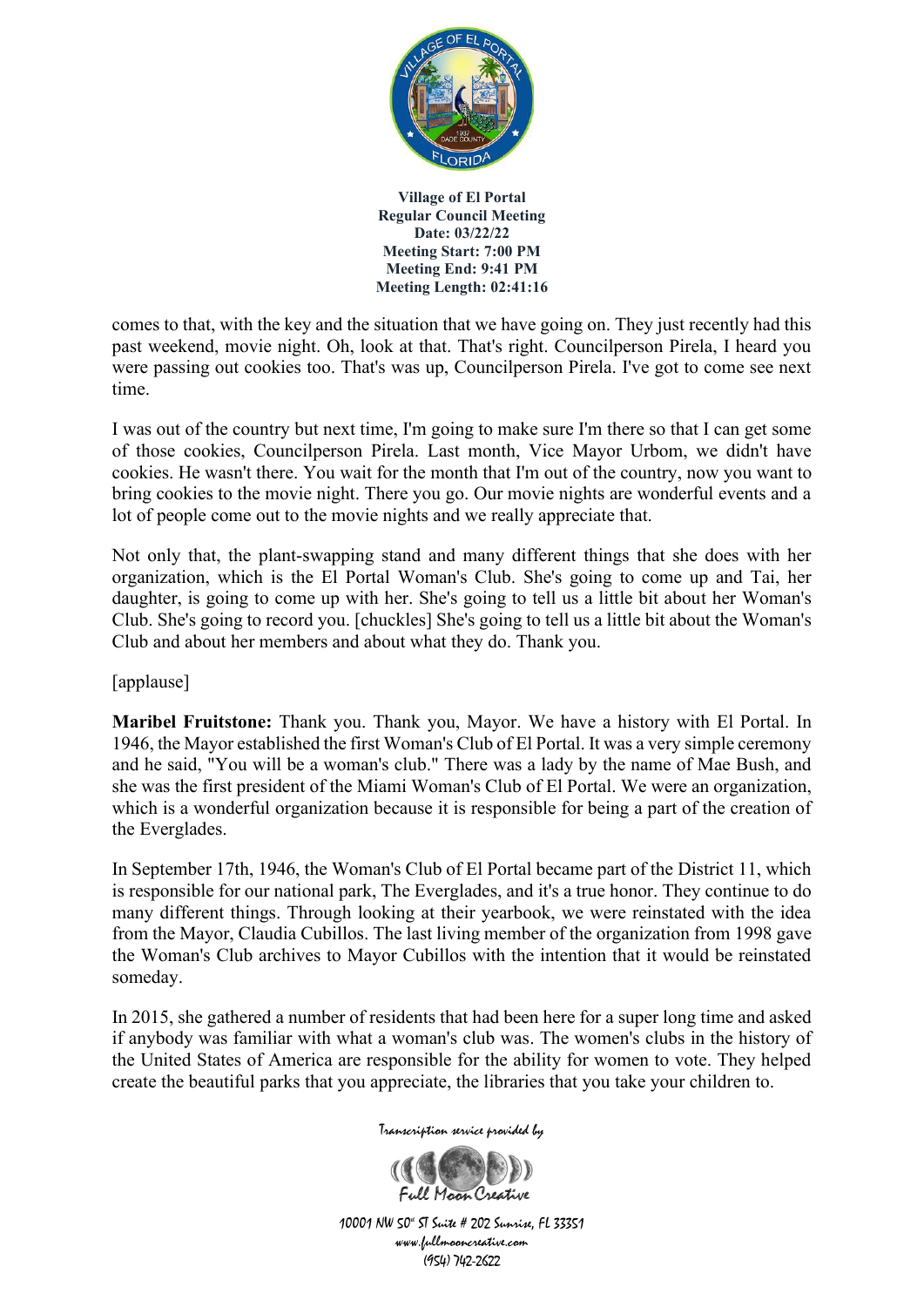

They helped establish in their communities, sidewalks. In this state of Florida, they're responsible for, just in 1961, the legislation to stop free-range cattle from being on the highways of the state of Florida. We are a part of that beautiful organization of women that just care about the communities and want to make their communities a better place to live. I thank you for honoring us because we are a part of that legacy and we are continuing the legacy through the support of what we-- We love where we live and we volunteer to do whatever it takes to make the community better.

They are in the process of creating a Women's History Museum in Washington DC alongside all of the other memorials and monuments that are in Washington DC because it is so important. They are also responsible for women's suffrage in the United States and the ability for all of us to vote, including African-American women and it being so inclusive. Thank you for this honor.

[applause]

**Maribel Fruitstone:** Should I stay here or go?

**Mayor Omarr C. Nickerson:** As you guys know or could imagine, I ordered a plethora of awards for Women's History Month. This award came and you see right there, it says, "GFWC El Portal Woman's Club." It says, "You are valued and appreciated. Women's History Month, March 2022." [chuckles] It's hard to see the words because they were supposed to be colored in.

You know how it is, President Fruitstone, when you order so many different things, it's bound that something gets missed along the way. When you order so many different awards at one time-- I'm going to contact them and we're going to be, "Hey, what happened to--?" Because it was supposed to be colored green and blue.

**Maribel Fruitstone:** [chuckles] Our colors.

**Mayor Omarr C. Nickerson: Our colors.** 

**Maribel Fruitstone:** We adopted the peacock colors.



Transcription service provided by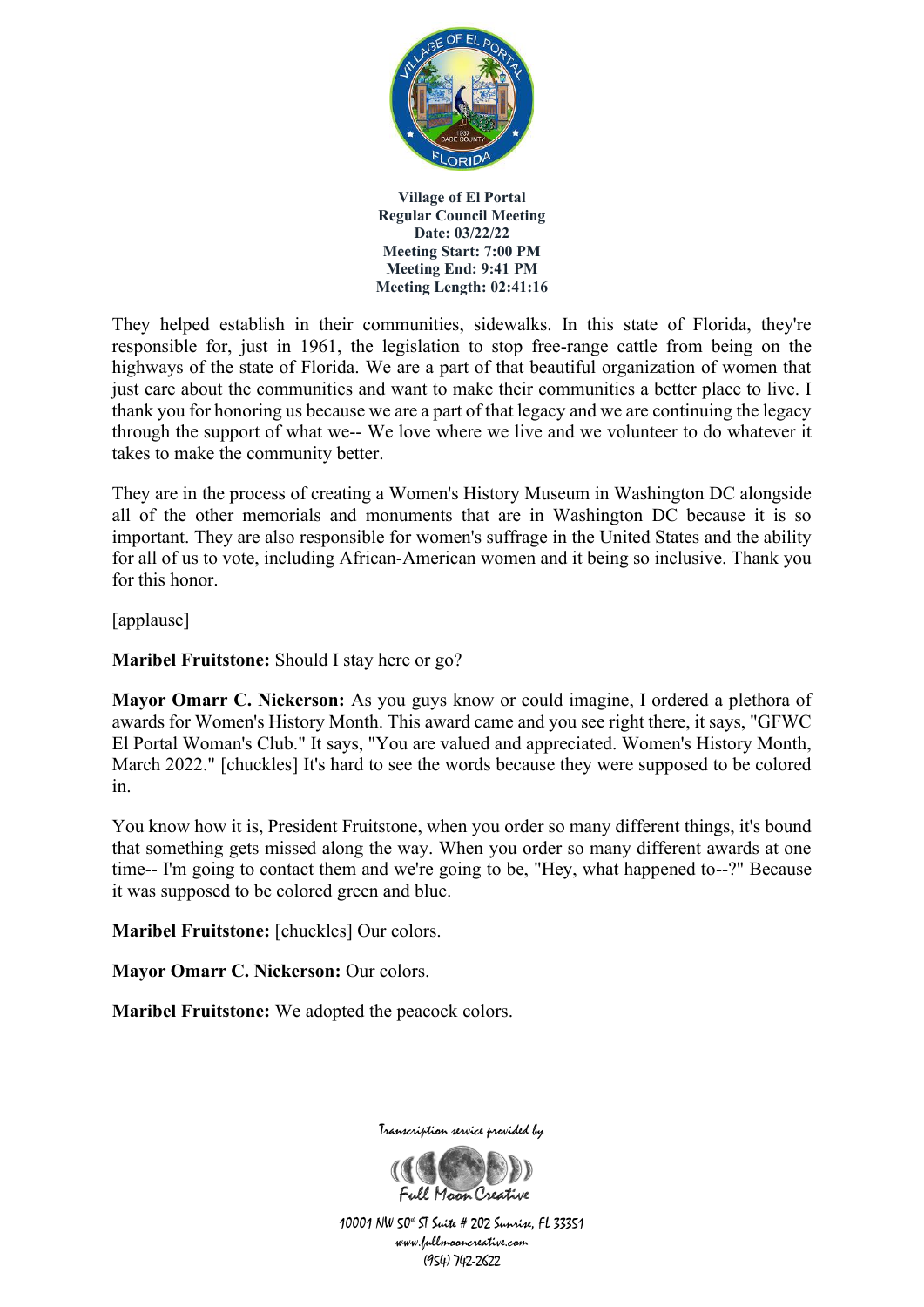

**Mayor Omarr C. Nickerson:** I got it. We just opened it, myself and the village clerk, we were back there scrambling them. We were opening everything and I was like, "What happened to my green and blue?" They skipped over it.

**Maribel Fruitstone:** It's beautiful, though.

**Mayor Omarr C. Nickerson:** I have that and this holds it up.

**Maribel Fruitstone:** Thank you.

**Mayor Omarr C. Nickerson:** I'm going to contact them and have them send me a free one that's green and blue.

**Maribel Fruitstone:** Thank you.

**Mayor Omarr C. Nickerson:** Thanks for everything.

[applause]

**Maribel Fruitstone:** Thank you

**Mayor Omarr C. Nickerson:** Thank you very much. It's beautiful. This is what we're going to do. For sake of time, I'm going to go through the awards, and then, after I'm done, we can all get down and take all the pictures, the individual, the family pictures, and things like that because if we get up, take pictures and sit, it takes a while to get everybody sitting back down and things like that. If anybody from the council-- You guys know how I am. If you guys want to jump in, if you guys have anything that you want to say about any of the individuals getting their awards, you guys are welcome to do so, of course.

**Councilperson Darian Martin:** Just a quick note that I do love celebrating Women's History Month, but I encourage everyone out there to celebrate the women in your lives every day because as we all know, women are the backbone of countless civilizations and communities and deserve to be celebrated every single day. I encourage you guys to do that.

[applause]

**Mayor Omarr C. Nickerson:** Absolutely. Thank you very much, Councilperson Martin. I appreciate that. Next up, there are two individuals that are the backbone of this municipality.

Transcription service provided by

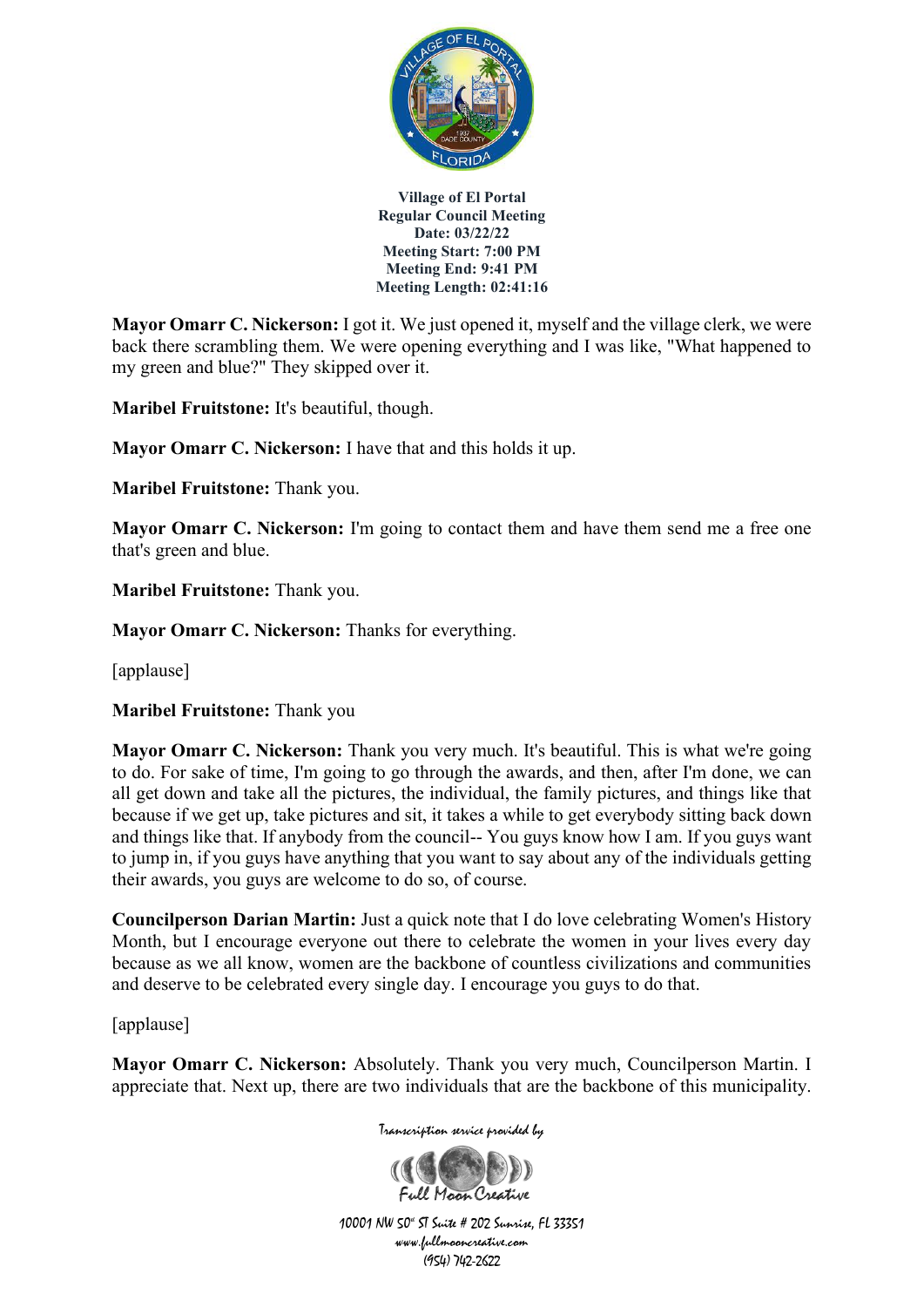

They're two women that make sure that everything runs right, make sure that everything's held up the right way. The first one, wherever we go on a daily basis, we're constantly and consistently in communication with one another. We're going to meetings all over the place. Since COVID ended, we're going to meetings.

Every morning it's like, "All right, Madam manager. You take this meeting and I'll take this meeting. What do you have?" "I have an eleven o'clock." "I have an 11:30. Okay, where's your eleven o'clock? Look, I'll take your eleven o'clock. You take my--" We do that. That's a dayin, day-out situation. It's no secret, especially for the residents here-- President Fruitstone is always saying, "Mayor, all these great things happening. Promote it more [laughs]. Promoted it more." [laughs]

In my first year as Mayor, our first year as a council, we brought in more funding to the village of El Portal than has ever been brought in in the entire history of El Portal, and that's 85 years. We started in 1937. She's like, "Promotion." [laughs] Being that's the case, all of that funding that we got, all the successes that we have-- It's on the agenda. If the council supports me tonight-- When I put out those letters on the marquee yesterday for Major Harrison, shout out to Major Harrison, she's going to be up later, and the new officers. When I put those letters out, I said to myself in my mind, "Tonight may be the night, after all these years

that within a few weeks, we'll be able to see a digital marquee out there. We'll never have to put let our letters out ever again." We'll have a beautiful digital marquee that will be out there, and that's on the agenda tonight. That also just with like everything else Madam Manager, if that pass tonight, that is done with no taxpayer dollars, that is done with funding that we went after, and we received, Madam Manager.

All of the success that we have could not have been done without Manager Alou. She's not only my backbone, when we go to places, Manager Alou, they say that we're tag team champions of success. They say, "How does little El Portal, the smallest municipality with barely any, we're just starting to get business taxes, barely any income, any money, how are we doing so many things?"

The *Miami Herald* just a couple of months ago, I was in there with Mayor Levine Cava and Keon Hardemon, where we were breaking ground over on the east side for future septic in the sewer they say is coming west and will be here eventually, we hope so. We have some of the sewer going on the west side. We have so many different things. Councilperson Pirela always looking out for public works, always looking out for things like that.

Transcription service provided by

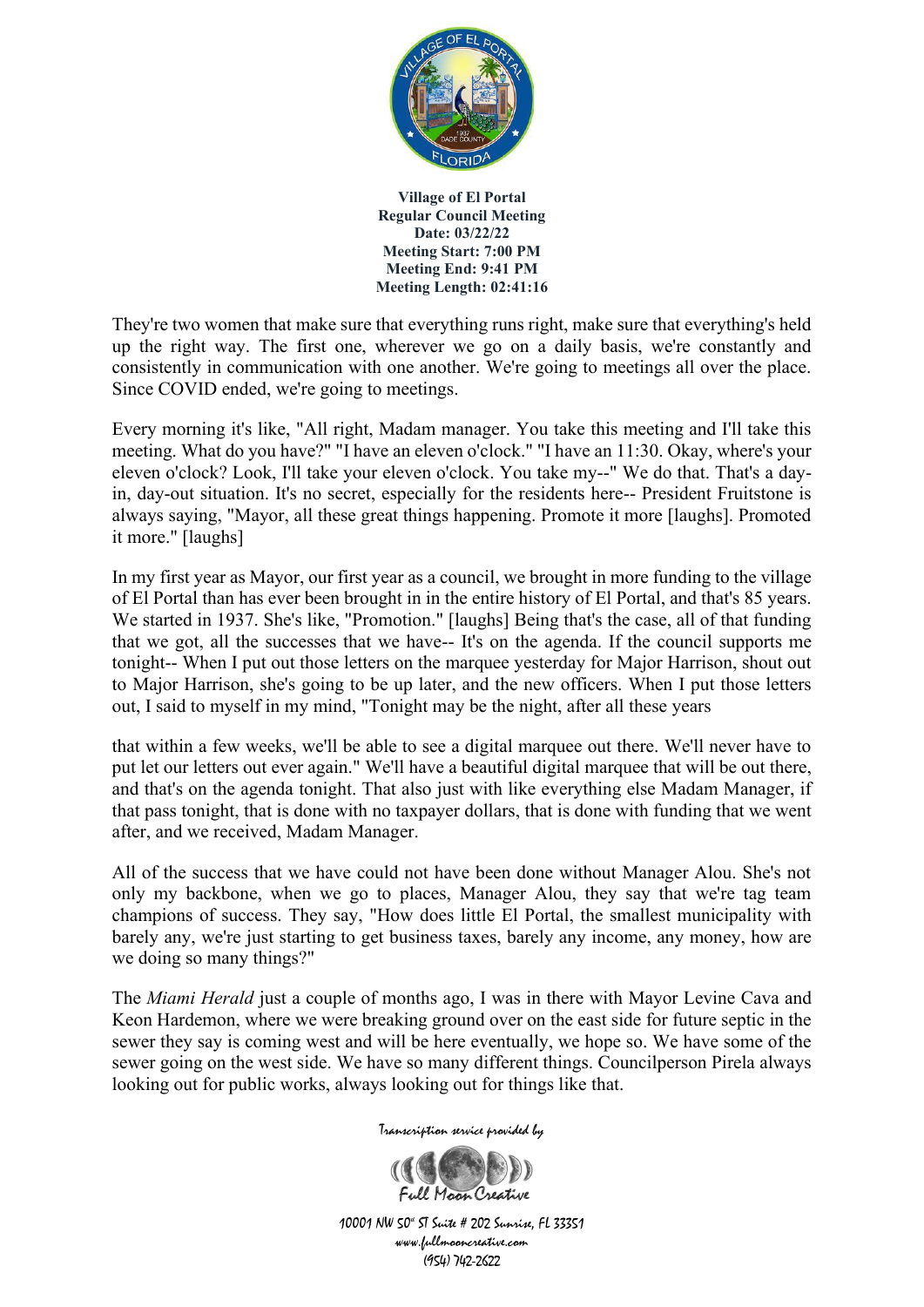

Vice Mayor Urbom, Councilperson Martin, Councilperson Dr. Anna E. Lightfoot-Ward, and for us being so small, we always do everything we can possibly do before we ask anybody for anything. That's because of the culture that you've instilled in me, Madam Manager. I've said it before, you are when it comes to co-workers out of my long life of working, you are the most efficient individual that I've ever worked alongside. Most efficient, ever.

### [applause]

**Mayor Omarr C. Nickerson:** Please come up here, Manager Alou. Come up here and receive your award. I appreciate you, and we all appreciate all the stuff you have done for El Portal. Thank you very, very, very much.

### [applause]

**Village Manager Christia E. Alou:** Thank you. I'm not-- Oh, I got to say a few words. I'm going to keep it very short because I know we have so many people to recognize tonight, but I really appreciate the recognition. Thank you, Mayor Nickerson. You're an excellent coworker, too. We get it done because we are a dream team in making this village everything that we envision.

I'm happy to receive this tonight. I thank the entire council for your support. You guys, you rock for me as well, so I appreciate that. Our police force, thank you so much. We really have changed a lot at the Village of El Portal. I'm happy to receive this, and I'm honored, and I will continue to do good work with you. Thank you.

### [applause]

**Mayor Omarr C. Nickerson:** This next individual, always say, you know what I say, Clerk Jacobi. More than a clerk, we talk often, she'll call me just to ask, and you guys know the past, just to ask how my kids are doing. She'll call me just to ask, "How are you doing, Mayor?" She says, "Nobody never asked you how you're doing? You work so hard. [chuckles] You put in 14-hour a day, every day."

She's like, "I just want to know how you're doing." I appreciate that. She's a ray of sunshine in village hall. You guys know that. When you walk into her office, it always smells good, always is really calm and relaxing. I just want to say thank you for everything, Madam Clerk. What it takes, we come here, and these meetings are set up, they're ready to go.

Transcription service provided by

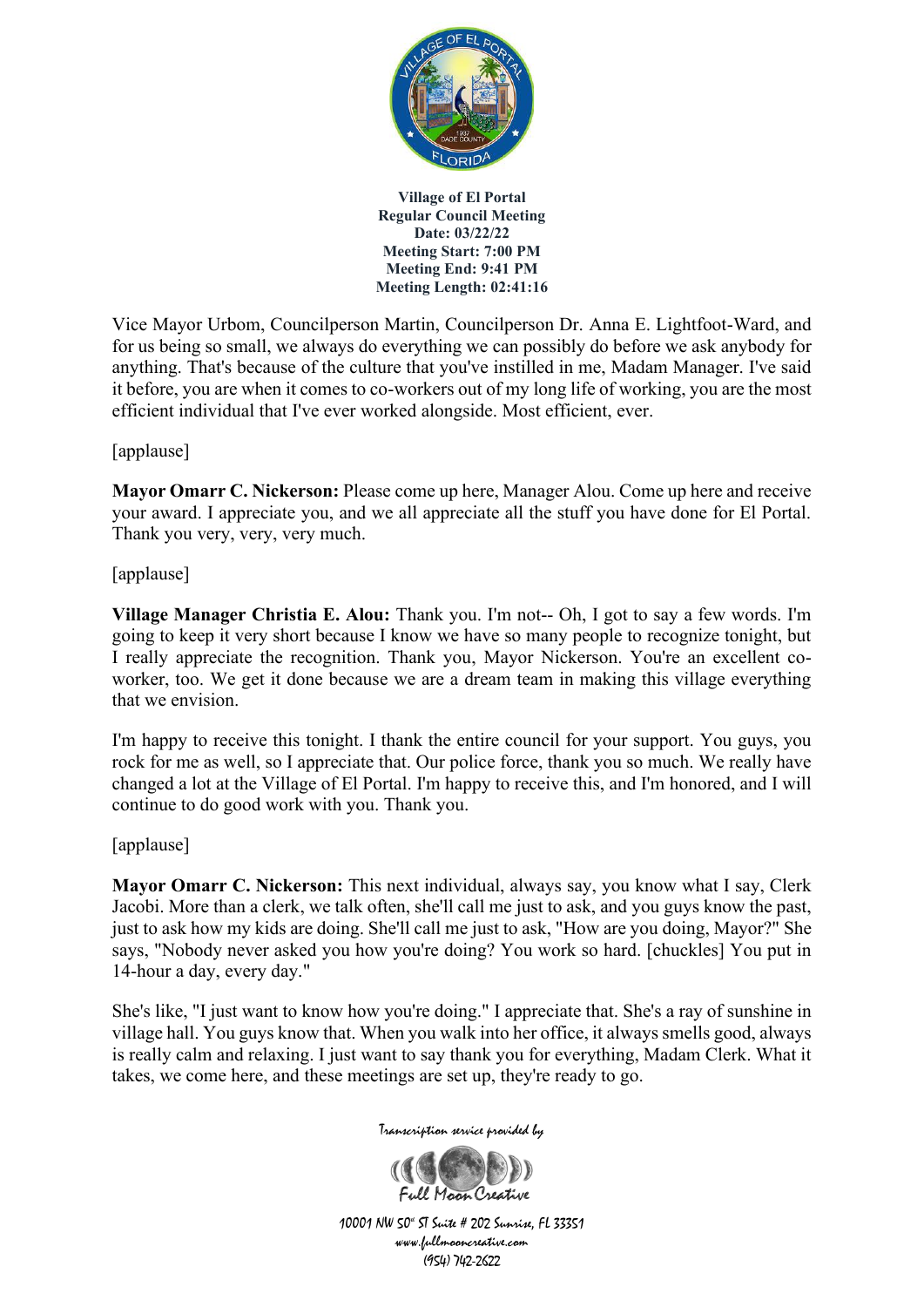

The process that you helped me out with, you and I have to go through in the week leading up to the meeting, to make sure everything is done, to make sure all the resolutions, the ordinances are right, to make sure that all the supporting documents are done the right way, to make sure that everything all the i's are dotted, all the t's are crossed. These meetings wouldn't run the way they run without you, and your expertise in helping me get everything organized. Clerk Jacobi, please come up.

[applause]

**Mayor Omarr C. Nickerson:** Say a couple of things for the audience.

**Village Clerk Yenise Jacobi:** First of all, [chuckles] I want to say thank you. Thank you to everybody who I've had the pleasure of working with until this moment. I think that the women's role is actually, the women, in general, is the most unselfish human being there is. They think about everybody first before them. Kids, husband, other people, and a lot of them go unappreciated.

I agree with Councilperson Martin, thank the women that are in your life. I want to thank, first of all, my mom, my grandparents, my grandma, and I also want to thank the good women I've had the pleasure of working with and the women that I worked with now. Also, the women I surround myself with. Thanks to them, I'm here where I am today.

I also want to honor my daughters because they're the future women. You got to keep encouraging those girls. Like Tae, I know that her mom encourages her, I see it. You got to. This is the women of tomorrow. I want to say thank you for making me feel-- I'm humbled, and honored, and appreciated. It goes a long way, it goes a long way. Thank you.

**Mayor Omarr C. Nickerson:** Thank you very much for your service.

[applause]

**Mayor Omarr C. Nickerson:** Thank you.

**Village Clerk Yenise Jacobi:** Thank you.

**Mayor Omarr C. Nickerson:** Next, Councilperson Dr. Anna E. Lightfoot-Ward. Councilperson Dr. Anna E. Lightfoot-Ward, we're honored to have you back on the council.



Transcription service provided by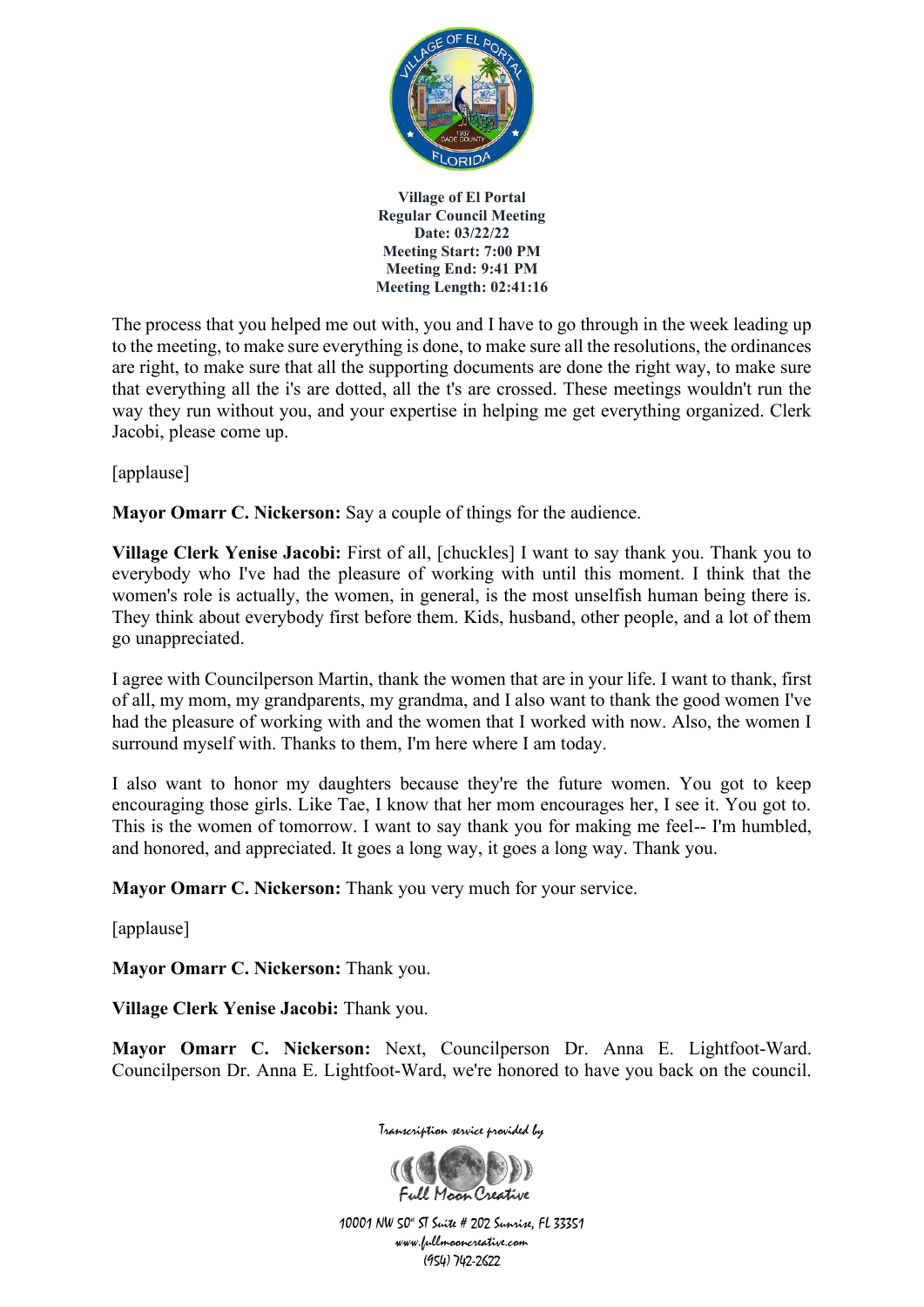

Councilperson Lightfoot-Ward was, and you guys are going to clap for this, she was the first Black mayor in El Portal's history.

[applause]

**Mayor Omarr C. Nickerson:** [laughs] She didn't expect this, none of them did. I didn't tell anybody who was getting an award. Councilperson Dr. Anna E. Lightfoot-Ward, we're also brothers and sisters in the Native American world. That's where that name Lightfoot comes from for her. Anybody who knows me, you guys know my dad is African-American and my mom is Native American. My mom still lives on the reservation in South Dakota. You're a Cherokee, I'm Blackfoot Sioux Lakota. There we go, we're brothers and sisters.

Councilperson Dr. Anna E. Lightfoot-Ward, you believe in yourself, you believe in others, you stick to your guns no matter what anybody says, you have a distinct vision for this community that you've lived in for so long. I know, 30, right? That's a long time. [laughs] You have that distinct vision, and we're here to not only realize that vision, but we're here to associate ourselves with you in helping you achieve that vision. We're happy to have you back, Councilperson Dr. Anna E. Lightfoot-Ward. Please come down, please.

[applause]

**Councilperson Dr. Anna E. Lightfoot-Ward:** Anybody that knows me knows that I'm a crier. I'm doing everything I can not to embarrass myself. Thank you so much. I did not expect this. I will make a correction. Daisy Black was the first.

**Mayor Omarr C. Nickerson:** Daisy Black was the first.

**Councilperson Dr. Anna E. Lightfoot-Ward:** Daisy Black was the first. On her shoulders, I stood. She's deceased now but did a great job, and we can't leave her out. I don't know about you all, but when you're put on the spot, how do you do that? What do you do with that? Thank you so much. I enjoy what I do.

Everybody knows that I'm a trained city manager by profession. What greater place to be than on a city council. Am I right, Joe? What better place to be? There's no reason to be a professional administrator and never do anything in your community. Keep that in mind. Encourage the daughters, encourage your nieces, encourage your sons for crying out loud, encourage the women in your life that you think so highly of.



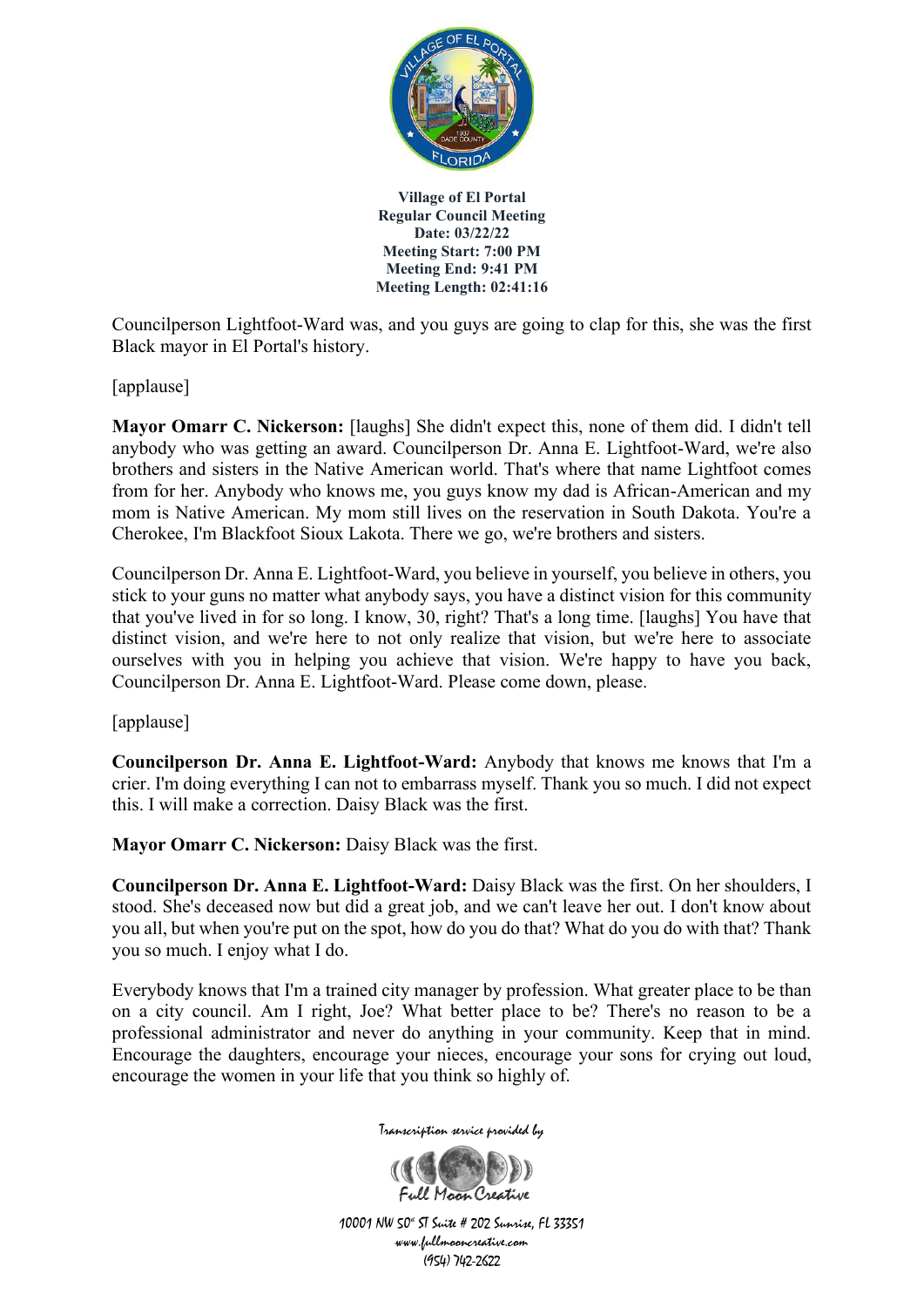

It's not just the most important thing that all of us did was get a high school diploma. Did you know that? They call me doctor today, but the one thing that's the most important is that high school diploma because you can't go anywhere without it. Take it into the arms when you have to discipline the children, don't be ashamed because all three of mine much disciplined are very making me very proud. They're all professionals today. Thank you all so much, this one.

### [applause]

**Mayor Omarr C. Nickerson:** [laughs] Let me just say that-- you know I love you, you know I love you, you know I love you. Let me just say that yes, I did misspoke. I want to say that you were the oldest living mayor. Let me say also in respect

for Daisy Black, who, when I first became a councilperson 12 years ago, she was the mayor. She was the mayor and let me say this, when I first became a councilperson, Daisy Black, who we love so dearly.

The night that my election came through, and I was voted in to this council, 12 years ago, the first person as I walked out of these doors-- because remember how we do it, that they post results in the window, so you come up around like 9:30, ten o'clock at night, you look in the window and you could see who won and things like that. I looked and I saw that I won, and when I ran, there were two sitting members of the council running against me.

#### **Councilperson Dr. Anna E. Lightfoot-Ward:** That's right.

**Mayor Omarr C. Nickerson:** Right? They were backing somebody against me. I did it all on my own and I walked around. I did it, and when I saw the results and saw that I won, I turned and started walking and as soon as I turned the first person that-- she was driving her car, pulled over, jumped out of her car and gave me the biggest hug and that was Daisy Black. The next person I talked to was you.

**Councilperson Dr. Anna E. Lightfoot-Ward:** He's a miracle. It was a miracle because everybody thought he's an Indian with braids, and I'm going, "That makes him great."

**Mayor Omarr C. Nickerson:** Thank you very much. **[unintelligible 00:31:08]** Appreciate you. Councilperson Martin, one of our newest members of the council, but your impact was felt from day one. Councilperson Martin and Clerk Jacobi knows it, Manager Alou knows it, I've said repeatedly, council person Martin is a breath of fresh air. I've said it repeatedly to you



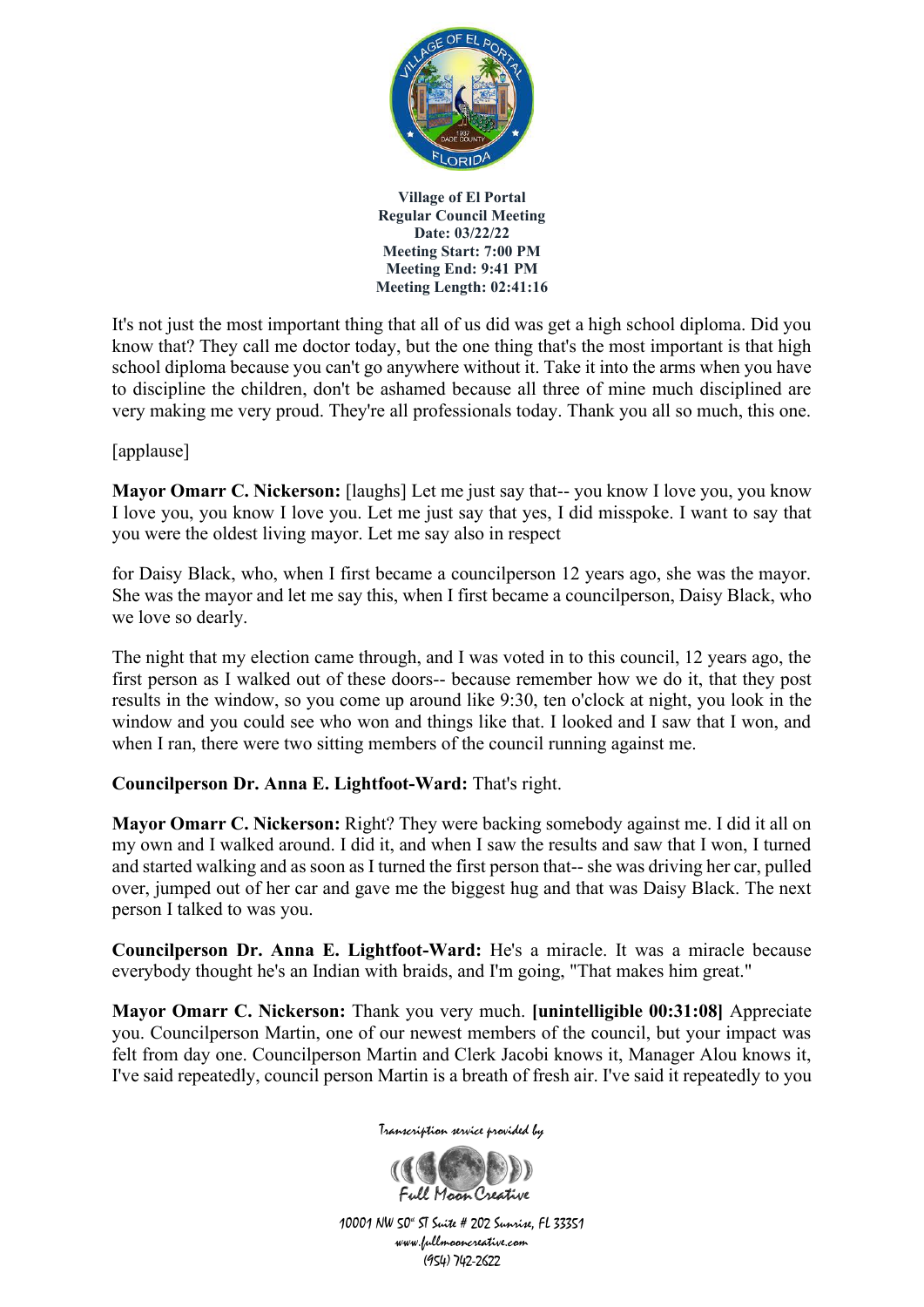

guys, right? A breath of fresh air. The way that you-- you're so not only intelligent, but intellectual, and you think through-- your thought process, it's just so logical in the most beautiful sense and form.

Your deductive reasoning and the way your conclusions come about is straight, is right to the point, is very well thought out and I really feel that this council would not be anywhere where we've had all this success that we've never had before, and you're also a reason-- a reason that that's happening because of how you are and just how, like I said, smart and intelligent and intellectual you are. I'm just blessed to have met you and we're just honored to have you on this council. Come on down Councilperson Martin.

**Councilperson Darian Martin:** That is so sweet of you. Thank you so much. I will say something. I feel like it's an Academy Award. I got to put it next to me. I guess-- Yes. What do you say? Those are very kind words. I guess I don't know what else to say but thank you so much. I think I will elaborate on something that I set up there, which is that women are the backbone of civilization and communities and some of us lead in big, visible ways like we're on council or the Vice President of the United States of America, but every woman is leading her household, is leading her family.

Every day, we have always been leaders, we have always been the people who are determining the ways that communities go. To every woman out there, I say women's history is American history, just like African American history is American history. I remember a quote by Maya Angelou that every time a woman stands up for herself, unbeknownst to her, she's standing up for all women.

To all the women out there, you are capable of leading, continue to lead, continue to stand up for yourself, continue to make a way so that other women can be recognized for the work that we have always done and will continue to do to move our communities forward. I appreciate the sentiments and I appreciate the award. This is very sweet. Thank you so much.

**Mayor Omarr C. Nickerson:** Later on we're going to be swearing in some new officers, but for Women's History Month, I do want to recognize a couple of individuals. Let me just say officer Garcia, I see you in the back back there. I want to say Officer Garcia, thank you for being you. Thank you for everything that you do and because madam manager, we're-- this is a governmental center, right? This is a political center. There's a thing called PC or politically correct, which we stay, but we're still honest, and we're still truthful.



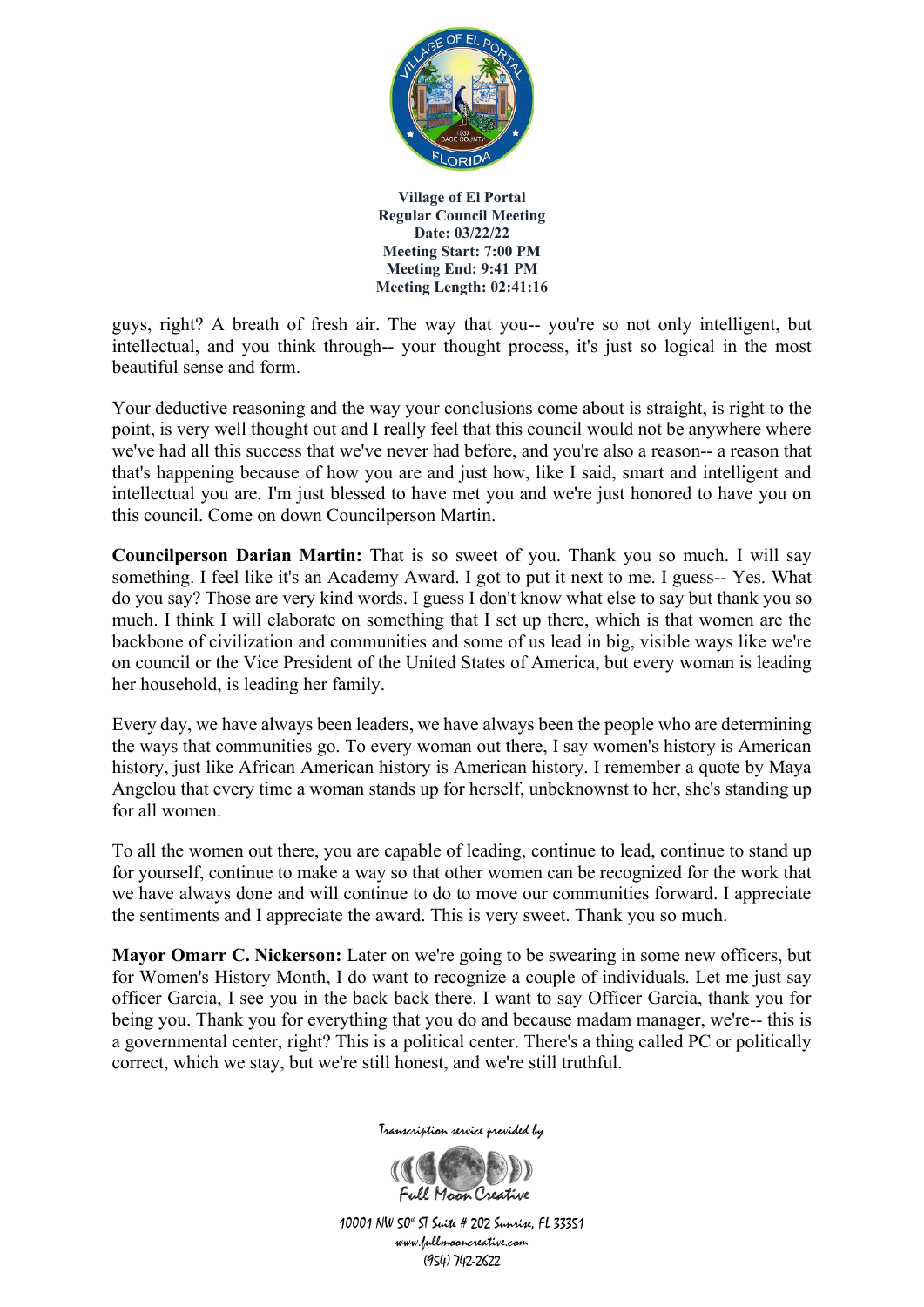

I just want to say, Officer Garcia, that there's always things that we go through in life. Life is always hills and valleys, but it's no fault of our own if we get through. With us getting through it, you have to have individuals that see you for who you are, and support you for who you are, and will always protect you for who you are. Just like I was speaking about the beginning with that gentlemen, that I got the-- the two gentlemen I got the phone calls from, the one in particular--

There is never going to be a time when I'm not mayor of this community, there's never going to be a time where I don't protect individuals who deserve to be treated equally, who deserve to be treated fairly when they are not being treated that way. Madam Manager, as long as we're here, everyone will be treated fairly. Officer Garcia, would you please come up and receive your award? It says on here Officer Emily Garcia, police officer, you are a diamond that shall shine bright. Women's History Month, March 2022.

### **Officer Emily Garcia:** Thank you **[unintelligible 00:37:17]**

**Mayor Omarr C. Nickerson:** Do want to say anything?

# **Officer Emily Garcia: [unintelligible 00:37:19]**

**Mayor Omarr C. Nickerson:** Let me also bring out really quickly her son David. David, come up here for a second, David. Come be with your mom. This is not only for Women's History Month, but she's a mother. I just met David in the back and when I met him, I said, "What do you like?" He said he likes rap music. I said, "Okay, what's your name?" He said, "David." I said, "Well, you need a rap name now, see?" What's your rap name? Little D. His rap name is Little D. I said, "Your rap name is little D. Now you need your first rap lyric." His first rap lyric was what?

### **David:** I'm Little D.

**Mayor Omarr C. Nickerson:** I'm Little D. That's his first rap lyric, so we have a future artist or future superstar right here in our midst. I just gave him his rap name about half an hour ago and so his name-- his rap name is Little D. He says he likes rap, so he's good. He's ready to go, and we even have-- I just met him. We just met, right? How that handshake go? Look at that. All that in the last half an hour. Little D, is ready to go. Much love and much love and respect, Officer Garcia.



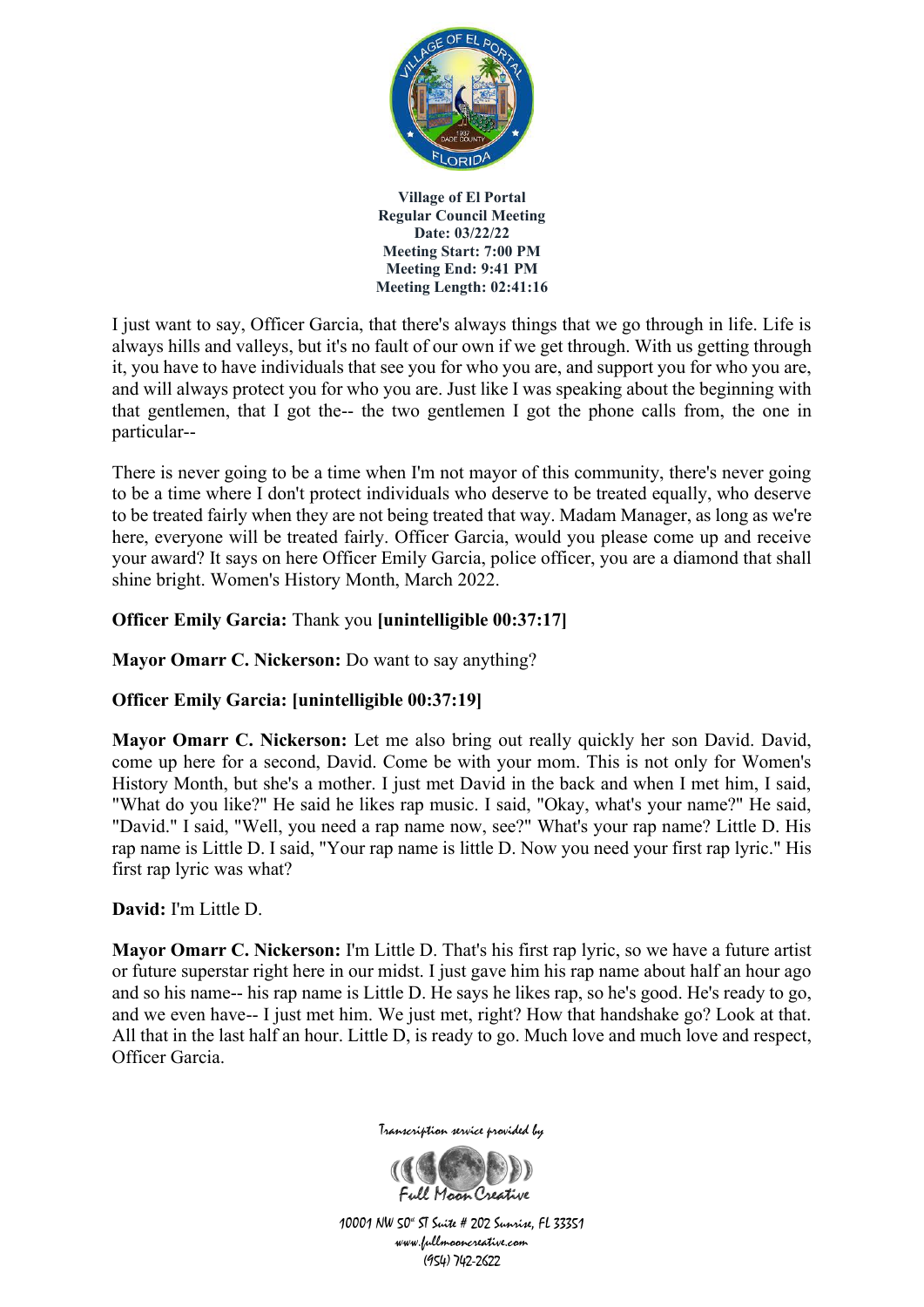

**Officer Emily Garcia:** Thank you so much. Thank you. Man, I'm on the spot here. I just want to say thank you. I'm happy to be a part of this agency. I'm happy to work with the wonderful women that I work with and I'm just caught off guard. Thank you, Mr. Mayor. Appreciate it. Thank you.

**Mayor Omarr C. Nickerson:** Is Miss Torres here tonight? Unless she's getting sworn in. Cassandra. Miss Torres is going to be sworn in a little bit later. She says she hasn't been sworn in yet, but she's a woman, and so when I saw that we had a slew of new officers that were going to be sworn in. Nice to meet you. I haven't even met you yet. How you doing? My name is Mayor Omar, they call me. How are you doing Cassandra Torres? It's good to meet you. When I saw that we had new officers that are going to be sworn in and I saw her name, I said, "This is Women's History Month, so if she's going to be sworn in and we're celebrating Women's history month, we have to bring her

in the right way." Madam Clerk, Madam Manager, so I got this plaque for her and it says "Sandra Torrens, police officer, welcome to the El Portal Police Department. Welcome to the team, women's history month, March 2022."

**Cassandra Torres:** Thank you so much. Thank you. I just wanted to say thank you. This caught me off guard as well. [laughs] I don't even know what to say. I'm just very grateful for this opportunity and I can't wait to work with you all. Thank you.

**Mayor Omarr C. Nickerson:** In a second I'm going to ask Councilperson Lightfoot-Ward to join me for a second. There is one more award there and I just want to say very quickly that that award I got for my predecessor, Mayor Cubillos who was the last mayor of El Portal, and I reached out to her, she had in a previous engagement tonight, so she couldn't be here. She actually had to be with her family. Mayor Cubillos shout out to you, spending family time. She said that she couldn't make it tonight. I spoke to her the other day.

I said, "You know what, Mayor Cubillos what I could do is, if you want me to, later on in the week, I'll call you Wednesday," which is tomorrow. I said, "Later on in the week, or next week before April hits, while it's still Women's History Month," I said "What I could do is, I could come down to your school and I could present you the award in front of your students and your staff and employees." She said "That'd be wonderful." I'm going to reach out to her tomorrow. We're going to settle that.



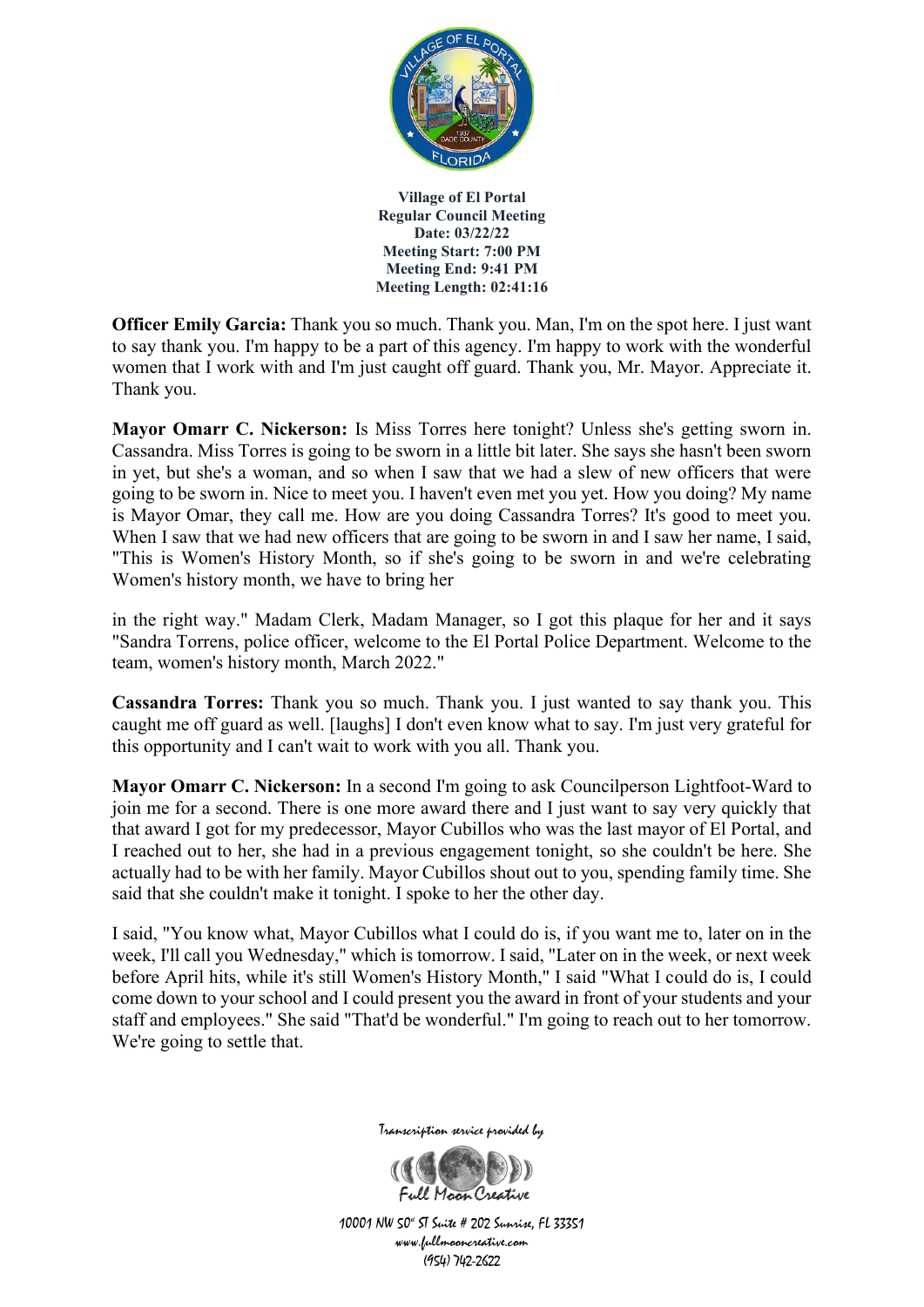

If anybody wants to join me, just grab me and say, "Hey, I want to come with you, Mayor Nickerson," and I'll make sure that I tell you when I'm going to be over there. All right? I'm bringing a Councilperson Lightfoot-Ward here because now we're going to be moving on to recognizing a couple of individuals, and the first individual we're going to be recognizing is Joe Geller. Because Joe Geller, who is the attorney, but Joe Geller is also a former mayor, and Joe Geller, we were just in Tallahassee with him, weren't we?

We were just there with him in Tallahassee because Joe Geller is a state representative in Tallahassee and he is termed out. Did not lose, but he is terming out. I did want to recognize Joe Geller for his years and years of local government expertise, and I know you and attorney Geller have been friends for a very long time. I'm going to allow you to speak about him Councilperson Dr. Anna E. Lightfoot-Ward.

**Councilperson Dr. Anna E. Lightfoot-Ward:** Joe Geller. Joe Geller and I came here about the same time, 30 years ago. He didn't know much about city management. I did. I didn't know much about legal. He did. He has been such a blessing to this village. He came under attack a few times but they didn't last long in the battle, he won.

He's a great family man, an excellent mentor, knows his stuff, everybody. This is a truly real, honest to goodness, excellent attorney, and I don't say that because it's been that long. It's been that long that I've had to experience him on the good side and the bad side. He prevailed. He's a wonderful man. How am I doing, mayor?

**Mayor Omarr C. Nickerson:** You're doing well. You're doing great. Attorney Geller, please come up. You've got to give one of your speeches. **[unintelligible 00:44:18]**

**Attorney Joseph Geller:** I won't make a speech, but I will say this. I just tell you one very quick story about how I came here. Let me take this off so you can hear me. How I came to El Portal, as long time ago as one of my former mayors, Councilman now. Councilperson Lightfoot-Ward said in 1994, Daisy Black and a fellow named Philippe Derose, who was the first Haitian mayor of El Portal, came to me because there was an old guard on the council that just held on tight to power. Bunch of old white men. What I've turned into.

They actually closed the Village Hall during budget, so nobody could come in, so nobody could bother them to hear what they had to say, and they said, "We got to do something. We don't have any money but can you help us?" We filed a suit under the Sunshine Law, saying, "You can't do this, it's against the law," and we had it set for the first hearing, and they all up

Transcription service provided by

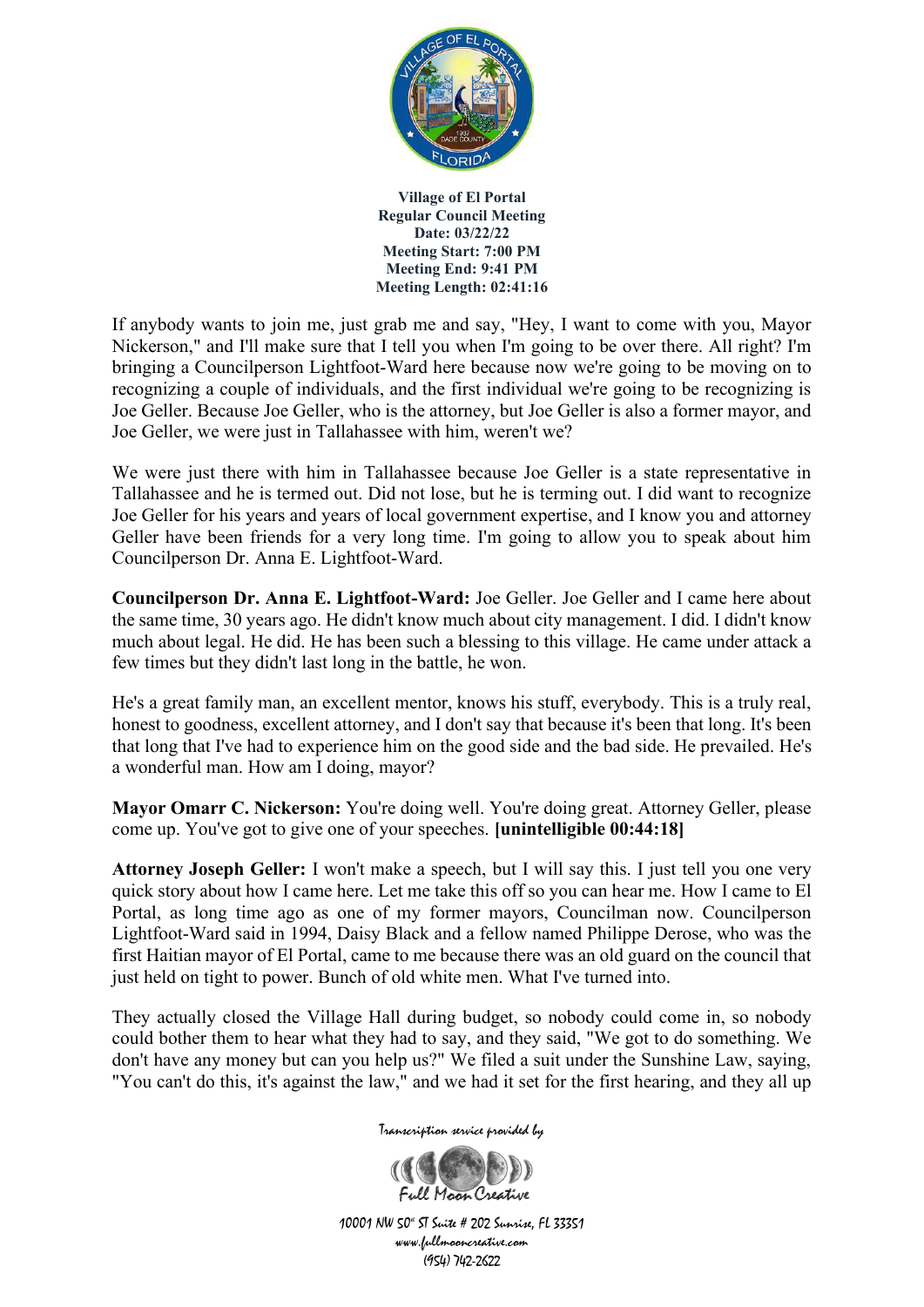

and quit and left town, Mayor moved to Colorado, and they all dispersed and we had a brand new council.

Now it's 1995, a long time ago, and I've been asked to leave as attorney here twice, and I've been invited to be here three times. Right now I'm up one. Never know how long that lasts. It's like being a manager in baseball, but over the years, I've learned to deeply love this village and care about what happens to it. I remember being out in the park with the late Mayor Daisy Black, at an event we had with mothers against gun violence, whatever the proper title is, but we were out there in the park trying to do something.

I am very happy and humbled to be with you, to see this incredible energetic mayor, and this dynamic, diverse council I want to say, with deference to my dear friend and former mayor colleague and we worked in **[unintelligible 00:46:38]** together, Councilperson Lightfoot-Ward and with deference to Councilperson Martin who I agree, is a breath of fresh air.

Let me just say a word for the vice mayor and councilperson Pirela, two strong figures that support not just these two women, but these two women and every member of that police department that keeps everybody here safe. They support them all. They're behind them and I'm happy to be behind them. Thank you all very much.

**Mayor Omarr C. Nickerson:** For your retirement from local elections or local office, I got you some stuff you can relax to, so we all got you-- In here-- I'm going to let you unwrap your gift because that's part of the fun of everything. In here you have a wooden pin set of four different pins. Very nice, very nice wooden pin set. It has an ink pen.

### **Attorney Joseph Geller: [unintelligible 00:47:41]**

**Mayor Omarr C. Nickerson:** Right here you have a plethora of desserts that you can indulge in. Here is all type of desserts and muffins and all type of stuff and chocolate and things-

**Attorney Joseph Geller:** My wife and daughter will want those.

**Mayor Omarr C. Nickerson:** There you go and here, the large one. The large one is a variety of different meats and cheeses and stuff like that so, while you're going into your retirement from local elections you can sit back and relax, but I know you're such an astute intellectual, so we did get you the pen set so you can still jot down in all your wonderful thoughts.



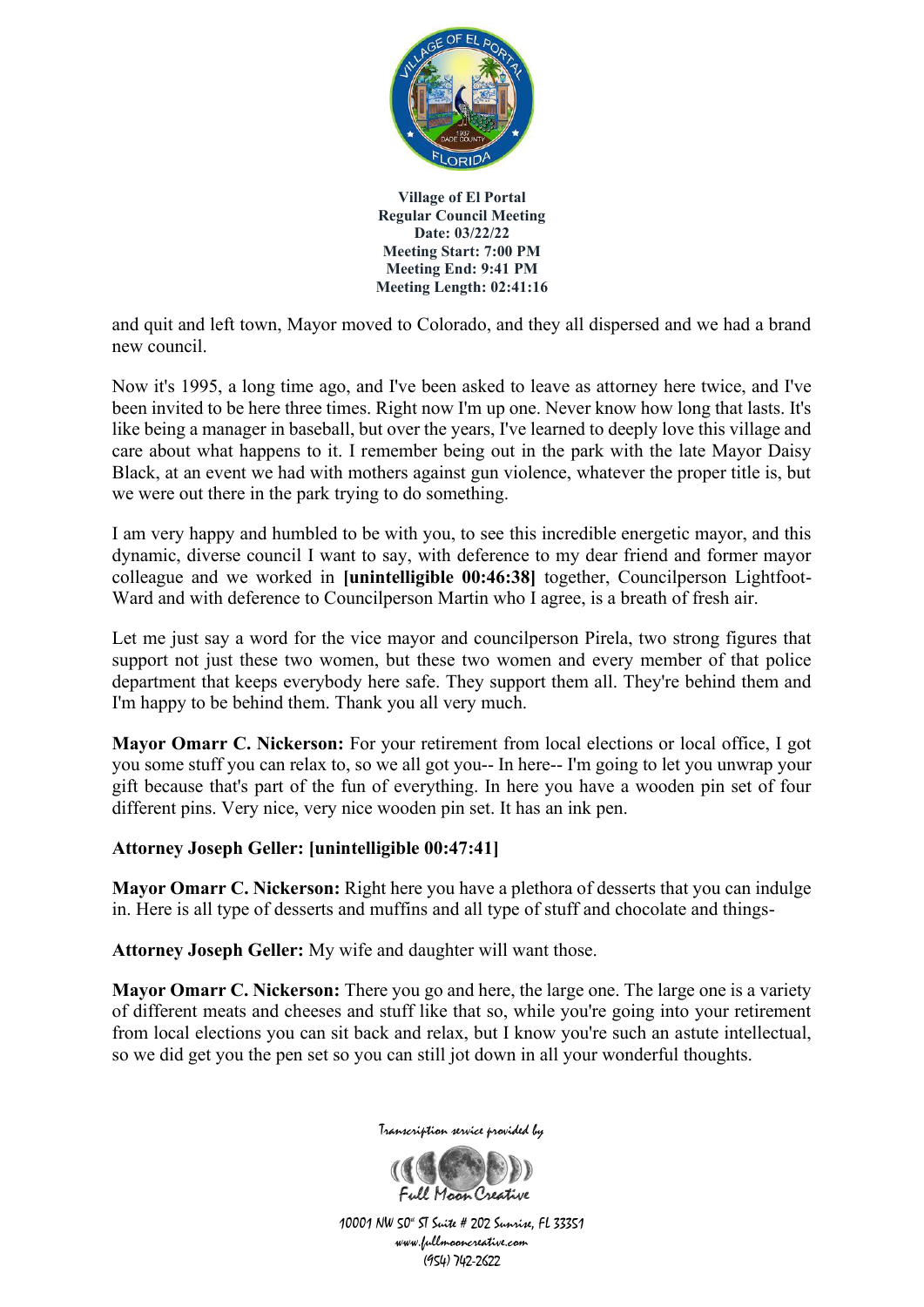

**Attorney Joseph Geller:** I'm speechless. That doesn't happen much.

**Mayor Omarr C. Nickerson:** Thank you very much, Joe Geller.

[applause]

**Mayor Omarr C. Nickerson:** If you guys didn't know the Geller name is a very historical name in politics. Him and his brother was heavily involved with the 2000 recount with George Bush and Al Gore, him and his brother. His brother currently, Steve Geller, his brother is the current Mayor of all of Broward County. That is just an historical name, the Gellers.

Now, check this out. The connection, Madam Clerk. Attorney Geller has termed out of his state representative seat in Tallahassee and one of his good friends-- I should probably bring you in to talk about him, attorney Geller. One of his good friends, Jordan Leonard, who was recently-- he's the former Mayor of Bay Harbor Islands, the former mayor of Bay Harbor Islands.

Stand up Jordan, because you're going to come up. Former Mayor Bay Harbor Islands, he is now leaving Bay Harbor Islands to run for Joe's open seat for a state representative. **[unintelligible 00:49:38]** all this is connected. That is not why he's up here. He is up here because Jordan for years, I should say Mayor Leonard for years has been telling me-- back then I was vice mayor, I'm a mayor now. He was like, "Vice mayor." Because mayor Leonard was one of the first clerks of El Portal. He used to be a clerk, of El Portal. He was one of our first clerks, the position that Jacobi has now. Look at all these connections. He's been telling me-- he said "Mayor," or vice mayor back then it was vice mayor. "When I was clerk, they promised me the key to the city."

[laughter]

**Mayor Omarr C. Nickerson:** Every meeting that he would see at, every event, he'd say, "Vice Mayor, they promised me when I left El Portal, they'd give me the key to the city." so I looked into what you have to go through to provide the key to the city. Okay. It's a pretty high threshold. I wasn't able to meet that threshold but what I was able to meet-- Check this out. **[unintelligible 00:50:58]**

[applause]

Transcription service provided by

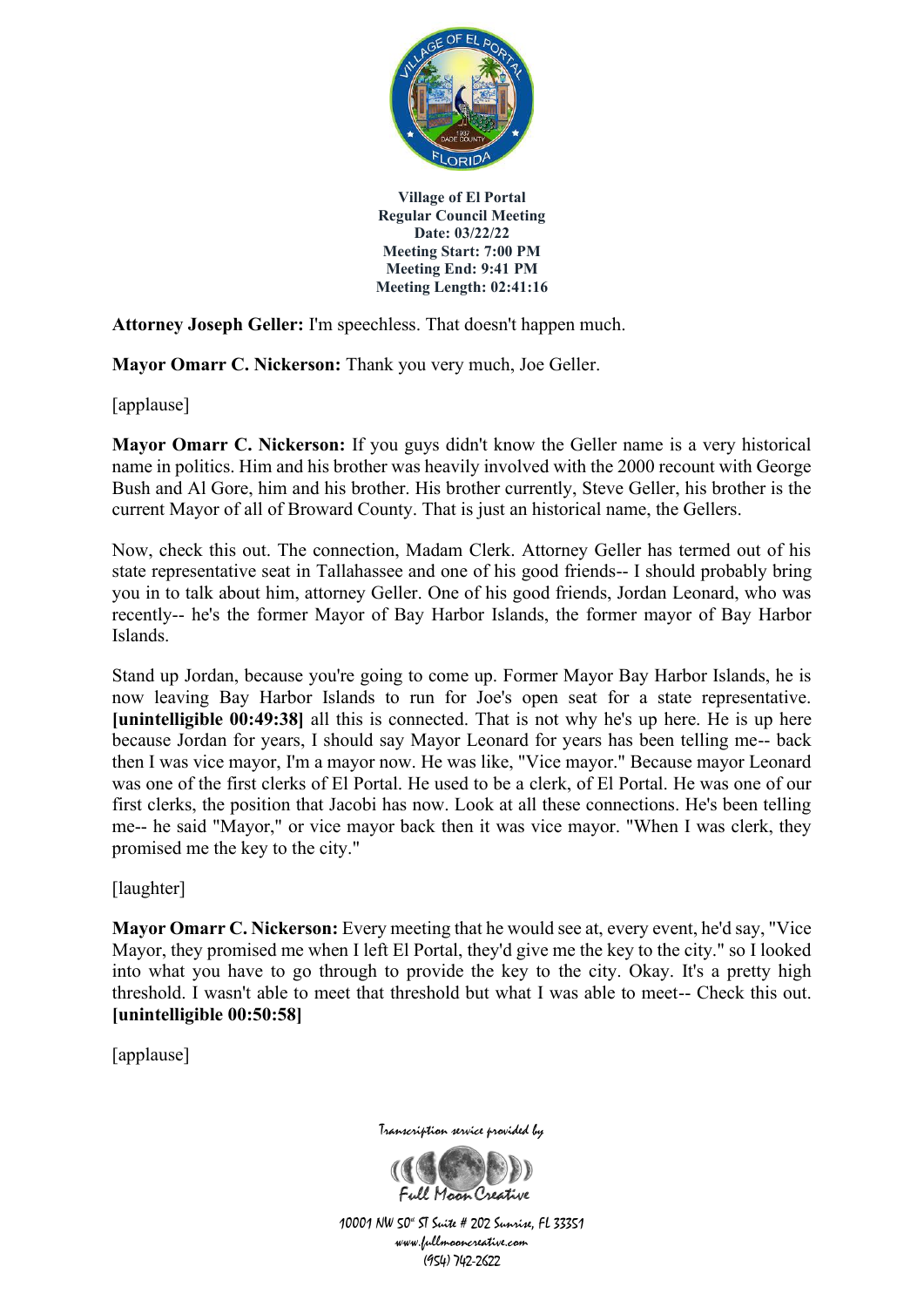

**Mayor Omarr C. Nickerson:** It is not the official key to the city that you get officially through the government process, but I said, "You know what?" Once they told me no, it was too hard to get. I said, "We can't let them hold us back. We can't let them hold us down." I got this made into a key, and it says, "Jordan W. Leonard, thank you for your service to the village of El Portal." From when you were clerk and has our seal in there.

**Jordan Leonard:** I appreciate that.

**Mayor Omarr C. Nickerson:** Thank you very much for that. Attorney Geller, you're going to be up next, hold on a second. This right here, I had got you a star, and this is for your future because you're going to be moving to the state level, from local level you hope so. It says "Jordan W. Leonard, we are proud of you. You are a rising star." I appreciate that and I got you a star. Attorney Geller, come here and just say a few things about Jordan and your history him.

**Attorney Joseph S. Geller:** Sure. I've been there eight years in Tallahassee, and it's not an easy job sometimes. It needs somebody that's really capable of doing it. I met Jordan when he was in the young democrats in college. He helped run one of my first campaigns for the house. One of the ones that didn't work. Thereafter, he worked with me at Opa-Locka, just like I worked with Councilperson Lightfoot Ward, he was an assistant to the city manager.

He was in Homestead, he ran this community reinvestment agency. He worked for the county in economic development. He got elected in Bay Harbor Islands. Might say lost his first oneby-one vote, came back, has served 13 years on the council in Bay Harbor Islands, became the president of the Dade League of Cities. He's married, his wife is a-- say it right for me.

**Jordan Leonard:** A speech-language pathologist.

**Attorney Joseph S. Geller:** A speech-language pathologist. I always miss one of those words, never the same one, but always one. Jordan runs the business side of that, deals with Medicare, Medicaid, and he's also got three of the most energetic, smart, get into everything kids you've ever met in your life. What could better prepare you to know what real people encounter and real problems than the life Jordan has lived? I can't think of anybody who has more qualifications to go to Tallahassee to represent us. It's why I've endorsed him, and why I really hope he's going to win this election.



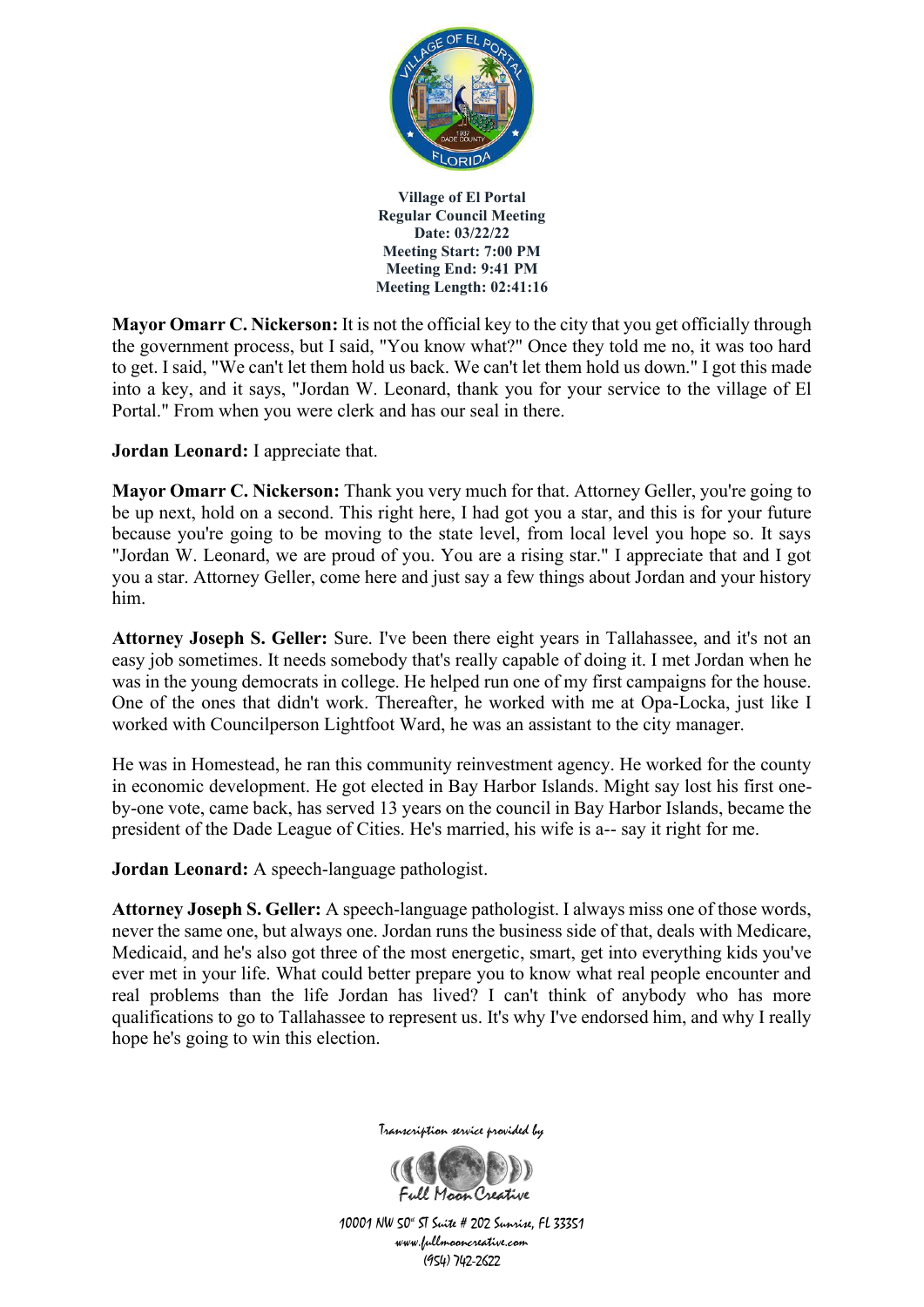

**Jordan Leonard:** Thank you. First of all, thank you so much. I really do appreciate it. When I became the clerk here, I was one of the first clerks that came after the charter was changed. Originally, El Portal's government used to have a strong Council form of government. There was no city manager, so the clerk literally did everything, as per the council, so they changed the charter, but as I noticed when I got the job, there was a lot of things that I had to do as the clerk that typically a clerk doesn't really do.

The clerk handles the agenda and handles public records and whatnot and writes the minutes. In El Portal, you had a system where you had a committee system, which you still have today. You're talking about seven public meetings a month. That's a lot of work. In addition, I handled payroll, I handled all the Employee Relations retirement. All the keypunch for-- everyone needs to get paid, procurement, you need to buy things, everything from a car to a pencil went through my office. When I say went through my office, it was just me.

Chances are if you called Village Hall, I'm the guy that picked up the phone too. If you need to get a building inspection or a hot mop for your roof, chances are I'm the guy that did that too. When I came from the county and I worked here, it was a lot of work, but El Portal gave me my first big break and I'll never forget that. Believe it or not, it's interesting that the mayor was talking about women's history month because three of the individuals that really got me here were women.

Audrey Edmonson was the mayor at the time, Mariette SaintVil was the vice mayor who later became mayor, and Linda Marcus. Those were three women, that without their support and their continuous support, I wouldn't have had the job because the clerk's hired by the council, and those three women supported me and hired me. The whole council were my bosses, but those three women gave me an opportunity from a guy who was sitting in a cubicle at the county, to being a village clerk in my 20s and I'll never forget that.

The only other thing I'd mentioned, and again, as you've probably surmised, I've been elected for almost 13 years. I've been a mayor. I've been president of league of cities. I've done a few things. One of the things when you work in a place, especially for a couple of years, you get to know people, and you move on, and then you get to a new place and you meet new people. Very rarely, when you work from agency to agency, do you have a strong connection that lasts this long, and I will never forget the strong connection I have here with El Portal.

Unfortunately, Joe knows this, I lost my mom at a very young age in a very unfortunate way. When I lost my mom, I was the village clerk here and I'll never forget the support that my

Transcription service provided by

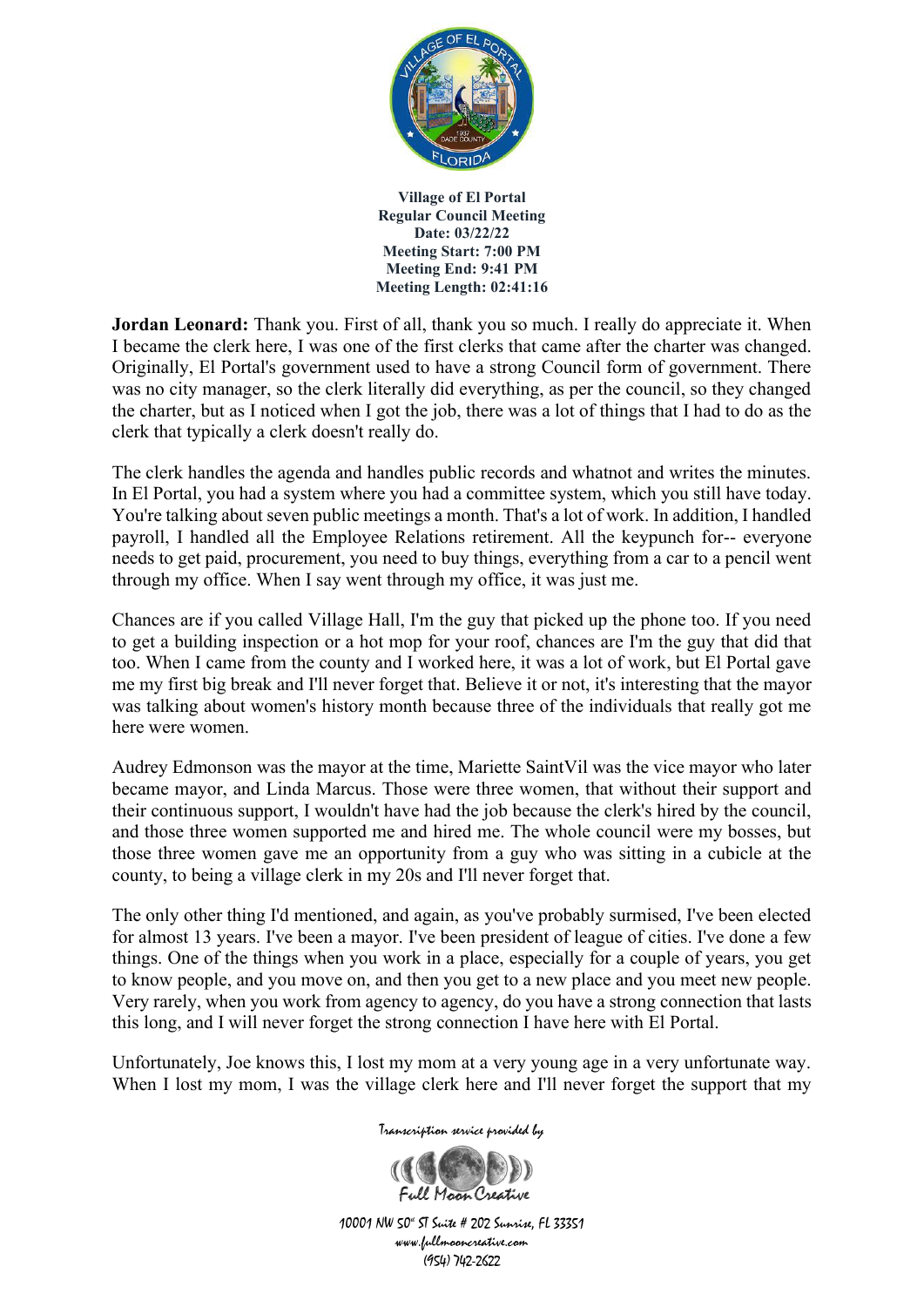

bosses, your council at the time had for me. It was their compassion, their empathy, that helped me get through probably the hardest time in my life, as an only child, as someone to lose their mom at such a young age, in such a horrible way. It was nice to know that your work family supported you.

It's nice and it's great to get recognition, but when you really need it, it's nice to know that your people support you and it's something that as an administrator-- I was an assistant city manager myself, and I've been a mayor. It's something I'll never forget. It's not something you can show, it's only something you can do. Thank you to all of you because your predecessors were the ones that always supported me and I'll never forget that ever. Thank you. Thank you so much.

### **Mayor Omarr C. Nickerson: [inaudible 00:58:29]**

**Jordan Leonard:** Sure. Thank you.

**Mayor Omarr C. Nickerson:** Thank you very much. Appreciate you. Thank you very much and good luck. Yes, take your key box, man. I was wrapping my brain trying to figure out what can I do about that key situation. We're going to move on to the portion right now where we're going to-- Chief Mendez why don't you just come on up, while I'm getting ready to do this.

When we get **[unintelligible 00:59:12]** with the police, the police are swearing ins, they will do all the pictures and everybody can conversate and things like that, because I know the kids and stuff everyone wants to move around. We appreciate your patience and then I also have some goodies up here for the recipients of all the women History Month awards. We'll get to that. I'm trying to give them out to you guys, once we get finished. Chief Mendez. My man. You know, a while ago, when we had the holiday thing that we had, the holiday celebration, I stood over there and the DJ was over there and I took the mic, and I said that I was reading

an article, I believe it was in the Washington Post or New York Times or something like that. I said at that event-- I said that there were so many-- I was reading about so many different ways around the country, that you had other municipalities trying to defund their police departments.

I stood right there, with the microphone in my hand and I promised you, you got-- you are new to the chief position, and I said to you and all officers that were standing back there with you, I said that, as long as I'm mayor, we're going to support our police department 100% and we're going to always--



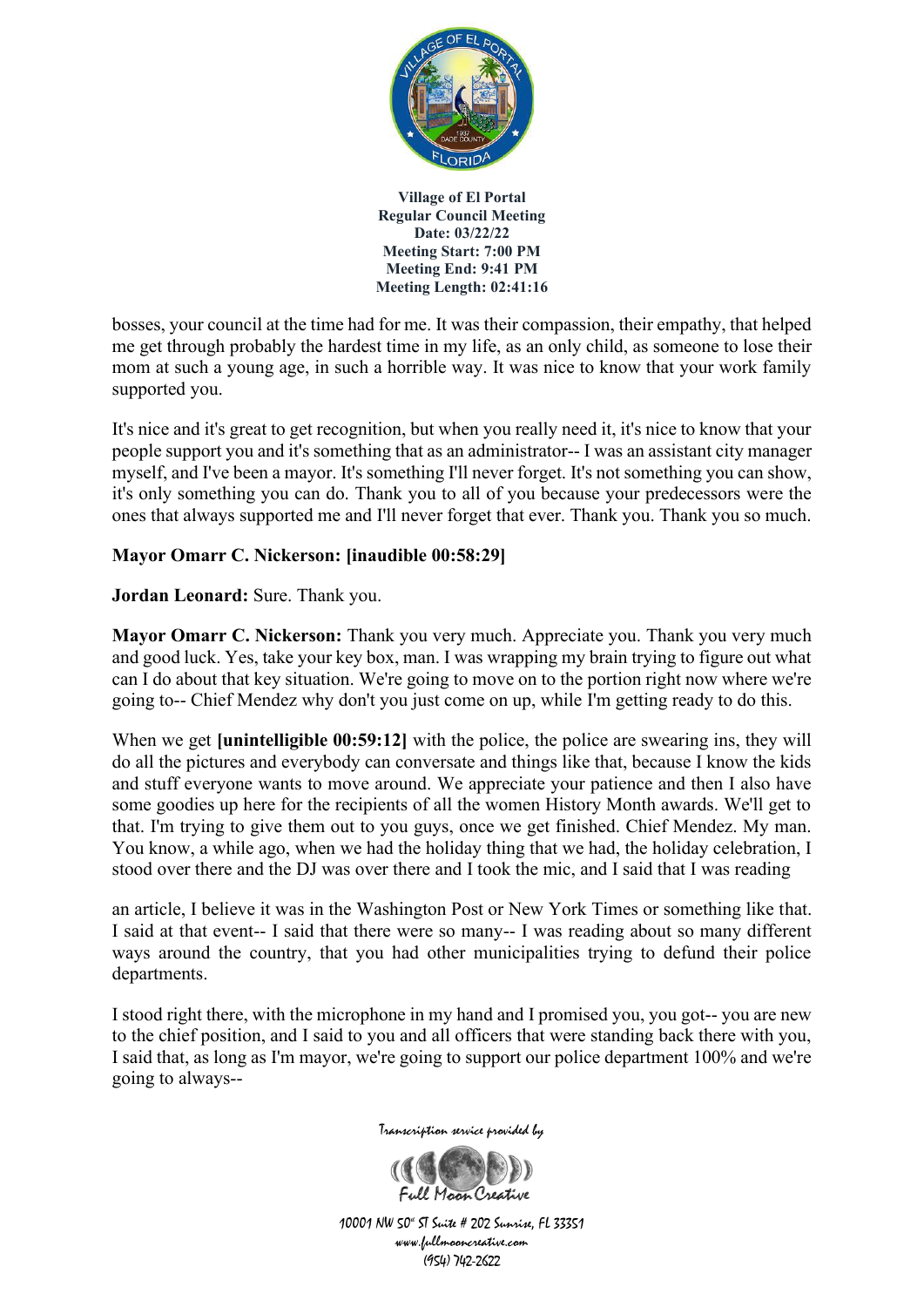

[applause]

**Mayor Omarr C. Nickerson:** We're going to always do whatever we can to get you whatever you and your officers need because you guys are the first element to any successful community. It doesn't matter how much funding we bring, it doesn't matter that we brought in the most funding ever. It doesn't matter that we do all these different things. If people don't feel safe in their neighborhood, it doesn't matter. We're going to always be there for you and we're going to always do whatever we can to make you all feel safe so that you can make our residents feel safe.

I do want to say, shout out to you, shout out to the incoming major. Major Harrison standing in the back, because you both have hit the ground running and I said this before, when you first became chief, that you hit the ground running, and things that I had as my vision, things that we had as our vision, you just made them come true. Just like I said before, they call politically correct, which we are, but we're also truthful.

You'll have individuals who will complain about the police department. You'll have individuals who will-- individuals who ask for certain things, receive those things, and still complain. I remember chief, that for so long, one of the things I would always hear when I was the vice mayor, and when I was a council member, one of the things I would always hear is, "Nobody wants to go work for El Portal's Police Department." How often have I been up here and we've been swearing people?

Isn't this like every other month for swearing somebody in? Because all the people that you're bringing in, you and upcoming Major Harrison, for so long I've heard about the cars. I've heard about the instruments that you guys need to be successful, and we've done everything we can to provide that. Let me just say, Chief, that if anyone doubts yourself, if anyone doubts your department, if anyone doubts the great things you've been doing for the department, Madam manager, correct?

The great things you've been doing for the department, then those individuals are just individuals that just want to be negative for no reason. Madam manager, we've given them everything, and we're backing you up. We love how you're backing us up. Chief, you got some new officers to swear in Chief. My brother, I appreciate you. What we're going to do for time purposes, he's going to swear everybody in at one time. Chief, you might want to come to the mic and just say who's getting sworn in for what, so that we know.



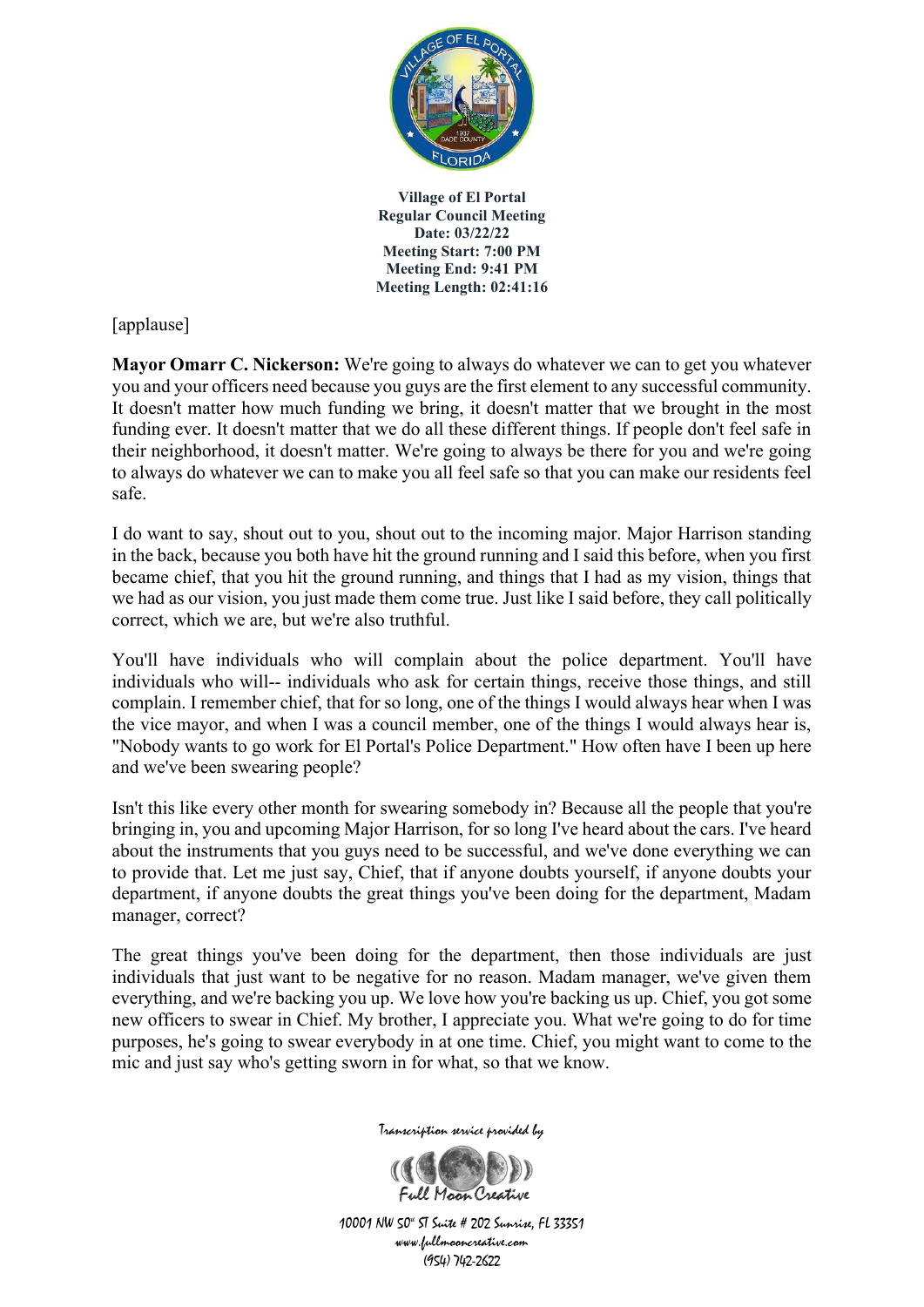

**Chief Mendez:** Ladies, gentlemen, thank you. We are welcoming Tommy Harrison as our full-time major. We are promoting Danielle Sano from officer to corporal.

**Mayor Omarr C. Nickerson:** Tommy Harrison for major. We want the camera to see you, my brother. Tommy Harrison is the major.

**Chief Mendez:** We're promoting Carlo **[inaudible 01:04:38]** from officer to corporal, and we are welcoming four more reserve officers to our family and we're very happy to do so.

**Mayor Omarr C. Nickerson:** I want to-- You guys come back here. Say the names individually, Chief. We want to recognize the new officers also, Chief. Say the names individually. You guys come back here.

**Chief Mendez:** Alejandro **[unintelligible 01:05:08]** Ernesto **[unintelligible 01:05:11]**

Speaker 1**:** Say the names in the mic, Chief. We want the camera to see them. Right here we have--

**Chief Mendez:** Alejandro Marin.

**Mayor Omarr C. Nickerson:** Marin. Right here we have **[unintelligible 01:05:26]** Say your name.

**Speaker 3: [inaudible 01:05:30]**

**Mayor Omarr C. Nickerson:** Right here, the corporal **[unintelligible 01:05:34]** My brother, Thomas Harrison. Say your name again.

**Thomas Harrison:** Thomas Harrison.

**Mayor Omarr C. Nickerson:** Alejandro **[unintelligible 01:05:46]** Because we're going to swear them all in at the same time.

**Chief Mendez:** Raise your right hand, please. All right, state you name.

**Councilmembers:** I **[unintelligible 01:06:07]**



Transcription service provided by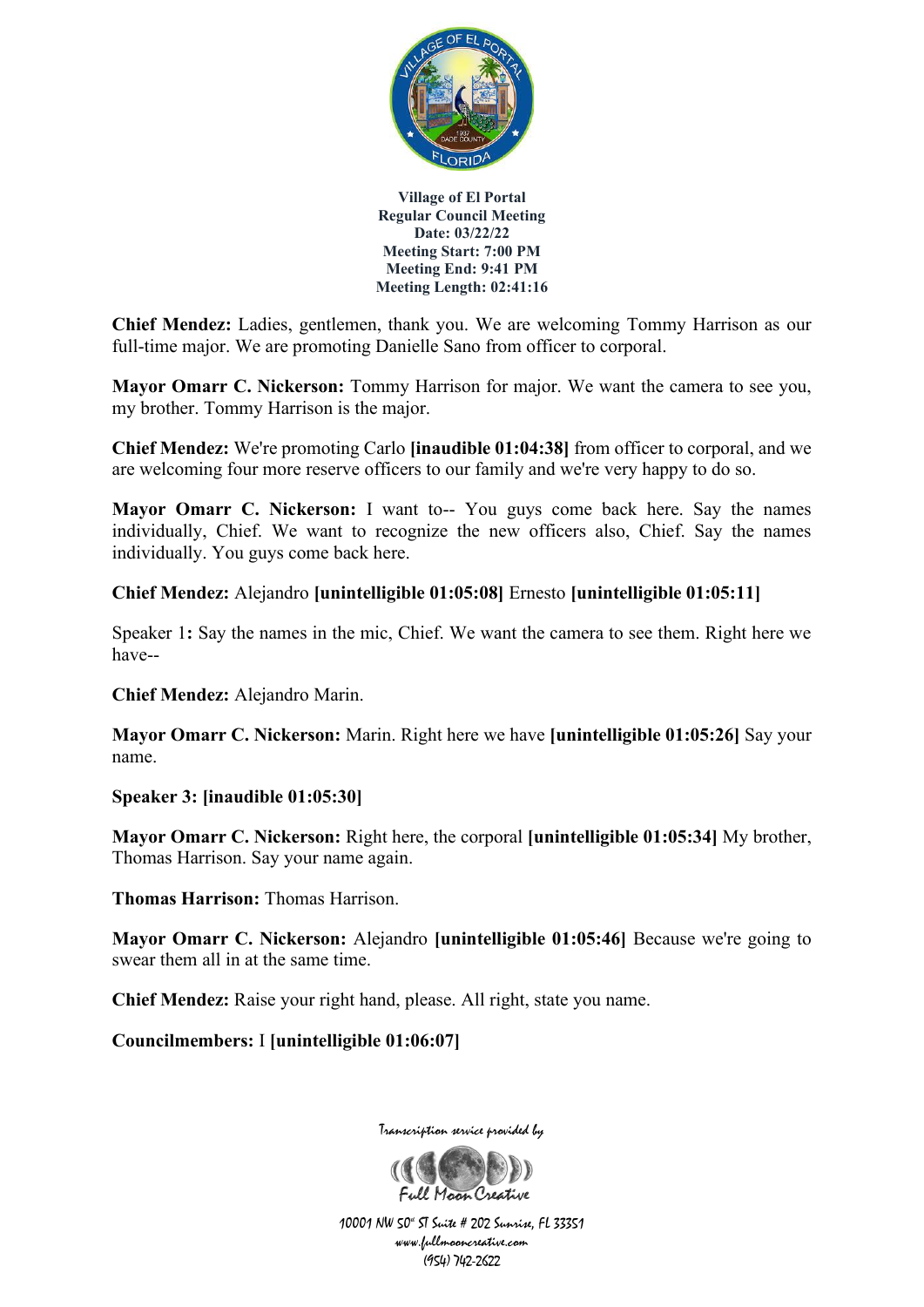

**Chief Mendez: [unintelligible 01:06:09]** newly sworn by the Chief of El Portal police department.

**Councilmembers:** Having been sworn by the Chief of El Portal police department.

**Chief Mendez:** Do solemnly swear I will support, protect and defend the Constitution of the United States of America and the state of Florida.

**Councilmembers:** Do solemnly swear I will support, protect and defend the Constitution of the United States of America and the state of Florida.

**Chief Mendez:** I will in all respect, observe the provision of the Constitution of the State of Florida and the charter of the Village of El Portal.

**Councilmembers:** I will in all respect, observe the provision of the Constitution of the State of Florida and the charter of the Village of El Portal.

**Chief Mendez:** I will faithfully discharge the duties of which I'm about to undertake.

**Councilmembers:** I will faithfully discharge the duties of which I'm about to undertake.

**Chief Mendez:** I further swear, I will faithfully to the best of my ability to serve and protect all citizens regardless of race color, or creed.

**Councilmembers:** I further swear, I will faithfully to the best of my ability to serve and protect all citizens regardless of race color, or creed.

**Chief Mendez:** I accept the **[unintelligible 01:07:05]** code of ethics as my standard of conduct when I'm on and off duty.

**Councilmembers:** I accept the **[unintelligible 01:07:10]** code of ethics as my standard of conduct when I'm on and off duty.

**Chief Mendez:** I swear to faithfully abide by and defend the city.

**Councilmembers:** I swear to faithfully abide by and defend the city.

**Chief Mendez:** Congratulations.

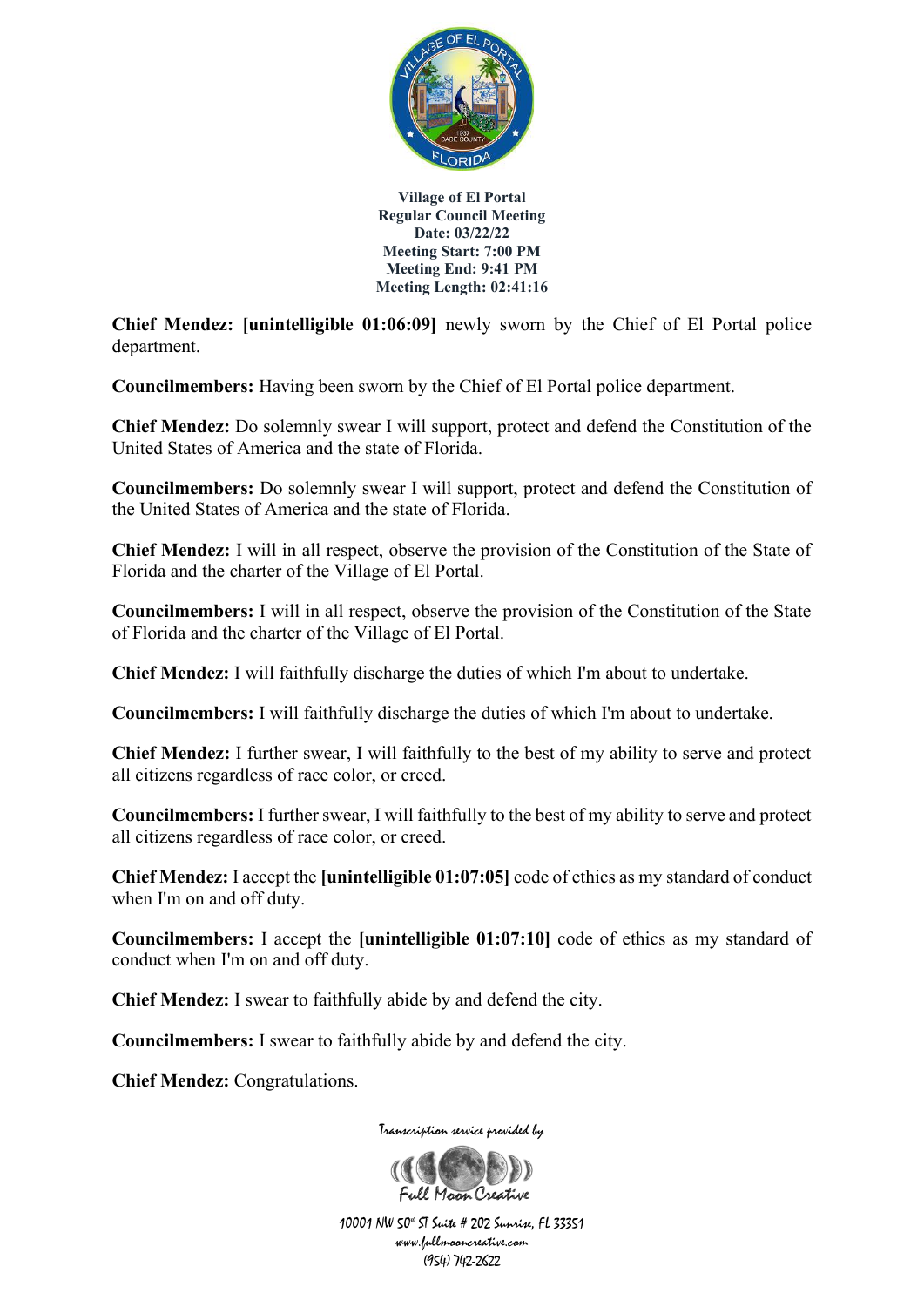

[applause]

**Mayor Omarr C. Nickerson:** Let's have families come up, let's take pictures. You guys, let's take pictures. The Women's History Month recipients, we're going to take pictures. The police officers' families come up, take pictures with your family member.

How're doing JP? All right, let's get ready to knock this out, get back to it. All right, everybody can hear me okay? You guys good? We had our acknowledgement of visitors and our special presentations, so we're going to move along. The rest of the meeting should not be long at all. Next is good and welfare. This part right here is for anybody that has any questions or comments about anything that's on the agenda.

Now's your time to come up. You have three minutes to say your name and address for the record, and you can say whatever you want to say about any item that's on the agenda. That's good and welfare. I'm seeing none. Moving on to the consent agenda.

## **Councilperson Lightfoot-Ward: [unintelligible 01:10:01]**

[silence]

**Mayor Omarr C. Nickerson:** Next consent agenda this right here is just the approval of the minutes for February 2022. That was our last regular council meeting. Do I have a motion to approve the consent agenda?

**Councilperson Lightfoot-Ward:** So moved.

**Mayor Omarr C. Nickerson:** So moved by Councilperson Lightfoot-Ward. Do I have a second?

**Councilperson Darian Martin:** Second.

**Mayor Omarr C. Nickerson:** Second by Councilperson Martin. All in favor say aye.

**Councilmembers:** Aye.

**Mayor Omarr C. Nickerson:** All opposed say nay. Hearing none. Moving on. The next item is item H1, Little River Cleanup. You guys only reason why I have this on here is not even to discuss it really. The Little River Cleanup is planned already by the Little River Conservancy.

Transcription service provided by

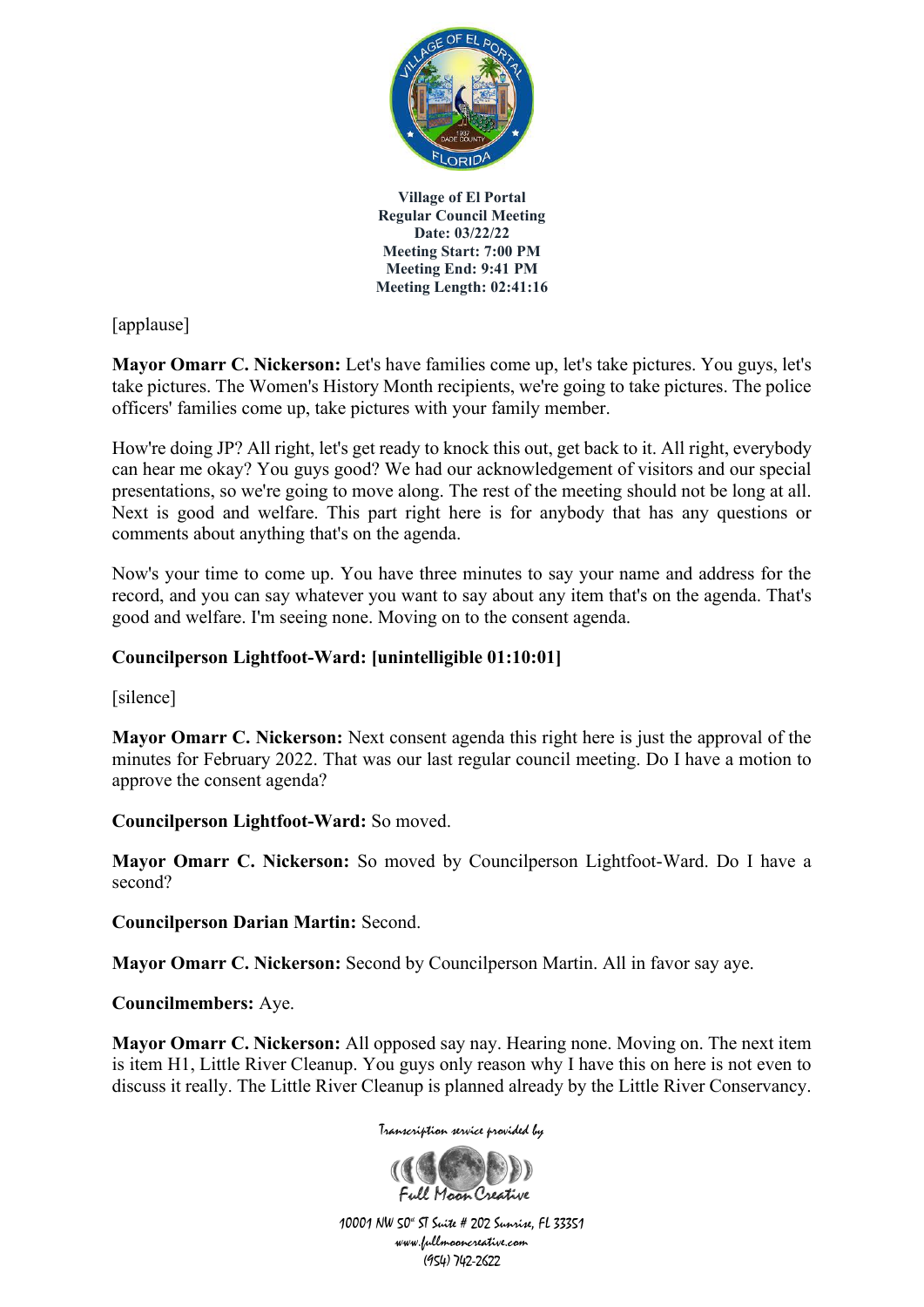

It's going to take place on April 2nd, 2022 at 8:30 AM. I'll be sending out an email tomorrow morning with the flyer and all the information for everybody to see and it's just April 2nd, 2022 at 8:30 AM. That's the Little River Cleanup and they've organized the whole thing.

There's nothing really for us to do. I just wanted to have it on here to announce it. Do I have any questions or comments about the Little River Cleanup? It's a Saturday. Saturday morning, April 2nd, 2022 at 8:30 AM. The gates--

### **Councilperson Lightfoot-Ward: [inaudible 01:11:29]**

**Mayor Omarr C. Nickerson:** Yes, there will be kayaks there and canoes there. When I send out the email tomorrow you'll see the map where the entrance is. The entrance is off of 82nd Street right there where the river is off at 82nd Street. You just pull in there. You'll see all the cars. Gates open at eight o'clock AM and we start to do our launch at 8:30. If you get there 8:30, 8:45, nine o'clock you can still go out up to about 10:30. I think eleven o'clock is when all the boats or canoes have to be back eleven o'clock or 11:30.

If you get there any time before about 10:30 maybe, you can still be able to get out and get some trash out of the river before they call all the canoes in.

**Councilperson Lightfoot-Ward:** Or bring some trash with you.

**Mayor Omarr C. Nickerson:** [laughs] Or bring some trash with you. All right, any questions or comments about the Little River Cleanup? Hearing none. Moving on to H2. The owner of the Skateboard Park, Jonathan Strauss, reached out to me and he wanted to know what we were doing for the spring egg hunt this year. He suggested or he asked if we wanted to do it at the Skateboard Park. I wasn't necessarily against that the Skateboard Park is a huge facility. You can hide things all over the place.

The only problem is when I was speaking to the clerk, we were just talking about how-- is this too close to me? Am I good? We were just talking about how the Skateboard Park is concrete, and if little kids do a mad dash once you say, "Okay, go look for the eggs." That's the only concern that myself and Clerk Jacobi had was should it really be at the Skateboard Park because of the concrete, otherwise the Skateboard Park's a huge, nice, and beautiful facility, but I don't know. What does-- anybody from the council, what do you guys think?



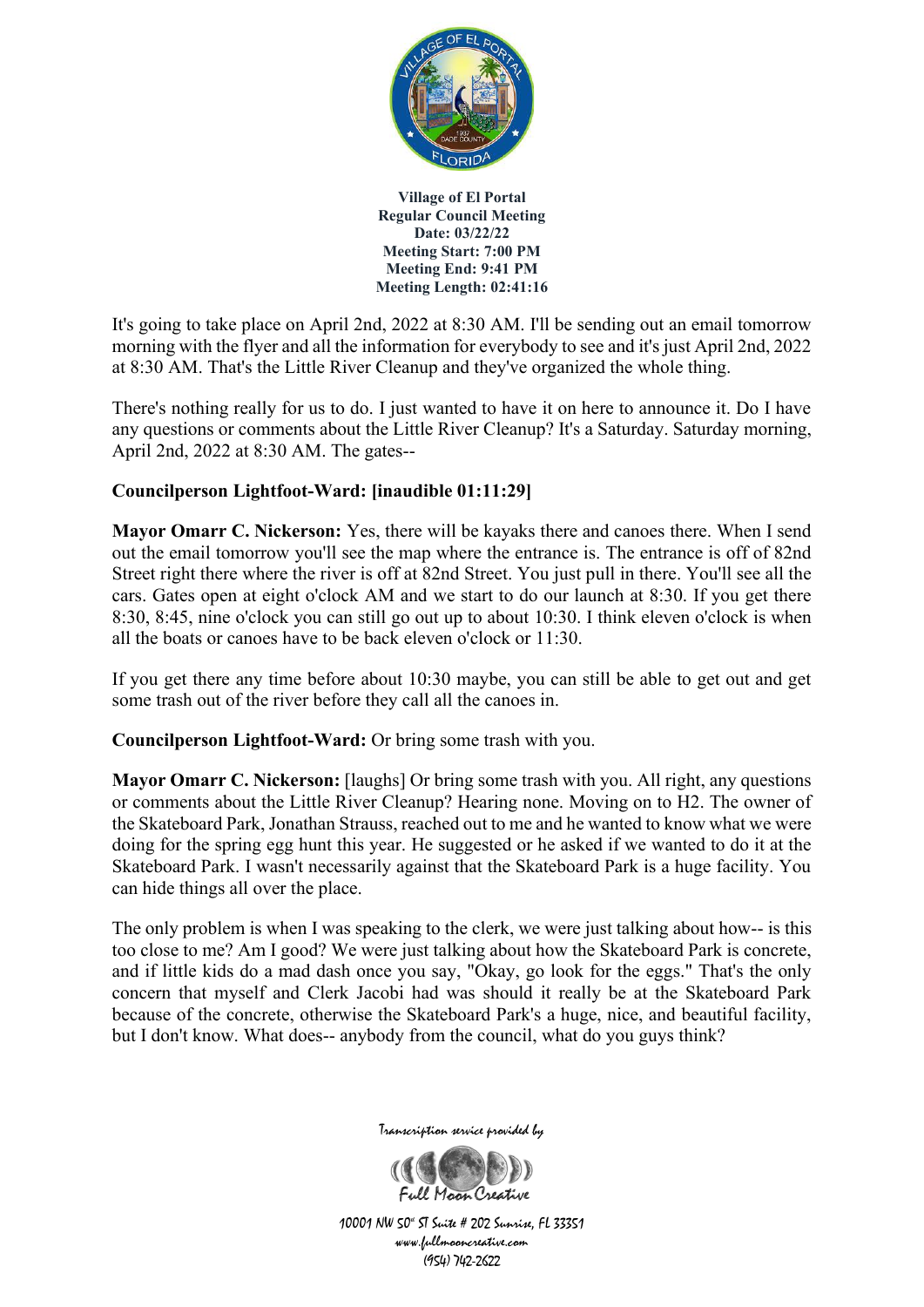

**Vice Mayor Anders Urbom:** I'm not on. I don't know and now? A little bit better? Okay, from their grand opening I know that everyone who went on that property essentially completed like a waiver. If they have that in place and everyone's essentially filling out a waiver as they go onto the property it sounds like they've already got that covered for their daily operations.

I don't know if that suffices. It also gives notice. It certainly gives notice to anyone coming on the property to use caution, care what have you and one of my concerns was the drops, right? If they're-- if it's designed for someone to be rolling along, right? If you have people who are unfamiliar with a skate park and they're staying at the top of one of the precipices, then they don't really navigate that well you could have people or kids falling down if it's not really well controlled about where everyone's running to and how they're going about it.

At the same time, I don't know. I was amazed the day of the grand opening because I saw these tiny little kids out there and I remember this one girl, in particular, I was like, "Oh, my God. Is nobody going to go stop this little girl from going down this hill?" Then obviously she had done it 100 times before because I was like, "Okay," I felt a little foolish because [chuckles] she was-she was almost expert at it. I was like, "Oh, okay. All right." My concern was completely unfounded at least in her case.

I went back and forth on this when the idea was proposed. I do think it would be-- I do think it would be a good venue for this. It sounds like they have already accounted for that liability issue in terms of the waivers that they have in place. I feel like it is a good solution to have the event there and I think I would be in favor of that overall.

Obviously, there are some concerns, but I think that they've got the experience to deal with that already and certainly there-- with anything we do, when we have the event the door-todoor last year, the concern was you've got people walk in the neighborhood and you're always just wondering, "Oh, my God," if we got someone speeding down the street or something like that. There's always going to be risk no matter what we do. In that regard, I think I would be in favor of the skate park, but we do have the nature trail and the River Shores Park there as a backup. The model from last year also could work again in theory.

**Mayor Omarr C. Nickerson:** Thank you very much, Vice Mayor Urbom. Yes, my concern wasn't necessarily the legality of the individual signing off on that. It was just the simple fact that little kids once you say, "Okay, you guys, all the eggs are hidden," they start running. My concern was just like you just might have little kids falling and slipping and scraping their knee



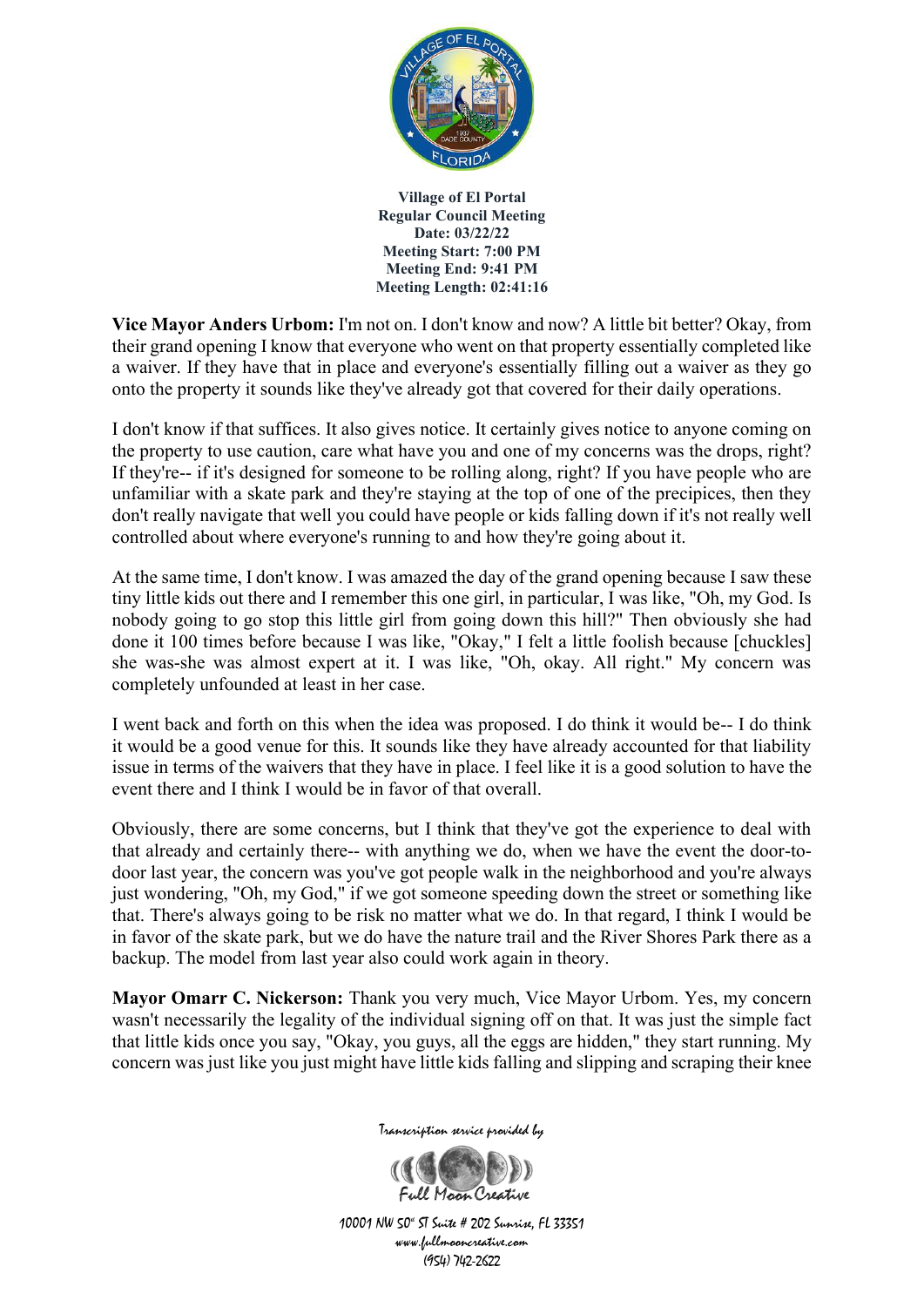

and scraping their elbows and scraping their arms on the concrete of the skate park, but, yes, of course, the skate park is a fun place. Attorney Geller?

**Attorney Joseph S. Geller:** Yes, Mayor, and just in terms of the liability issue strictly speaking, yes, you could have everyone sign a waiver, and if everyone signs a waiver, it would certainly be difficult to successfully sue us. Hopefully, nobody gets hurt badly enough that they think about a suit, but you do have to be concerned if you have a bunch of scraped ankles and scraped elbows and scraped shins and knees and hands and stuff. You may not have a lawsuit, but you might have a lot of upset parents that their kids were hurt. It's one advantage of a park, they're usually soft.

**Mayor Omarr C. Nickerson:** Yes. Thank you very much, Attorney Geller. Yes, as I was saying that's my concern. My concern is not the legality or liability. My concern is for the simple fact that I don't want El Portal kids to be injured just period. I just don't want them to be injured or be hurt that's all. Councilperson Pirela.

**Councilperson Luis Pirela:** Yes. That's one of my concerns as well. It's not much of a place to be covered by their liabilities or it's mostly El Portal hosting that event and pretty much driving everybody to the venue. I think it should be within the same village, one of the parks that we have more of the nature, sand and sound grounds than a concrete stage. I don't know. It's just my opinion.

**Mayor Omarr C. Nickerson:** Thank you very much, Councilperson Pirela. One of the questions is, you guys. Do we want to have a spring egg hunt this year? That's also a question. I think that we-- thankfully we do have a little bit of time. I know that madam manager, we are going to end up having to have a special meeting coming up because myself and the manager and we spoke to Attorney Geller afterwards, there's a lot going on with our loan and **[unintelligible 01:19:12]** with that whole FEMA debacle from back then and we have to figure some stuff out with that.

We have to have a-- in the next couple of weeks we have to have a special meeting. Probably two for the two ordinance readings that we have to do, but that being said in any of one of those special meetings, we can go over-- because we don't have to do it right now. We can't go over the details of how we want our spring egg hunt to look if we want it. We do have the luxury this year that I believe that Easter is not until April 17th or something like that. It's much later. We do have that luxury and like I said, I think we're going to have to have a special meeting probably next week or we can even-- if Councilperson Martin or for this instance

Transcription service provided by

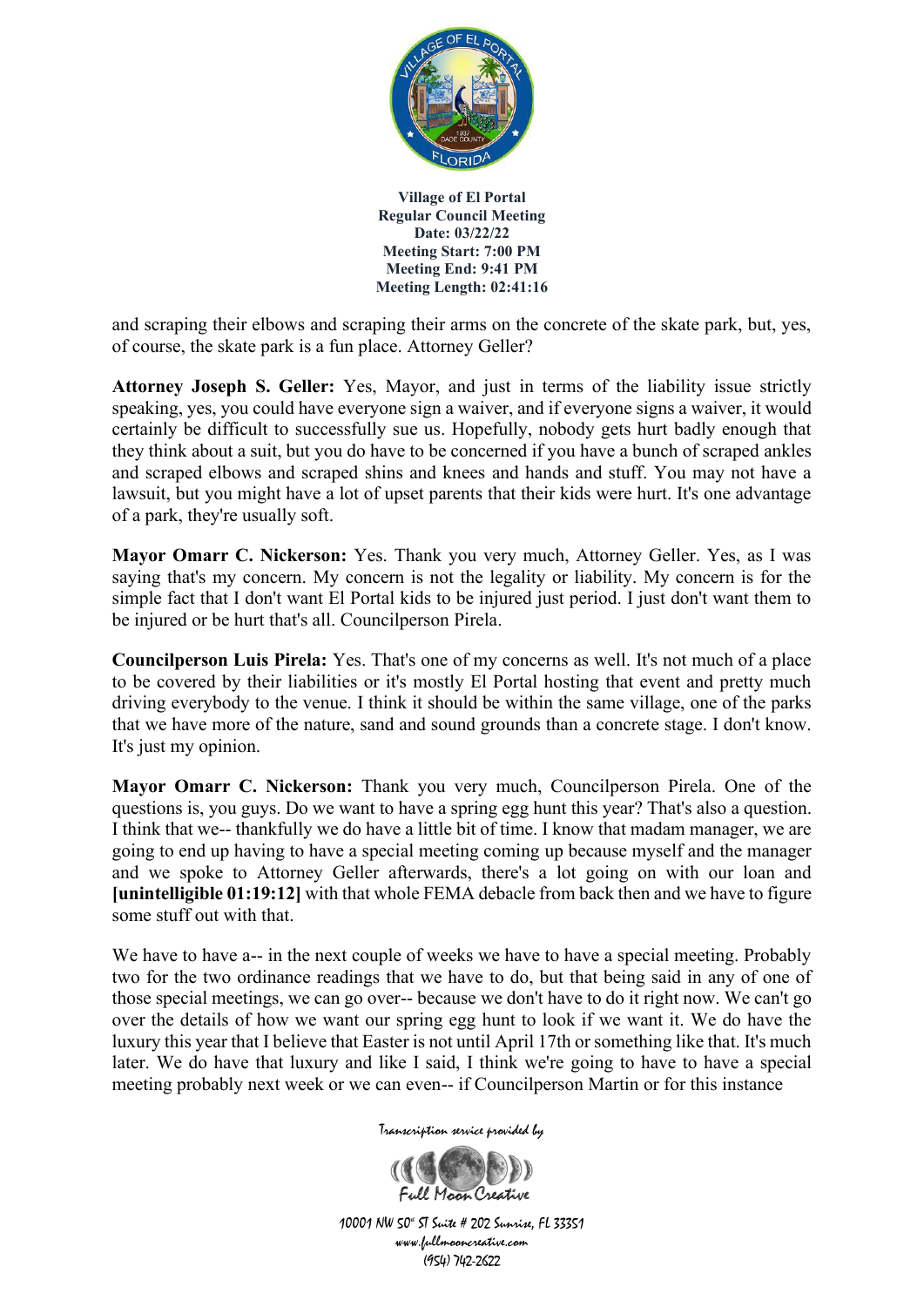

Chairperson Martin, if she ends up having her opinion and zoning meeting next week, we can do a special meeting right after that, take care of our sign-over situation, Madam Manager, and also talk about a Spring Egg Hunt if you want to do it there in detail, so we don't have to do that right now. Between now and then, what I want you guys to take away from this is think about if you want to have a Spring Egg Hunt, and if you do, how do you want it to look? Do you want it to look like last year or skatepark or whatever it is?

**Vice Mayor Anders Urbom:** We do still have 1,000 eggs from last year in the closet, and the signs. They're not all filled, some of them are still filled, but not all of them are filled, but we have them. We definitely have a lot of material already to pull this off low budget. The model from last year, I feel like it was a success. That is an option. I think if we can pull it off, I think we should as a Spring celebration. It seemed to go pretty well last year, and we have the material.

**Mayor Omarr C. Nickerson:** You guys just think it over. Like I said, we'll probably be addressing this next week or the week after. Councilperson Martin?

**Councilperson Darian Martin:** Now that I know that we have 1,000 eggs, my vote would be, yes, because it just seems like an easy lift. I know my kids enjoyed it last year. If it's costeffective, I think we should do it this year. Completely agree to not have a bunch of toddling kids on concrete. At the nature trail would probably be really good. It's already outfitted to be a Spring Egg Hunt venue. I guess, with the knowledge of the abundance of eggs in the village, I would say, yes. Let's have one.

**Vice Mayor Anders Urbom:** If we do the nature trail, we could even get the Freebee over there as parked, and even do some outreach regarding the Freebee shuttle as well.

**Mayor Omarr C. Nickerson:** If it's the weekday. Remember, the weekend, the Freebee doesn't run.

**Vice Mayor Anders Urbom:** We can talk to them and see if we could at least get it parked over there for the event. Just as an extra--

**Mayor Omarr C. Nickerson:** No, if we could do it, I would 100% be with it.

**Vice Mayor Anders Urbom:** Right, just even draw attention to it.



Transcription service provided by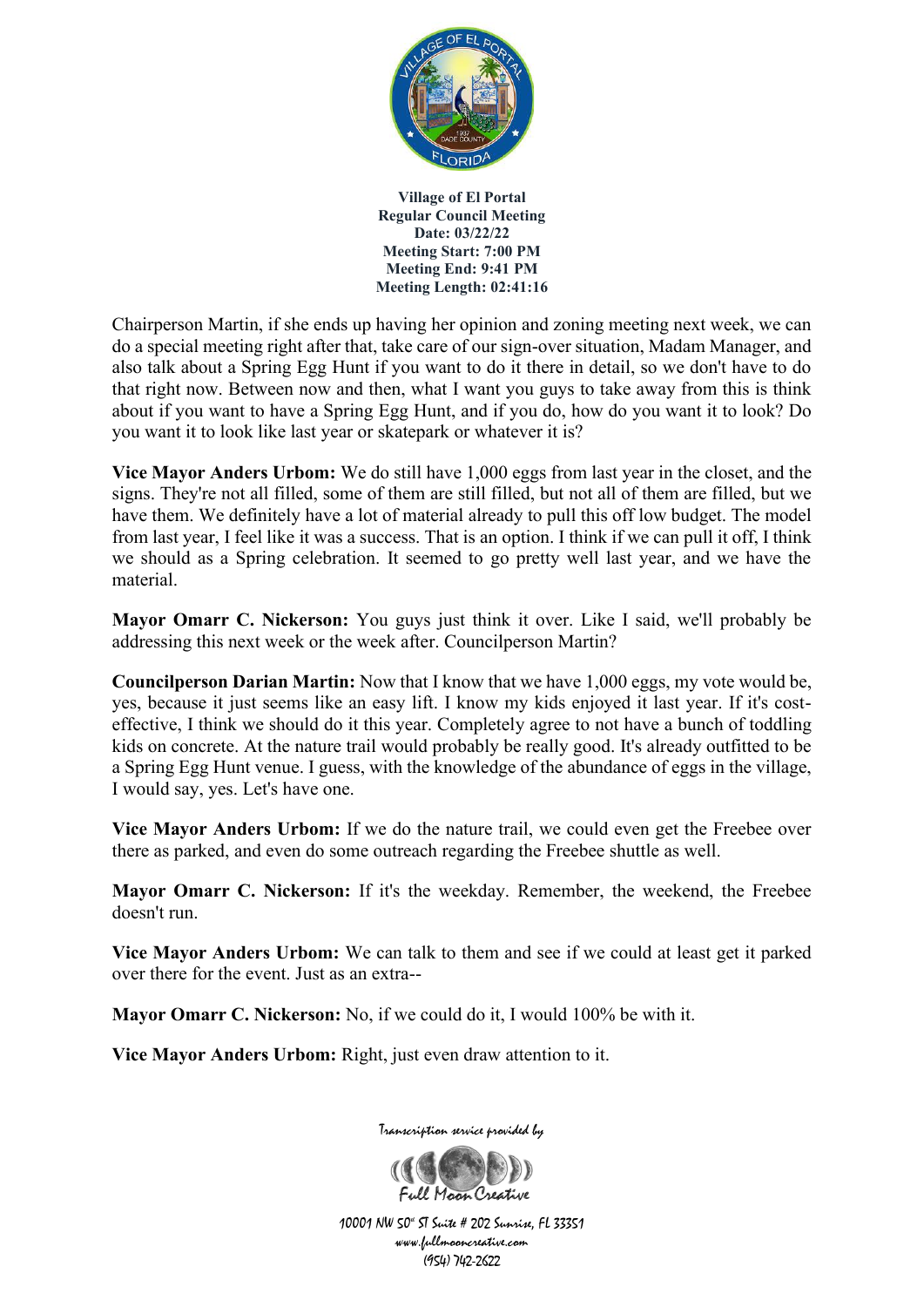

**Mayor Omarr C. Nickerson:** No, 100%.

**Vice Mayor Anders Urbom: [unintelligible 01:22:18]** stop is right there in front of the nature trail.

**Mayor Omarr C. Nickerson:** The Freebee individuals reached out to me recently, and they said that they want to think about having something in a tot lot, like a party or something like that. A Freebee party on a Saturday or Sunday to promote the Freebee and maybe some food, and stuff like that, and a DJ, and things like that in a tot lot. They were also contacting me about that. That's going to be coming up sooner or later. I just have to get the details down.

**Councilperson Lightfoot-Ward:** Did we decide that, no, we're not dealing with the skateboard park, and we're now talking about what we're doing for Easter egg hunt? I got two signals there, I want to know which way is up?

**Mayor Omarr C. Nickerson:** Yes, so--

**Vice Mayor Anders Urbom:** Just a reminder also, we're calling it a Spring celebration.

**Mayor Omarr C. Nickerson:** Yes, Spring Egg Hunt. Councilperson Lightfoot-Ward, we're basically walking away right now, about to close it out. What we're deciding is that we decided that for the most part, we want to do a Spring Egg Hunt. I think, for the most part, we don't want to do it at the skateboard park, but what we are going to do because we're going to have to come back for a special meeting probably next week or the week after, we're going to come with our ideas to that meeting. We'll discuss it in detail at that meeting.

**Councilperson Lightfoot-Ward:** Very good.

**Mayor Omarr C. Nickerson:** We're good for now. Do I have any last questions or comments about this item? Hearing none, moving on. Resolutions and ordinances. Resolution I1, Digital Marquee and Technology Message Board. Oh, so this right here, you guys, we'll finally be getting away from the old-school marquees if this passes. This is not taxpayer dollars. This is done from federal funding, so it's not taxpayer dollars. All we have to do is pass it, and we'll have a digital marquee within three weeks to a month. It'll be a digital marquee out there.

**Vice Mayor Anders Urbom:** The entire structure is being replaced?



Transcription service provided by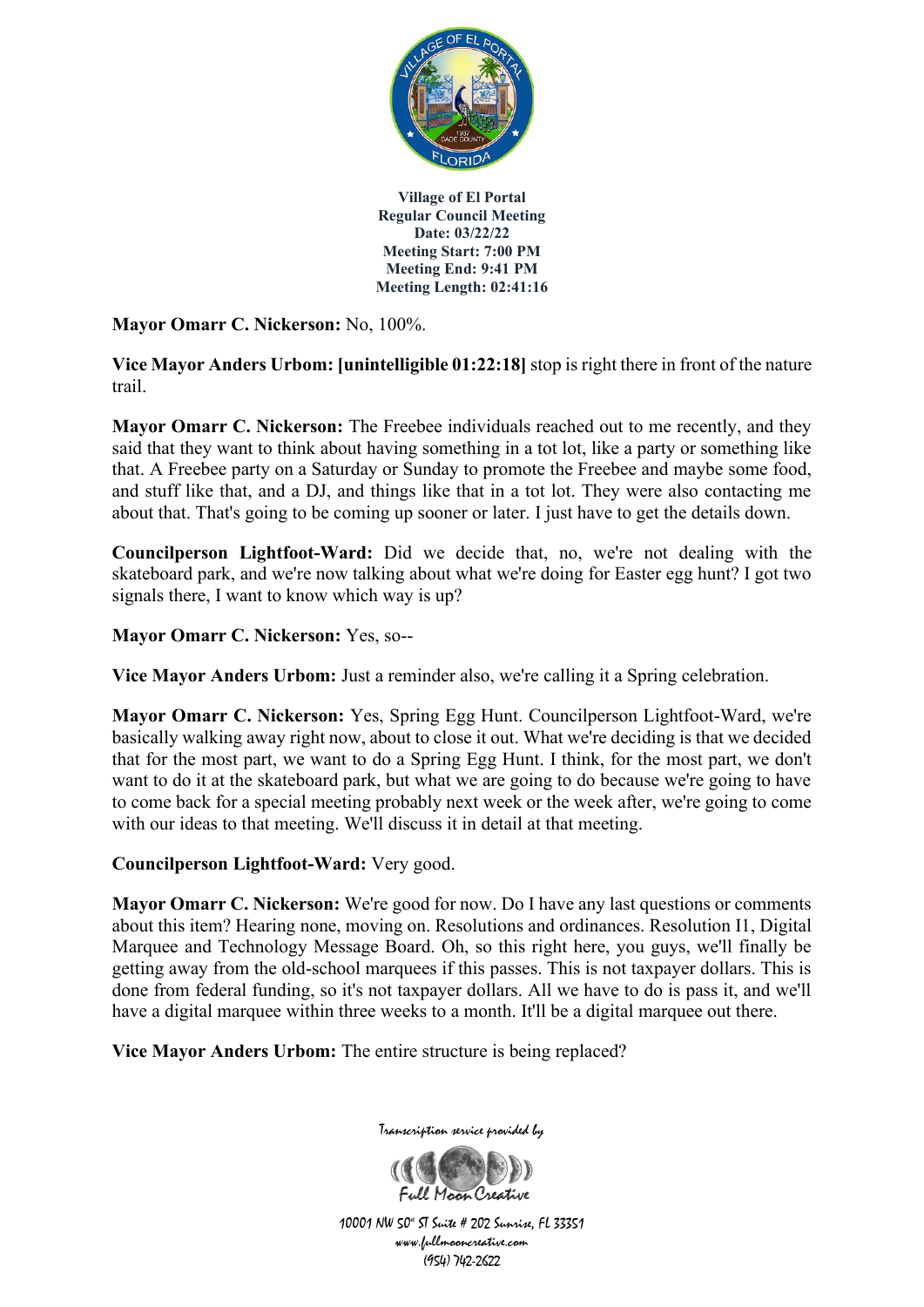

**Village Manager Christia E. Alou:** Yes, the entire structure is being replaced. They're going to use some of the concrete slabs. They'll be just retrofit, but they're coming in. It'll have Wi-Fi capabilities. It can be a scroll, so many more options. This really falls under emergency communication with our residents.

**Vice Mayor Anders Urbom:** It's the same company that we would be acquiring it from, the same company that's going to be installing it?

**Village Manager Christia E. Alou:** Yes. They're going to do the installation.

**Mayor Omarr C. Nickerson:** Yes.

**Vice Mayor Anders Urbom:** Okay, so this is what they do?

**Village Manager Christia E. Alou:** Yes.

**Vice Mayor Anders Urbom:** Okay.

**Mayor Omarr C. Nickerson:** Before I ask for any other comments, or questions, or ask for a motion, Attorney Geller, if you want to read solution I1 into the record, please.

**Village Attorney Joseph S. Geller:** Resolution I1, a resolution of the Village Council of the Village of El Portal, Florida of Miami-Dade County, Florida. Providing for the purchase of emergency communication technological equipment for the Village of El Portal of Miami-Dade County, providing for incorporation of recitals, providing for an effective date.

**Mayor Omarr C. Nickerson:** Thank you very much, Attorney Geller. That said, you guys, there's no taxpayer dollars, it's federal funding. This is part of that, part of the funding, Madam Manager. It's for emergency communication technology purposes. If we don't use it by a certain time, we will lose it. We have our first report coming up, Madam Manager, at the end of March, correct?

**Village Manager Christia E. Alou:** April 30th. No, April 30th.

**Mayor Omarr C. Nickerson:** April 30th? Okay. We have our first report--

**Village Manager Christia E. Alou:** We want to be ahead of the curve.



Transcription service provided by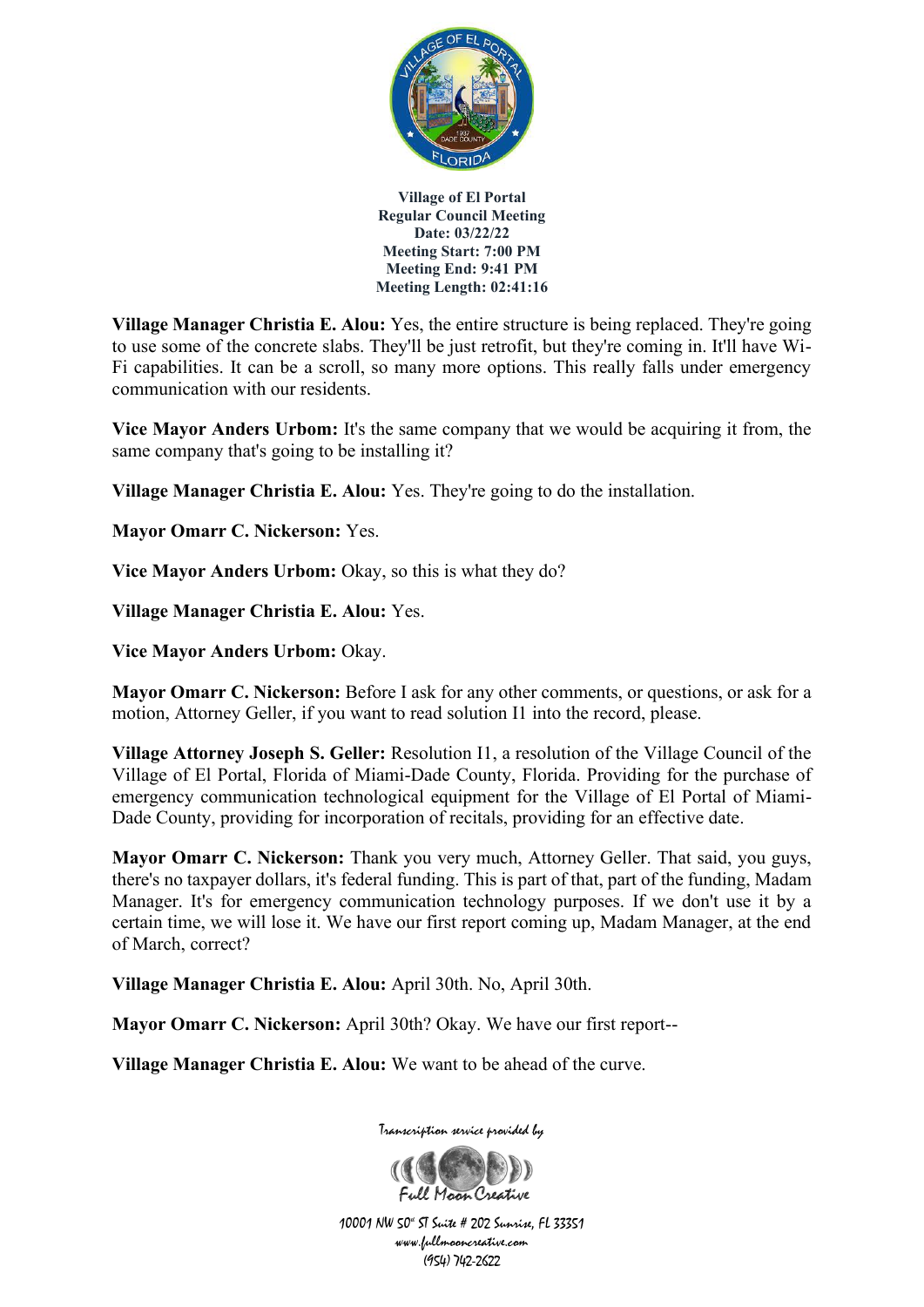

**Mayor Omarr C. Nickerson:** Yes, we have our first report coming up, so we have to begin to purchase these materials, so we have in our reports so that they don't say, "Hey, you guys aren't using the funding. If you guys aren't using the funding, we'll take it away and give it to somebody else."

**Village Manager Christia E. Alou:** No, no, no.

**Mayor Omarr C. Nickerson:** Do we have any questions or comments about the digital marquee?

**Councilperson Lightfoot-Ward:** I have a question.

**Mayor Omarr C. Nickerson:** Yes, Councilperson Lightfoot-Ward.

**Councilperson Lightfoot-Ward:** Given the lateness of the hour, I have a question for the village attorney. [chuckles] He says, "Yes, okay." Is it there such a thing as we already know- - we've already studied this, okay. Is it-- Thank you, darling. Thank you very much. That didn't help. Y'all can? It does? Well, thank you. Okay. Is there a way we can do them all together, and then vote one?

**Village Attorney Joseph S. Geller:** What was the question, I'm sorry?

**Councilperson Lightfoot-Ward:** [laughs] Can we do them? We got three of them. We already know they all, as the Village Manager said, they're all needed for. We know they're all needed for. Can you just read all three of them, and we do one vote? Is that parliamentary--

**Village Attorney Joseph S. Geller:** Next time.

**Councilperson Lightfoot-Ward:** Next time?

**Village Attorney Joseph S. Geller:** What you can do, since you now have a consent agenda, if you have items that you don't think are going to require debate because the council is pretty much already sold on it, you could have put all three of these on consent agenda with the minutes, but now that you've adopted your agenda, and they're not there, you can't do that anymore in this meeting, but you can do it next time.

**Councilperson Lightfoot-Ward:** Anytime before we accept the--



Transcription service provided by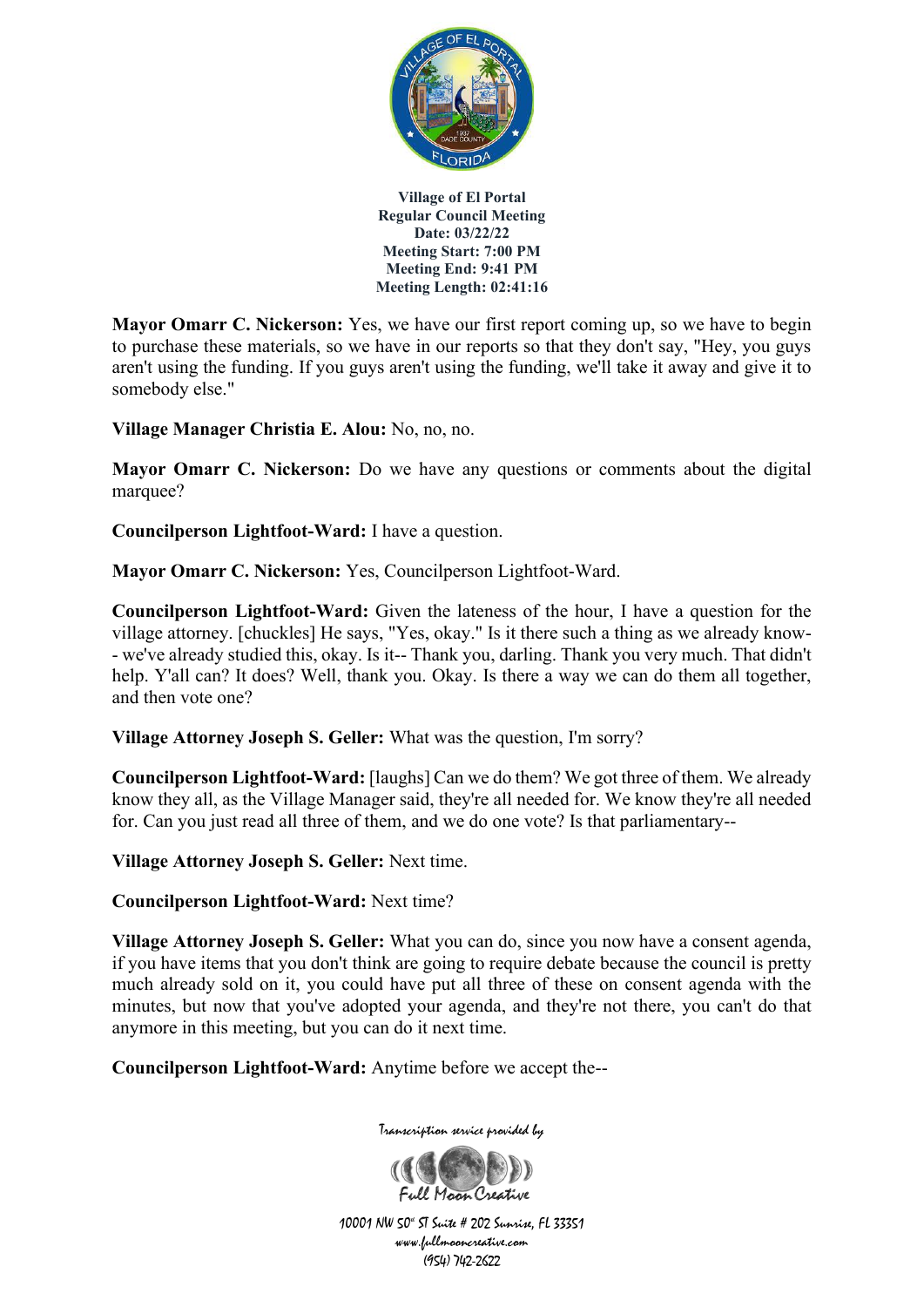

**Village Attorney Joseph S. Geller:** We have to read them one at a time because that's the way the agenda was approved, but for next time, if you have something that you don't think is going to attract much discussion or any debate, you can put them on the consent agenda.

**Councilperson Lightfoot-Ward:** Okay, thank you.

**Mayor Omarr C. Nickerson:** I have no problem putting items like this in the consent agenda for next time.

**Village Attorney Joseph S. Geller:** Not tonight, Councilperson.

**Mayor Omarr C. Nickerson:** We're breezing through them, though.

**Vice Mayor Anders Urbom:** That sparks one question for me, though.

**Mayor Omarr C. Nickerson:** Yes.

**Vice Mayor Anders Urbom:** With either the resolutions that have multiple quotes, will that still apply as being eligible to be placed with the consent agenda at the beginning of the meeting?

**Village Attorney Joseph S. Geller:** The way these resolutions are written, see if there was some big item with a lot of money, and you weren't sure, and it was being presented to the council to make a selection, then it is not something that you can put on consent agenda because you have to discuss it, and somebody has to move which to accept. These were, they're for dollars, again, if it's like a request for letters of interest or request for qualifications, those have to-- I shouldn't say have to. Sometimes, those require more discussion if they're going to be placed on consent.

Remember, anything that you put on your consent agenda, which is brand new to this village, and good thing Mayor, it's a good move. Anything you put on the consent agenda, any member of council can say, "Well, wait a minute. I would like that pulled off consent because I want to talk about it. I may not be against it, but I want to have some discussion." Any council member, just one, pulls it off consent.

The way these are written where they're just dollars, and one is clearly cheaper, and the Manager has evaluated them and instructed me, I have to say and the Mayor in this case who really did a lot of the work, but instructed how the resolution was to be constructed and said,

Transcription service provided by

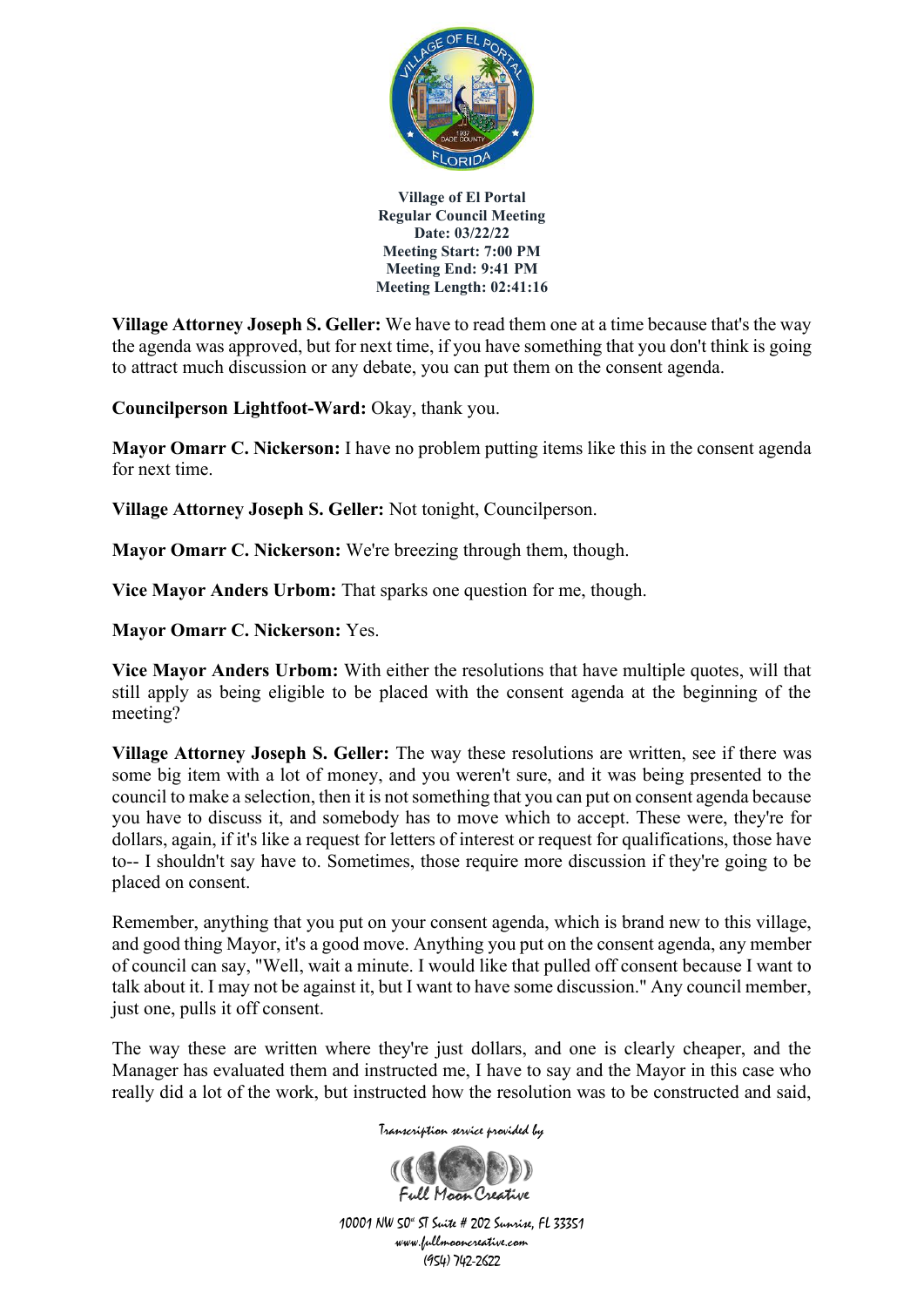

"We are to approve this quote and this amount attached here too." Since you're not making a selection, you're approving a resolution to go with that, then it can be on consent.

Now, if you look at it, and any member of council says, "Wait a minute. This is only a buck and a quarter cheaper than the other one, and the other one has a much better track record. I'm not comfortable with the one that's being recommended, even though it's cheaper, you not only can pull it off and talk about it, but you can move to say, "I'd rather go with this other quote." That's why all the quotes are given you in the backup, so if you want to make a change, it's the council's prerogative. These are written, awarded to this group, per the attached Exhibit A, so unless somebody has a problem with that, you can just vote it, but if it went on consent agenda unless somebody wanted to pull it off, it would be qualified for consent agenda.

**Mayor Omarr C. Nickerson:** Thank you. Just for clarity-

**Village Attorney Joseph S. Geller: [unintelligible 01:30:42]** instances you could do first reading, but on an ordinance on second reading, you should never do consent agenda, in my opinion.

**Mayor Omarr C. Nickerson:** For clarification, if a member of the council wants to pull it off, they would do that at the approval of the agenda portion of the meeting.

**Village Attorney Joseph S. Geller:** Yes, and let me just say-- reference the point the clerk correctly makes. For second reading of ordinances or certain other things that are zoning or land use related, you are by law required to have a public hearing. A public hearing can't be done on consent, because the public, even if not a single person speaks, you have to open the public hearing, you have to close it. That would never be consent agenda, but in my opinion, first reading on an ordinance that's not a specified kind of land use that requires two public hearings, they're just a few of those.

You can do first reading of an ordinance on consent agenda, if you anticipate that everybody's going to say, "Finally, good idea." Then if somebody just wants to comment, you can pull it off just for the purpose of making some comments. Yes, you're correct, Mayor, it's done when you're setting the agenda, one of the things that you would do when there are items on the consent agenda would be to say, before you take a motion to approve, "Are there any polls? Does anyone want to poll any item," and any one member can say, "No, I want to talk about it."

Transcription service provided by

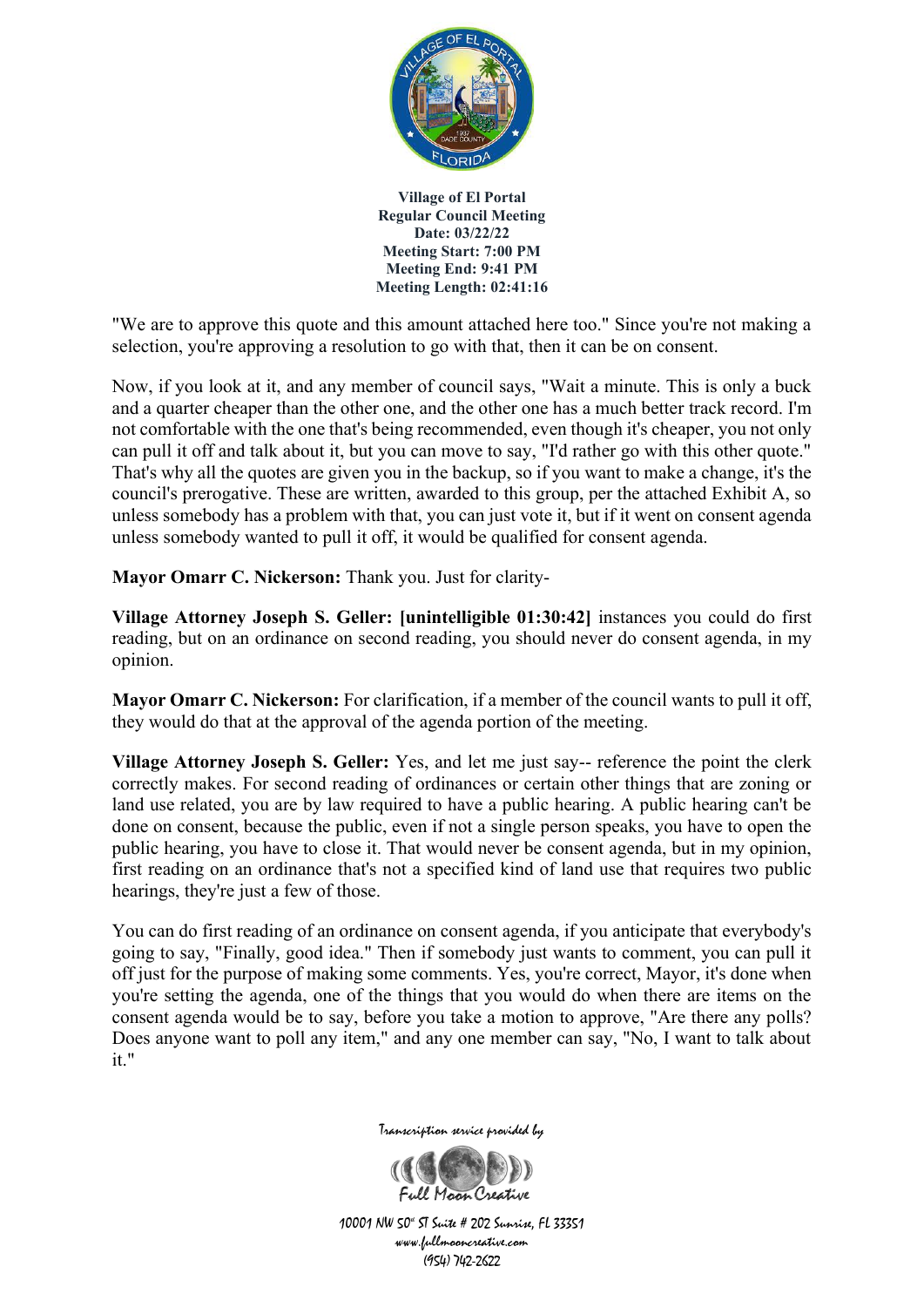

**Mayor Omarr C. Nickerson:** Thank you very much. You guys, that affects my-- before we vote for an item on the resolutions and ordinances, I always open it up to the people. That kind of takes that away a little bit. Anyway, you guys know that's the first thing I passed when I was a councilperson. That was my first thing I got passed, was before we vote for-- remember that?

Remember that, President Fruitstone? Before we vote for any item, we opened it up to the residents to see if they have anything they wanted to say. All right, that being said, do I have any more questions or comments about the digital marquee resolution? If not, do I have a motion to approve?

### **Vice Mayor Anders Urbom:** Yes.

**Mayor Omarr C. Nickerson:** I have a motion to approve by Councilperson Lightfoot-Ward and a second by Vice Mayor Urbom. Before we go to a vote, do I have any questions or comments from the audience? If you have any questions or comments about the digital marquee resolution, come up, say your name, address for record, you have three minutes.

**Maribel Fruitstone:** Hello, I'll be very quick. Maribel Fruitstone 157 Northwest 88th Street. I just wanted to say if we could repurpose the old one and maybe put it on the west side, to use the new one here and find a place to let the West siders know the same thing. I know it's a lot to have somebody actually put all the words, but it would make us feel super special that we are actually a part of El Portal, that we have our own little marquee and we know what's going on, on top of the super cool, new electronic one that you are now passing. Thank you, repurpose it, recycle.

**Mayor Omarr C. Nickerson:** Thank you. I have no problem with going over there changing the words. You know I'm always around changing words and doing stuff. The only problem now-- the only question I would have Madam Manager is the cost it's going to take for us to move that over there.

**Village Manager Christia Alou:** Also, it's quite rusted out. It's painted a few times.

**Mayor Omarr C. Nickerson:** If we try to take it off, it's going to break apart. Yes.

**Village Manager Christia Alou:** It's not going to make it. Let's see. We got another tranche of funding coming. Maybe we'll get one for that side.



Transcription service provided by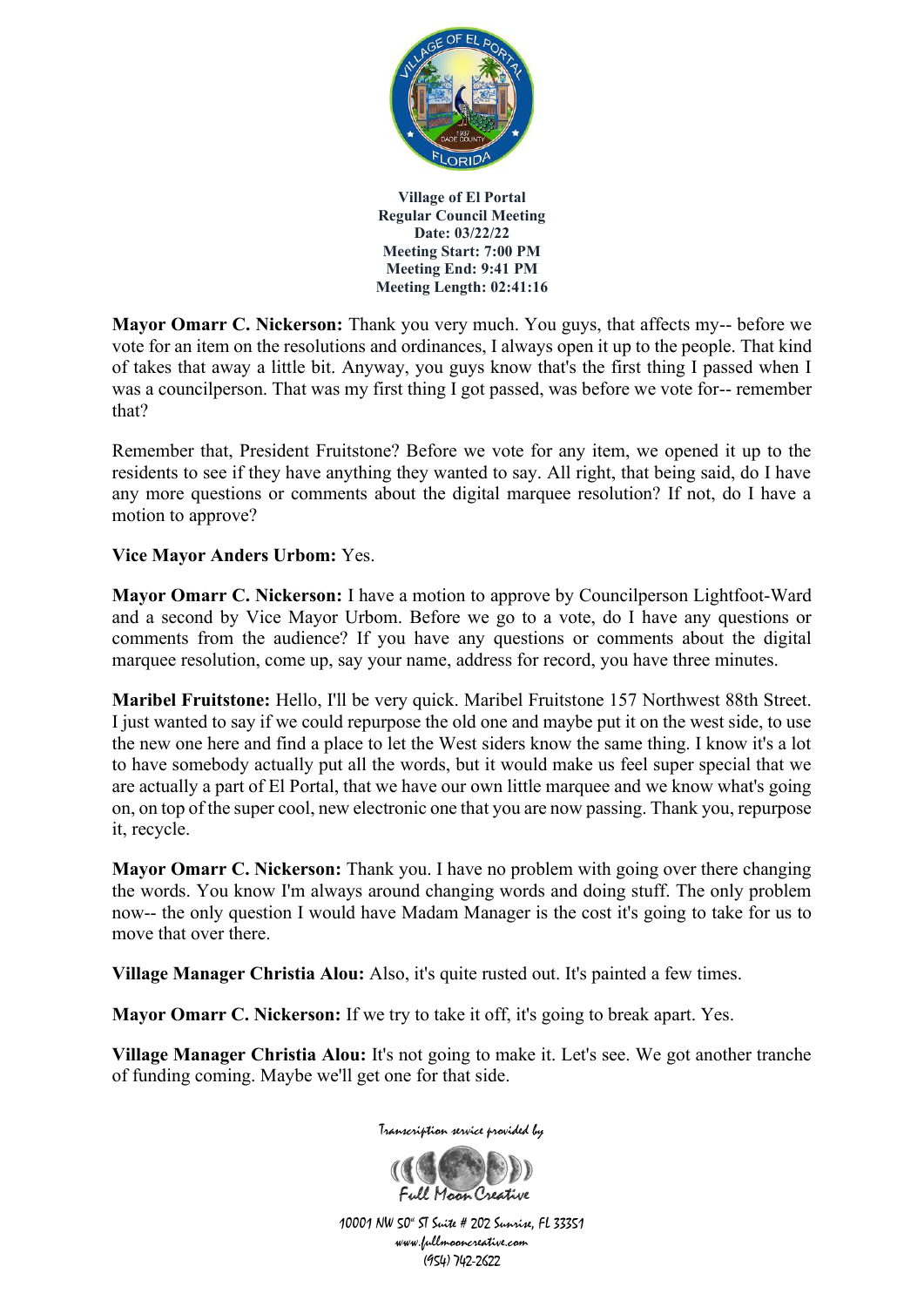

**Vice Mayor Anders Urbom:** We could consider the matching grant, put a second one in.

**Councilperson Luis Pirela:** We have something by the nature trail, right? Like a little marquee thing.

**Village Manager Christia Alou:** Yes, that's already been--

**Councilperson Luis Pirela:** It's already been [crosstalk]

**Vice Mayor Anders Urbom: [unintelligible 01:34:26]** That's a really good idea.

**Mayor Omarr C. Nickerson:** Yes, but as the manager said, though, the manager and myself, all of us, we're always going after funding. We have another tranche of funding coming in for technology. Maybe we could buy a second one for the West Side.

**Village Manager Christia Alou:** That's what I'm saying. I think that might work.

**Mayor Omarr C. Nickerson:** That might work.

**Village Manager Christia Alou:** Listen, don't worry about that one. That one's out, but maybe we can find some funding for another one, maybe something smaller.

**Mayor Omarr C. Nickerson:** Maybe a little [crosstalk]

**Vice Mayor Anders Urbom:** Put it where the freebie stop is.

**Village Manager Christia Alou:** Right. One other thing to consider, that we do have a lot of vandalism in that area.

**Mayor Omarr C. Nickerson:** We do.

**Village Manager Christia Alou:** We've had-- I don't want to put something-

**? Councilperson Luis Pirela:** Electrify it.

**Village Manager Christia Alou:** Just something to think about.

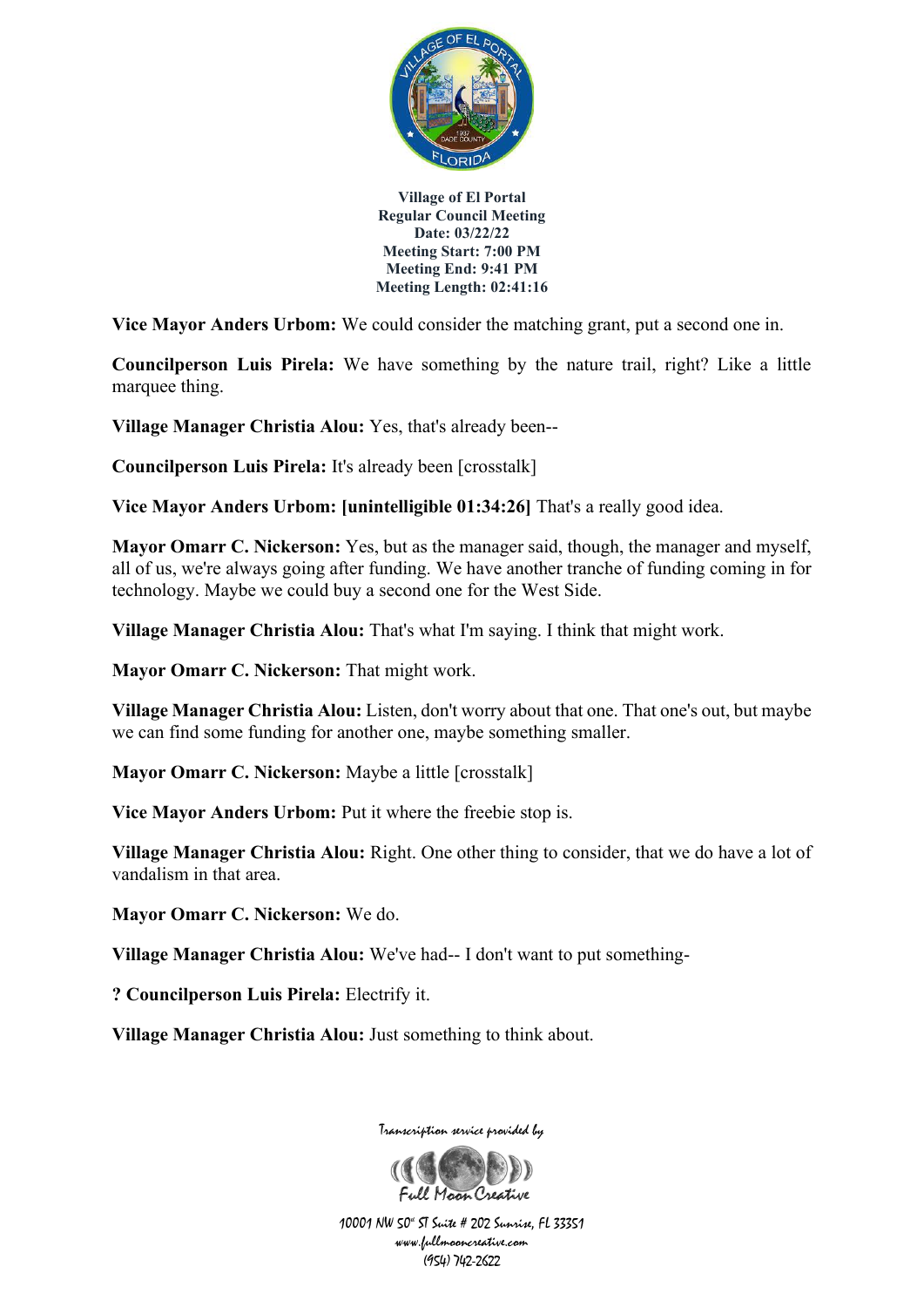

**Mayor Omarr C. Nickerson:** Yes, we have a lot more vandalism in that area and you know what, madam manager, that being said, if we are going to do something, we should look into putting a digital one on the west side, because that will stop-- because I can only imagine with the kids walking to school over there, they'll take the letters and start spelling bad words and stuff. It'd be crazy.

**Village Manager Christia Alou:** They will kick that thing down. It's rusty, it's only held because it's been painted a few times.

**Mayor Omarr C. Nickerson:** Remember, we painted it all the time to make it look like it's new, but it's not. All right, you guys-

**Vice Mayor Anders Urbom:** It's also possible with the digital one that-- I would imagine there may be an option of some type of-- cameras are a dime a dozen these days and a small camera with a sign that says, "Police monitored."-

**Mayor Omarr C. Nickerson:** Yes. I don't think a digital--

**?Attorney Geller: [unintelligible 01:35:58]** just a sign.

**Mayor Omarr C. Nickerson:** Right. Yes. A digital one over there, I don't think we'll have a problem though, because we control-- they're not going to bust it open.

**Vice Mayor Anders Urbom:** No, but I'm saying in terms of like-- they could spray paint the LCD screen or something like that.

**Mayor Omarr C. Nickerson:** I see what you're saying. It's all good. All right, you guys, I have a motion.

**Councilperson Luis Pirela:** I'm sorry. I do have a question, though. About the sign. Once it's decided to pass and whatever. Are we agreeing to the design of the marquee that's on the quote from that same vendor?

**Village Manager Christia Alou:** You want to pick out what it looks like?

**Councilperson Luis Pirela:** Right. I mean, what they send in the quote is pretty much what we have. It's nothing that is a little more modernized or anything, so it's-- We're sticking with



Transcription service provided by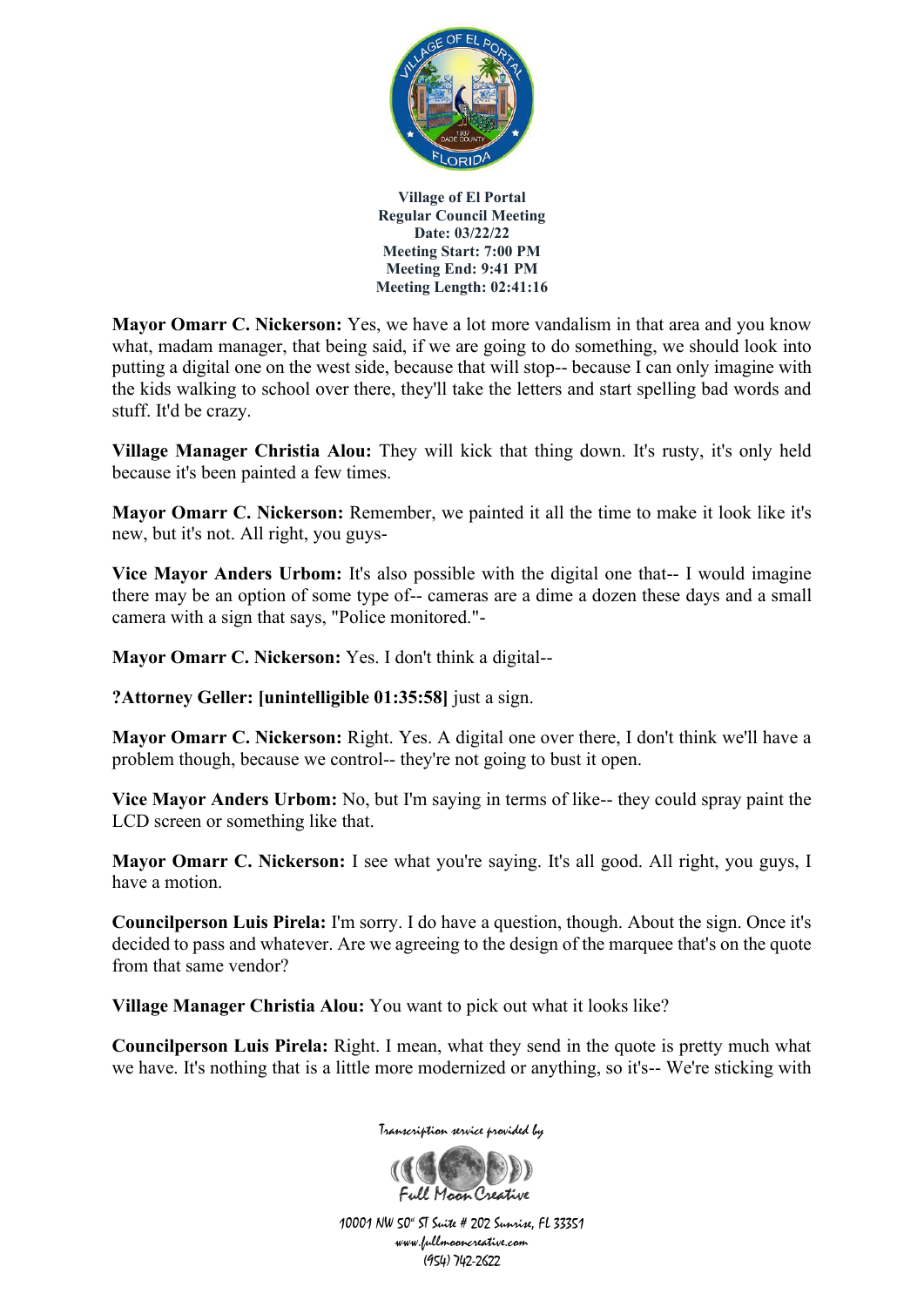

that? No, but the design of it, the poles with the little lanterns on top. Is the design going to be that's the one in the picture here or is it going to be something--?

**Village Manager Christia Alou:** Yes. That's what it would look like.

**Mayor Omarr C. Nickerson:** Yes, it's going to be--

**Councilperson Luis Pirela:** To be honest with you, I do like the one from the DDE display, whatever. It's a little bit more modern-looking. It looks better. If you're going to make the changes, just make sure that it's something that is a little more attractive. That's all.

**Mayor Omarr C. Nickerson:** The DDE-

**Councilperson Luis Pirela:** The second quote. The first one.

**Councilperson Dr. Anna E. Lightfoot-Ward:** Wait, stop. I like this one.

**Councilperson Luis Pirela:** That one. That's the one I'm referring to. Yes. That's the one I like. Yes.

**Mayor Omarr C. Nickerson:** Okay, let me just say this. It's okay, but understand that one is 13,000.

**Councilperson Luis Pirela:** No, I'm not saying to go with that most expensive one, but I'm just saying maybe-

**Village Manager Christia Alou:** You wanted to see if that--

**Councilperson Luis Pirela:** -having the company to design something a little different.

**Village Manager Christia Alou:** We can certainly ask.

**Mayor Omarr C. Nickerson:** We can ask, yes. I was just going to say that. We can ask. All right. Great. Any other questions or comments about the digital marquee? All right, hearing none. We do have a second. We do have a roll call. I mean, we do have a motion, we do have a second. Madam Clerk may I please have a roll call.

**Village Clerk Yenise Jacobi:** Role call. Councilperson Martin?

Transcription service provided by

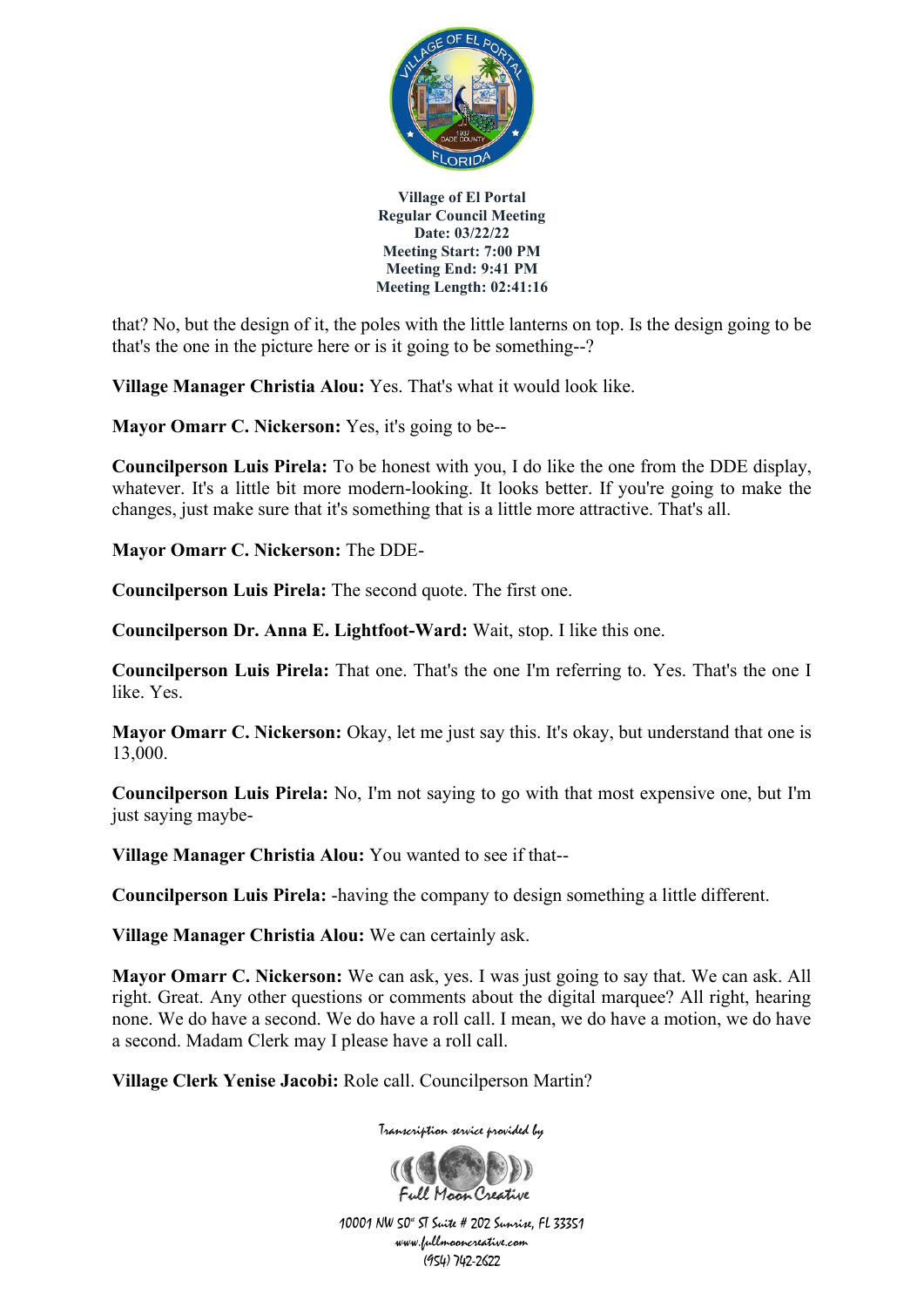

**Councilperson Martin:** Yes.

**Village Clerk Yenise Jacobi:** Councilperson Lightfoot-Ward?

**Councilperson Dr. Anna E. Lightfoot-Ward:** Yes.

**Village Clerk Yenise Jacobi:** Councilperson Pirela.

**Vice Mayor Anders Urbom:** Yes.

**Village Clerk Yenise Jacobi:** Vice Mayor Urbom.

**Vice Mayor Anders Urbom:** Yes.

**Village Clerk Yenise Jacobi:** Mayor Nickerson.

**Mayor Omarr C. Nickerson:** Yes.

**Village Clerk Yenise Jacobi:** Motion passes five to none.

**Mayor Omarr C. Nickerson:** Thank you very much. Moving on, resolution I2. Chief Mendez, you might want to come up for the next few resolutions, please. Resolution I2, Attorney Geller.

**Village Attorney Joseph S. Geller:** Resolution of village council, the village of El Portal Florida, of Miami Dade County, Florida providing for the purchase of essential police equipment for the village of El Portal, Miami Dade County for writing for incorporation of recitals, providing for an effective date.

**Mayor Omarr C. Nickerson:** Thank you very much. Again, you guys, this is from funding. This is not taxpayer dollars we're using to buy this. The reason why I wanted to do this, I've been reaching out to Chief Mendez saying "Chief Mendez, we got to get back to those traffic safety laser gun, speeding situations in El Portal." We need these radars. We're going to get a couple of them so that we can slow down the traffic and as I said, this is not taxpayer dollars. It's coming from funding, also federal funding. Do I have any questions or comments for this resolution before I ask for a motion, a second and open it up to the audience, to the residence?

**Councilperson Dr. Anna E. Lightfoot-Ward:** Mr. Mayor.



10001 NW 50<sup>\*</sup> ST Suite # 202 Sunrise, FL 33351 www.fullmooncreative.com (954) 742-2622

Full Maan Creative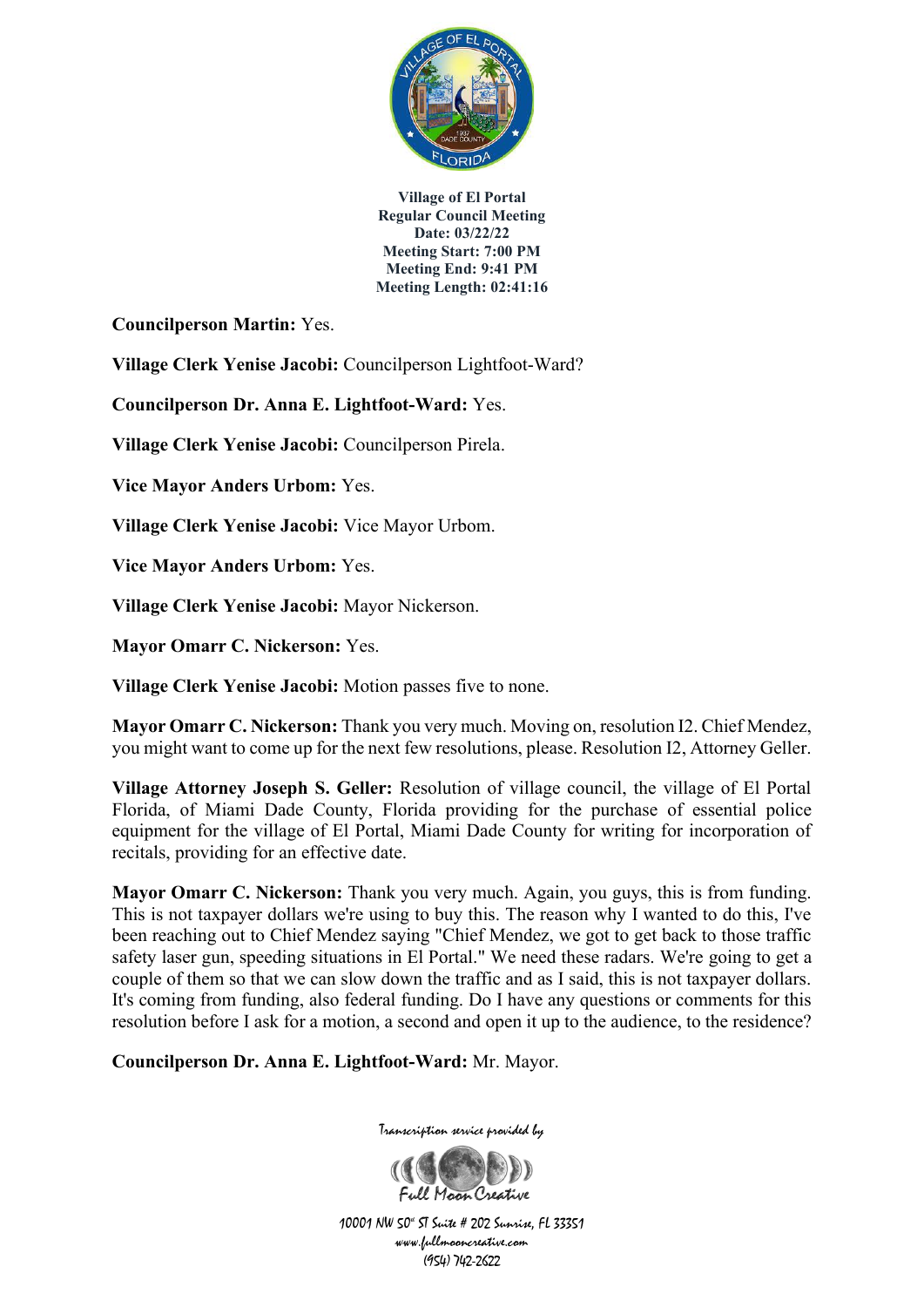

**Mayor Omarr C. Nickerson:** Yes, Councilperson Lightfoot-Ward.

**Councilperson Dr. Anna E. Lightfoot-Ward: [unintelligible 01:39:37]** department, we've been needing stuff for a long time. **[unintelligible 01:39:45]** We've been needing this stuff for a long time. **[unintelligible 01:39:49]** trying to figure it out but we figured you already know we've been needing this stuff for-- You've been here a little while. I don't think there's any objection that we we have been less than efficient when it comes to properly equipping our police service. That's all I want to say.

**Mayor Omarr C. Nickerson:** Thank you very much, Councilperson Lightfoot-Ward. We're correcting that now. We've been correcting that ever since this new council came aboard. I really appreciate all of you guys, definitely. Do I have any other questions or comments about the traffic safety laser radar?

### **Councilperson Luis Pirela: [inaudible 01:40:23]** corrections?

**Mayor Omarr C. Nickerson:** No, there's no corrections. She was just saying that this is a good thing that we're doing this. That's all she was saying.

**Councilperson Luis Pirela:** Oh, okay. There's no corrections.

**Mayor Omarr C. Nickerson:** No, there's no correction, no, no. Thank you very much. Do I have any last questions or comments before I ask for a motion? Do I have a motion to approve Resolution I2, Traffic Safety Laser Radars?

**Councilperson Luis Pirela:** I move.

**Mayor Omarr C. Nickerson:** Moved by Councilperson Pirela. Second by Councilperson Lightfoot-Ward. Did I hear that Councilperson Lightfoot-Ward?

### **Councilperson Dr. Anna E. Lightfoot-Ward: [inaudible 01:40:49]**

**Mayor Omarr C. Nickerson:** Yes, we did. Seconded by Councilperson Lightfoot-Ward. Anybody from the audience has--

**Village Attorney Joseph S. Geller:** I think she said, "I do move to--"

**Councilperson Dr. Anna E. Lightfoot-Ward:** I don't know. Pardon me.

Transcription service provided by

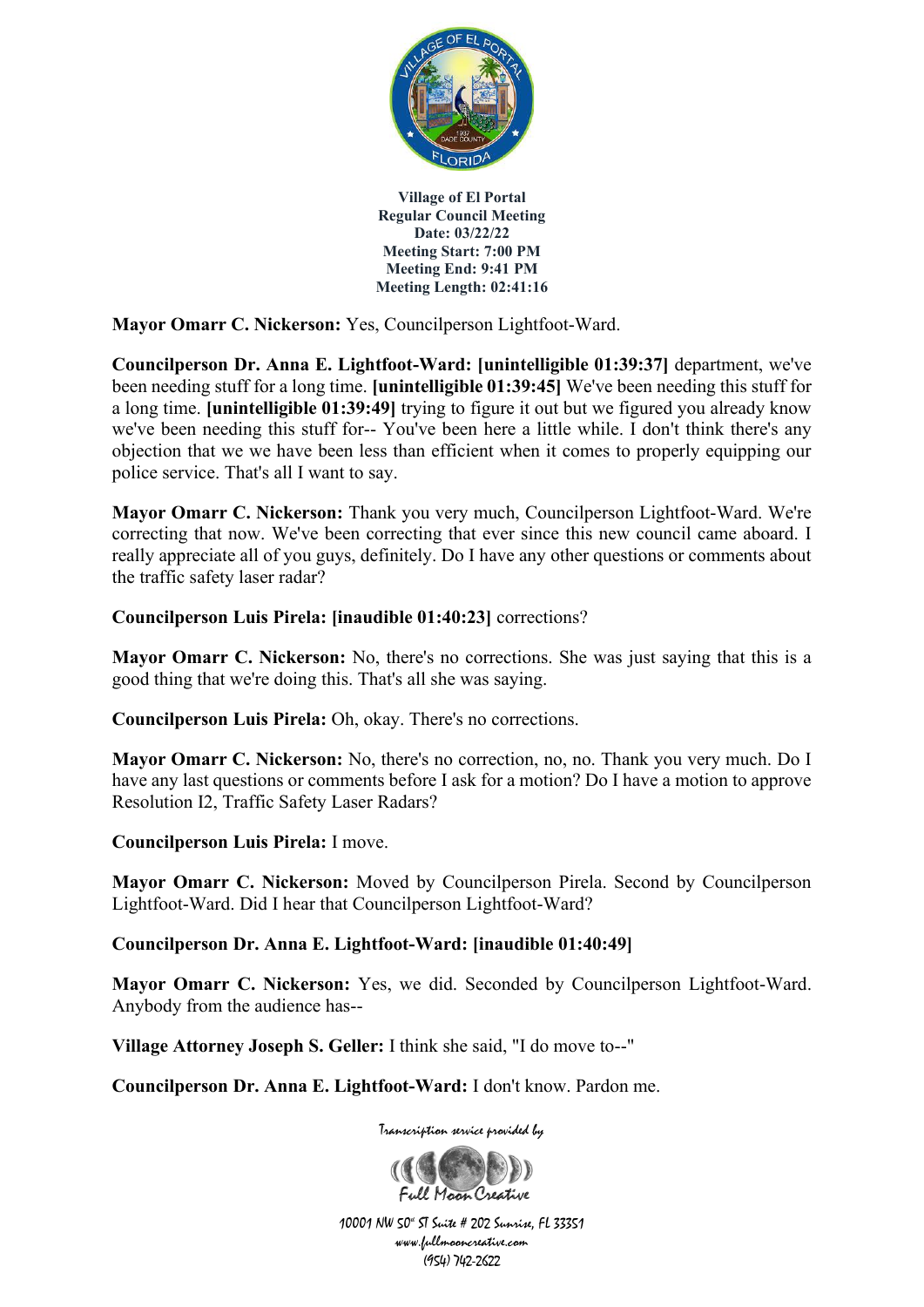

**Village Attorney Joseph S. Geller:** I do.

[laughter]

**Mayor Omarr C. Nickerson:** Do I have any comments from the audience before I ask for a roll call? I'm seeing none. Madam Clerk, may I please have a roll call for Resolution I2.

**Village Clerk Yenise Jacobi:** Roll call. Councilperson Martin?

**Councilperson Darian Martin:** Yes.

**Village Clerk Yenise Jacobi:** Councilperson Lightfoot-Ward?

**Councilperson Dr. Anna E. Lightfoot-Ward:** Yes.

**Village Clerk Yenise Jacobi:** Councilperson Pirela?

**Councilperson Luis Pirela:** Yes.

**Village Clerk Yenise Jacobi:** Vice Mayor Urbom?

**Vice Mayor Anders Urbom:** Yes.

**Village Clerk Yenise Jacobi:** Mayor Nickerson?

**Mayor Omarr C. Nickerson:** Yes.

**Village Clerk Yenise Jacobi:** Motion passes five to none.

**Mayor Omarr C. Nickerson:** Thank you very much. Moving on, Resolution I3. This is the GLOCK handguns.

**Village Attorney Joseph S. Geller:** Yes, sir. A resolution of this Village Council of the Village of El Portal, Florida of Miami-Dade County, Florida. Providing for the purchase of essential police equipment for the Village of El Portal of Miami-Dade County, providing for incorporation of recitals, providing for an effective date.



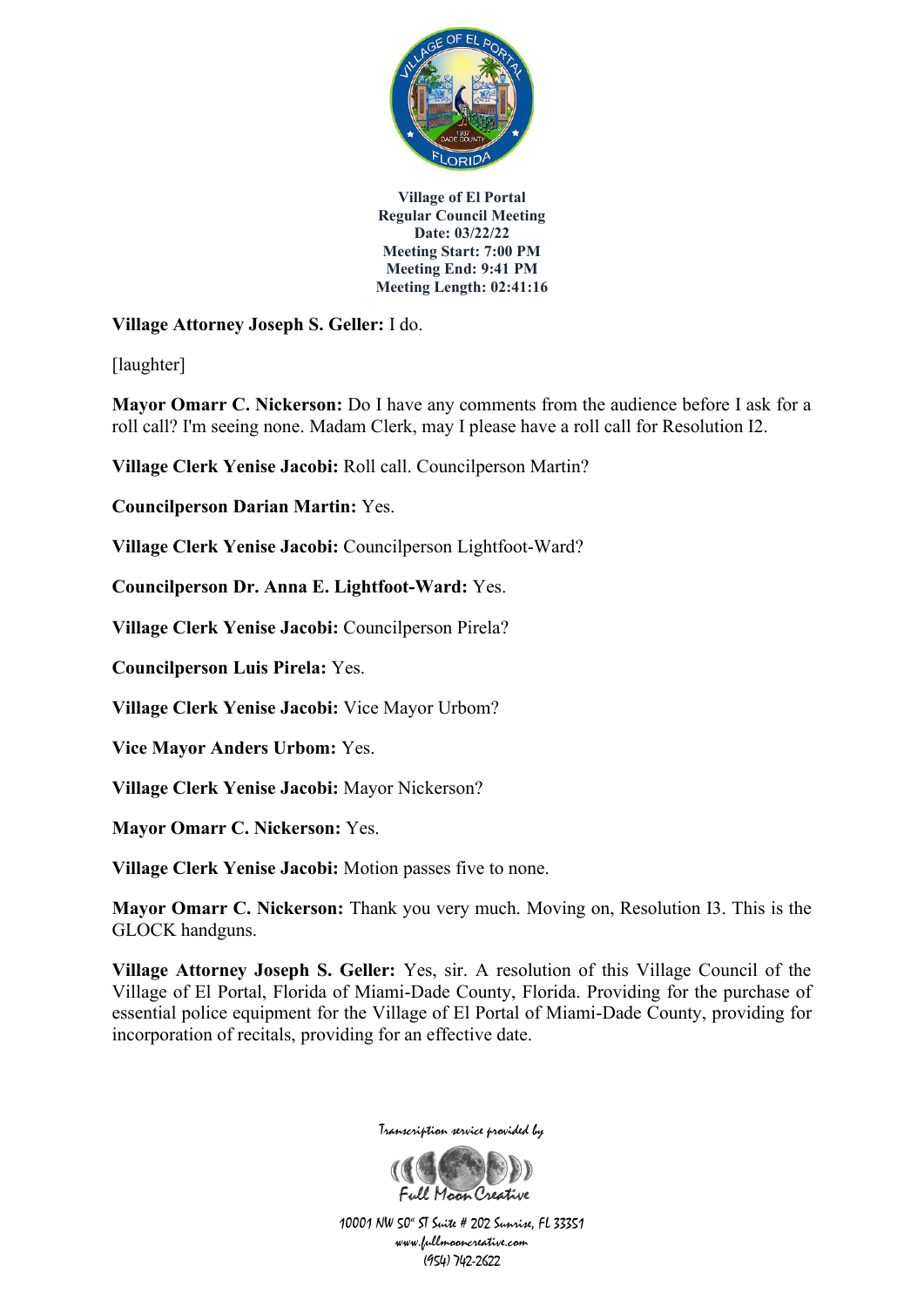

**Mayor Omarr C. Nickerson:** Thank you very much. Appreciate that, Attorney Geller. Unfortunately, throughout since I've been here, we've never given our police officers new handguns, and that's not a good thing. We also have, and we'll discuss this at another time, Madam Manager, but we also have it to where when our new police officers come in, a lot of the equipments that they have to purchase themselves, which I don't think is a really good thing because then you have different people with different levels of different things, and they have  $to--$ 

That's something that we can address at a later time, but at least we need to make sure that our police officers are protected, and they have the proper equipment, and they really have proper working handguns. Attorney Geller?

**Village Attorney Joseph S. Geller:** Just a reminder, Mayor, somebody needs to get me, just for the record, the final quote from **[unintelligible 01:42:21]** that were--

**Mayor Omarr C. Nickerson:** Yes, and it was sent to me, and I will send it to you, Attorney Geller. Thank you very much. That being said, do I have any questions or comments about Resolution I3 before I ask for a motion in a second? I'm hearing none. Do I have a motion to approve Resolution I3?

**Councilperson Luis Pirela:** I move.

### **Councilperson Dr. Anna E. Lightfoot-Ward: [unintelligible 01:42:42]**

**Mayor Omarr C. Nickerson:** Moved by Councilperson Pirela, second by Councilperson Lightfoot-Ward. Do I have any questions or comments from the audience? Come up, you have three minutes. Say your name, address, for the record about the handguns. I'm seeing, I'm hearing none. Madam Clerk, may I please have a roll call on Resolution I3.

**Village Clerk Yenise Jacobi:** Roll call. Councilperson Martin?

**Councilperson Darian Martin:** Yes.

**Village Clerk Yenise Jacobi:** Councilperson Lightfoot-Ward?

**Councilperson Dr. Anna E. Lightfoot-Ward:** Yes.

**Village Clerk Yenise Jacobi:** Councilperson Pirela?



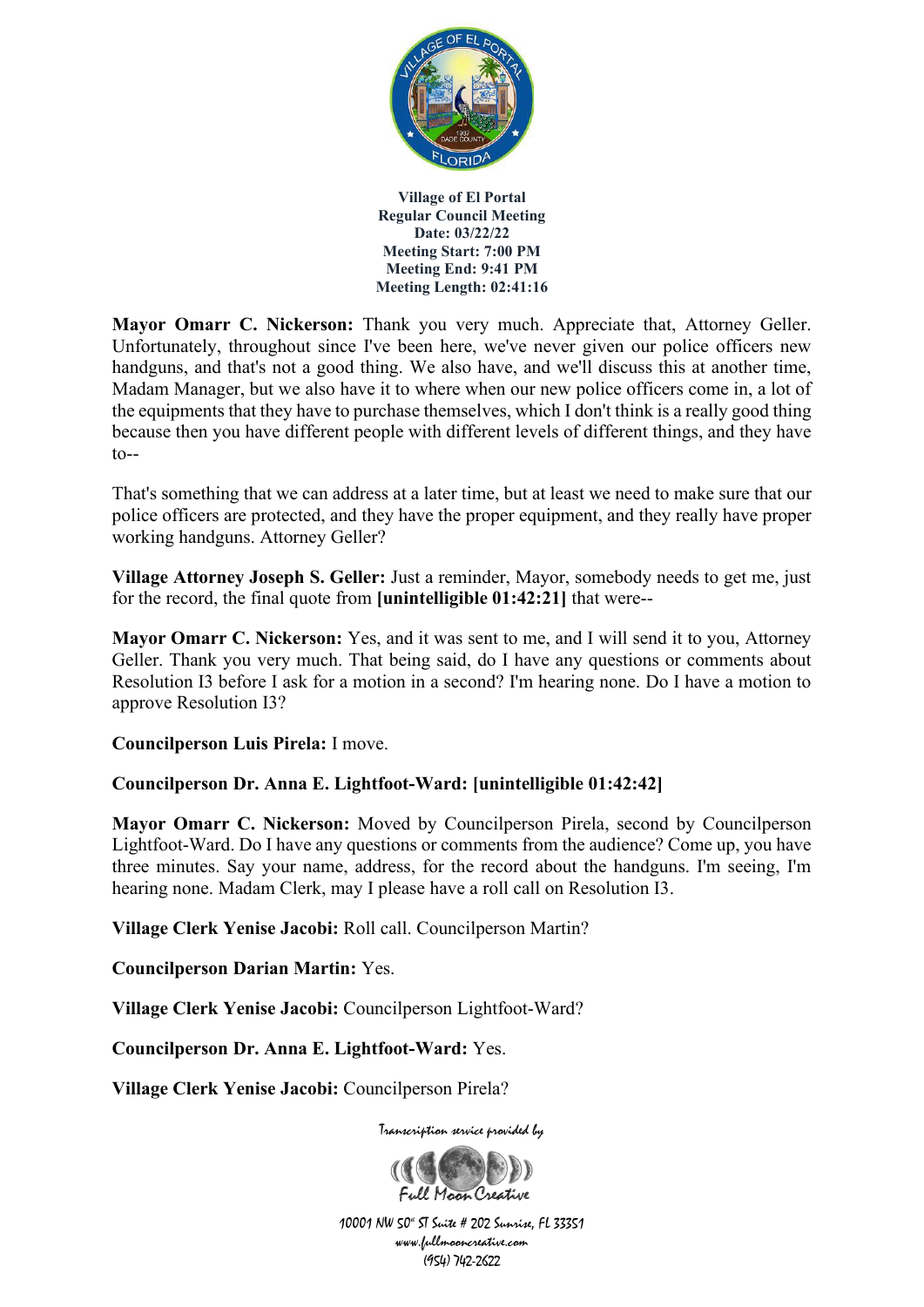

**Councilperson Luis Pirela:** Yes.

**Village Clerk Yenise Jacobi:** Vice Mayor Urbom?

**Vice Mayor Anders Urbom:** Yes.

**Village Clerk Yenise Jacobi:** Mayor Nickerson?

**Mayor Omarr C. Nickerson:** Yes.

**Village Clerk Yenise Jacobi:** Motion passes five to none.

**Mayor Omarr C. Nickerson:** Thank you very much. I appreciate that. Again, you guys this is all coming from funding, no taxpayer dollars. Chief Mendez, one last thing I want to ask you before you walk away and leave that. Madam Manager, you're going to be getting prepared to do your manager report.

Chief Mendez, one thing that I want to ask you, for the police department, in your opinion, what do you see is the dire piece of equipment that we need to focus on going forward in the next couple of months? What's the one thing that, the first thing that pops out of your mind. Don't think too deep. What's the first thing that pops out in your mind that you think you will be needing so we can start to digest that and prepare it for--

**Police Chief Alejandro Mendez:** Vehicles. Vehicles, we're growing, and we're going to grow more. Vehicles, number one, to be able to transition all officers daily and to deal with everything that we need to deal with.

**Mayor Omarr C. Nickerson:** Vehicles is the number one?

**Police Chief Alejandro Mendez:** Correct because we--

**Mayor Omarr C. Nickerson:** How many vehicles do you think you need to catch up to where you need to be?

**Police Chief Alejandro Mendez:** Based on what we had looked at before, the same as phase one.

**Mayor Omarr C. Nickerson:** Phase one and phase two?

Transcription service provided by

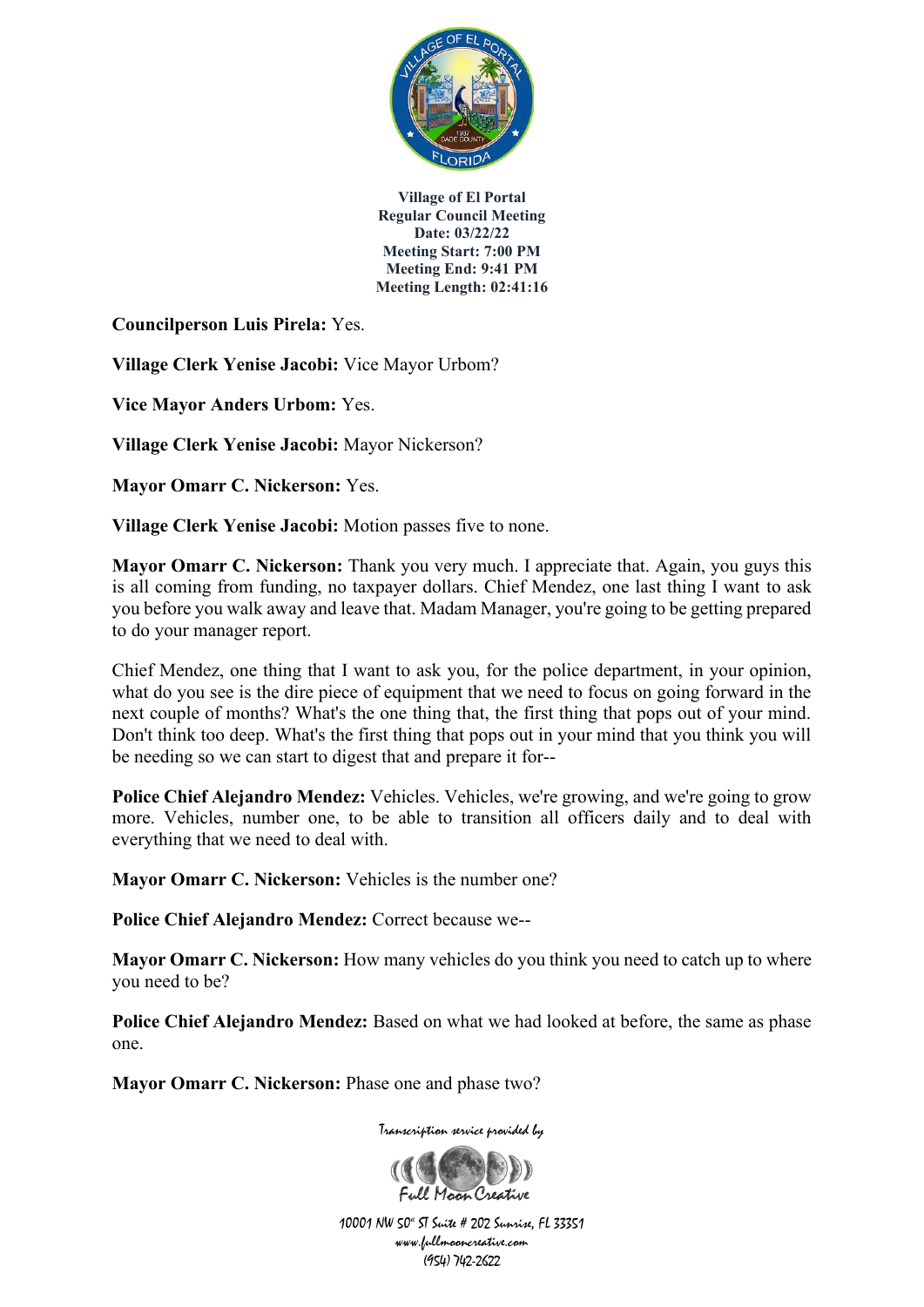

**Police Chief Alejandro Mendez:** Phase two, correct.

**Mayor Omarr C. Nickerson:** Okay, so the same amount? I can start to look at it, could I have that paper works, so could start to I look at that paperwork and see what we did and what that will entail.

**Police Chief Alejandro Mendez:** Yes.

**Mayor Omarr C. Nickerson:** Okay, so vehicles is the same as phase one, all right.

**Village Manager Christia E. Alou:** Just so I can chime in, Mayor, if I may.

**Mayor Omarr C. Nickerson:** Yes.

**Village Manager Christia E. Alou:** That would be six vehicles. The last time we did seven because [crosstalk]--

**Mayor Omarr C. Nickerson:** Could we get a quote [crosstalk] from the last time, so it would be one less--

**Village Manager Christia E. Alou:** We would need six more for phase two for the fleet management plan.

**Mayor Omarr C. Nickerson:** Okay, we'll have to look at that. Okay, I'll look at that for upcoming meeting. All right, Chief Mendez, anything else that you want to let us know before you disperse from the podium?

**Police Chief Alejandro Mendez:** No.

**Village Manager Christia E. Alou:** I think one more thing, I'm sorry, about the technology. I know your major, you all have talked about radios being outdated as well.

**Police Chief Alejandro Mendez:** Well, the handheld radios are outdated. We purchased more. You're basically buying an old radio, you're going to have to update on the new requirements. In the near future, you'll see agencies like the Beach. They've already upgraded, the city's done the same thing, and the smaller agencies around us.



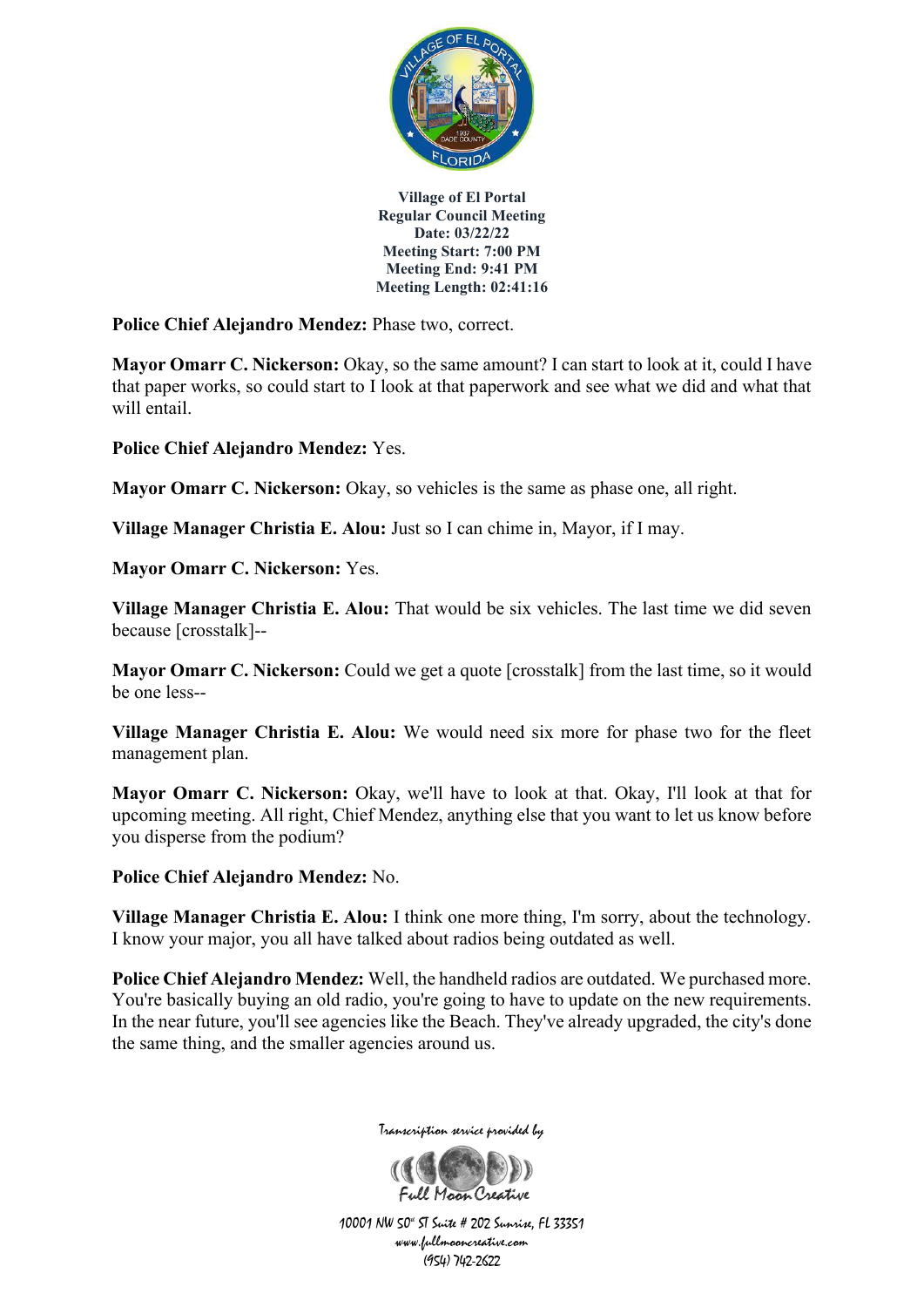

**Mayor Omarr C. Nickerson:** We can get that through our technology funding from the federal government, correct?

**Village Manager Christia E. Alou:** Yes.

**Mayor Omarr C. Nickerson:** That's not taxpayer dollars? Okay, so we'll definitely look at radios for the next meeting. I'll start to dive into the phase two of the police vehicles, and we'll see what comes to mind.

**Police Chief Alejandro Mendez:** Yes, and you were asking about the--

**Village Attorney Joseph S. Geller: [unintelligible 01:45:27]** the new equivalent **[unintelligible 01:45:34]**.

**Mayor Omarr C. Nickerson:** Not from, yes, exactly, absolutely. Thank you very--

**Councilperson Dr. Anna E. Lightfoot-Ward:** I had a question about, what's the life cycle of this equipment? Your lasers, what's the life cycle?

**Police Chief Alejandro Mendez:** The lasers, probably, give or take with calibration and everything, we take care of them, they're probably going to be around for about four or five years.

**Councilperson Dr. Anna E. Lightfoot-Ward:** This one that we just voted, the purchase of essential equipment--

**Mayor Omarr C. Nickerson:** The guns.

**Councilperson Dr. Anna E. Lightfoot-Ward:** What's the life cycle on the weapon?

**Police Chief Alejandro Mendez:** The firearm itself, probably barring anything that comes up in the future, 15, 20 years.

**Councilperson Dr. Anna E. Lightfoot-Ward:** How often do you clean them?

**Police Chief Alejandro Mendez:** Well, that's part of the maintenance and everything else, probably--



Transcription service provided by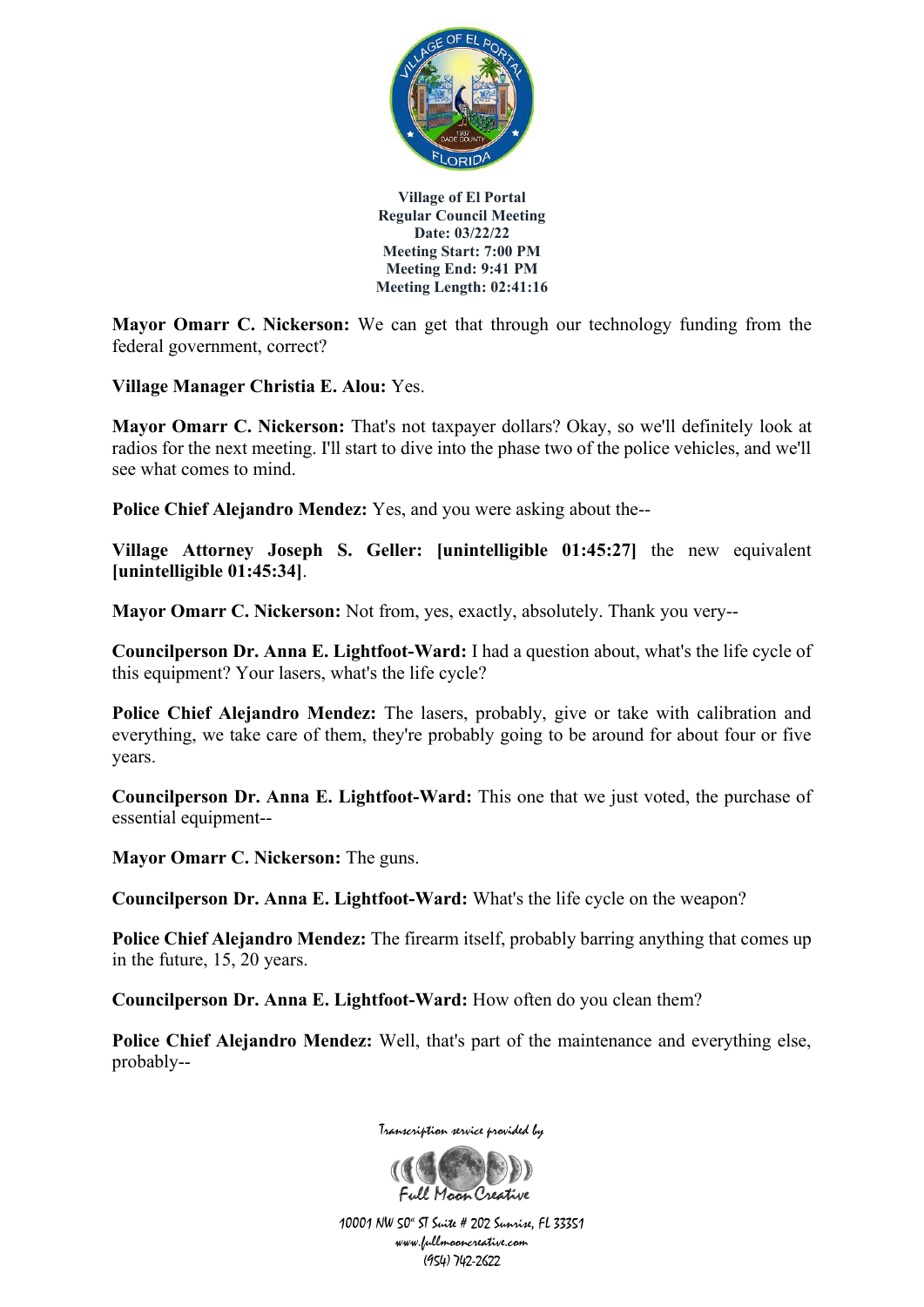

**Councilperson Dr. Anna E. Lightfoot-Ward:** How often do you clean?

**Police Chief Alejandro Mendez:** When we qualify, which is twice a year.

**Councilperson Dr. Anna E. Lightfoot-Ward:** Twice a year, that's it?

**Police Chief Alejandro Mendez:** I take it upon myself I clean mine all the time.

**Councilperson Dr. Anna E. Lightfoot-Ward:** I'm really serious. You know I worked in a police service in the federal. I'm really serious.

**Police Chief Alejandro Mendez:** When we qualify, part of the training that we put them through is cleaning the handgun, servicing it, and knowing that it's ready.

**Councilperson Dr. Anna E. Lightfoot-Ward:** You don't have a--

**Police Chief Alejandro Mendez:** We always encourage them that that's something they do all the time.

**Councilperson Dr. Anna E. Lightfoot-Ward:** There's no one that's watching the birdhouse? Nobody's clicking in when they clean their weapons whether they do in training? [coughs]

**Police Chief Alejandro Mendez:** We don't have anybody dedicated to it, you're correct.

**Councilperson Dr. Anna E. Lightfoot-Ward:** Officers don't feel a dedication to keeping their weapon?

**Police Chief Alejandro Mendez:** We do. That's a frame of mind that we put them at. For the most part, even in larger agencies, in the agencies, I was before. You always had one that would show up to qualify and their gun was rusted shut.

**Councilperson Dr. Anna E. Lightfoot-Ward:** That's what I'm talking about.

**Police Chief Alejandro Mendez:** There's no way around it. For the most part, that's your lifeblood, so most everybody takes care of it, and doesn't make the required maintenance. Not to mention line inspection. I inspect the car, I inspect the firearm.



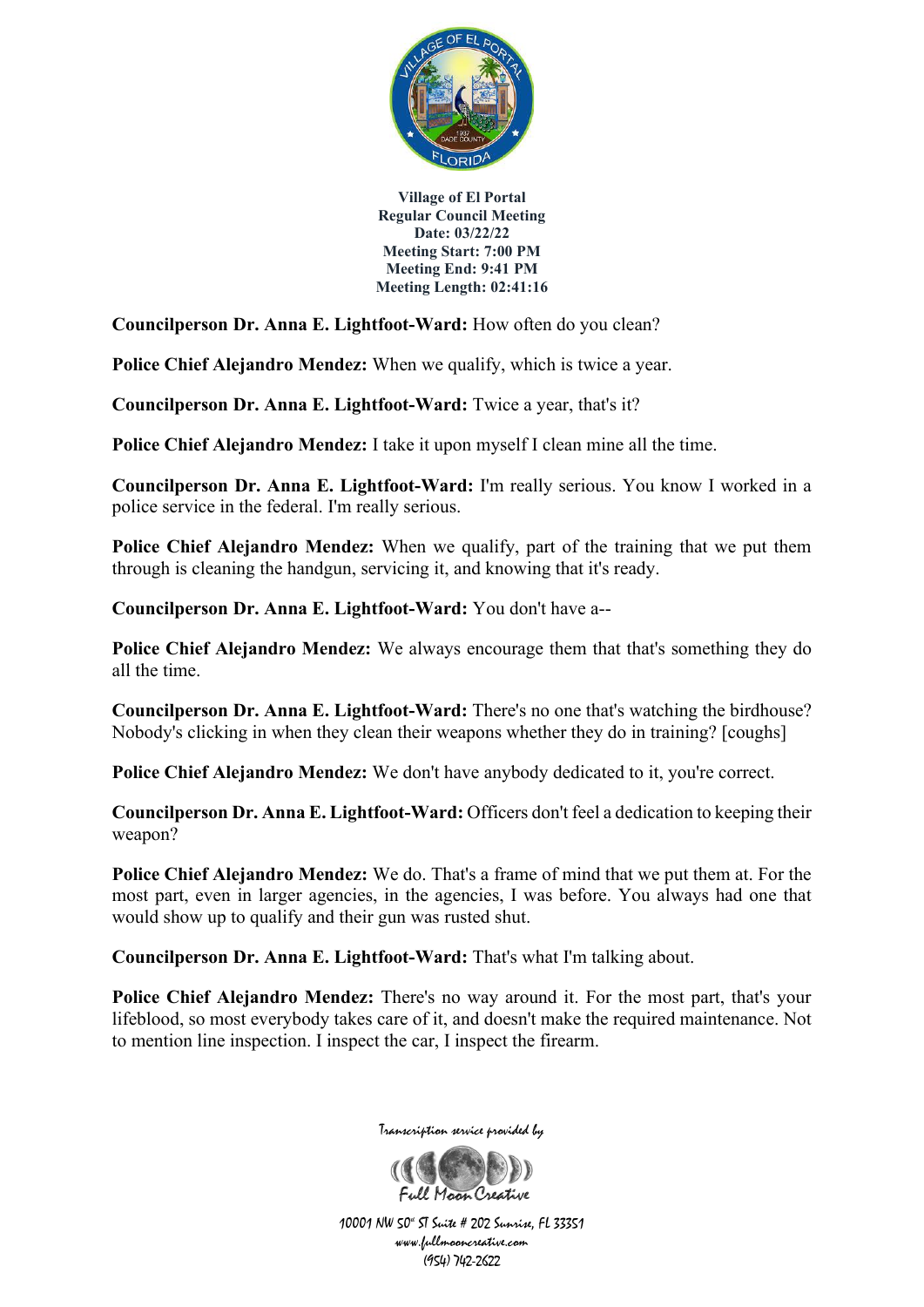

**Councilperson Dr. Anna E. Lightfoot-Ward:** I'm thinking the same thing. That's my whole question.

**Police Chief Alejandro Mendez:** I understand.

**Councilperson Dr. Anna E. Lightfoot-Ward:** Why would you have equipment, we're paying for it, it's not being maintained whether it's used or not. It still has to be maintained.

**Police Chief Alejandro Mendez:** Oh, no that's a massive part of purchase and everything else.

**Councilperson Dr. Anna E. Lightfoot-Ward:** Thank you.

**Mayor Omarr C. Nickerson:** Thank you very much.

**Councilperson Dr. Anna E. Lightfoot-Ward:** I appreciate that, I do.

**Mayor Omarr C. Nickerson:** Thank you very much, Councilperson Lightfoot-Ward. Thank you very much, Chief Mendez. Moving on to reports. Madam Manager, if you want to go ahead with your report.

**Village Manager Christia E. Alou:** Thank you, I'll make it brief everyone. Just FYI, we are going to be restructuring the loan with Synovus, turning it into a term loan, but we are going to be bringing that before the council in the next couple of weeks. Mayor and I have been meeting with Synovus, and our bond council as well as counsel for Synovus to restructure. Everything is in good stead for now, and they are willing and able to work with us to restructure and get us in a place where we can stay in a good status as we continue to finalize these 2019 and 2020 audits.

For the 2020 legislative session, it just ended. The village did not receive any funding for our request, but through much effort all of us we all went to Tallahassee. We met with people and we really advocated for the village in a meaningful way, but it wasn't our year this year. Last year we were able to get the Rotunda funding on the west side.

This year, nothing, but we still keep trying. As Mayor says often, we were out here getting lots of other funding as well. It wasn't our year this session for the request, but we'll ask again next season. The legislative team would like to come before the council and describe what happened over the session. We'll expect to hopefully see them next month, so you'll see them. The park's renovation project continues. We are awaiting plans from our landscape architect. He is

Transcription service provided by

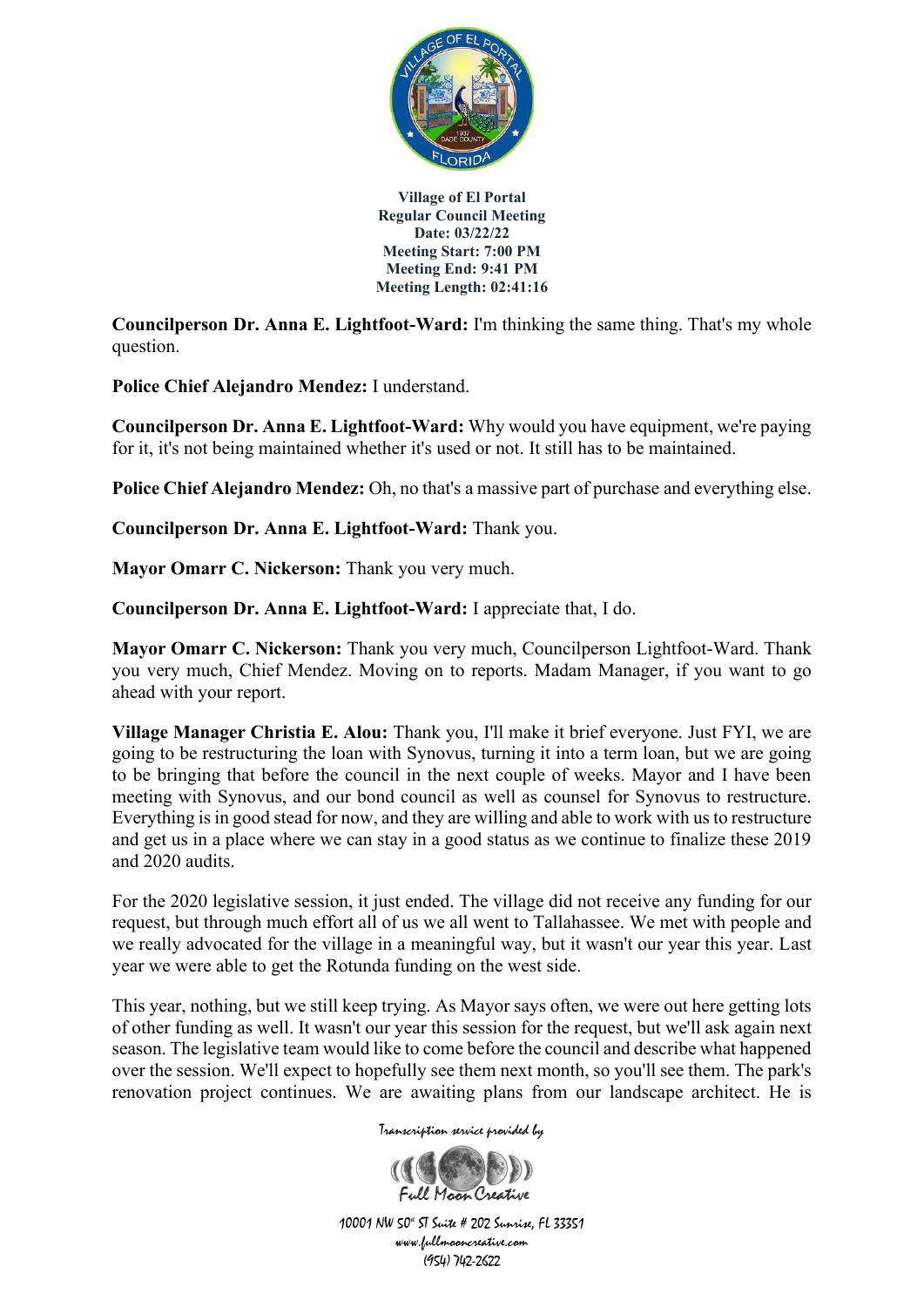

supposed to be presenting some plans to us, something that would be visually appealing and understandable so that we can have a public meeting. We really want to engage the community, perhaps with a community forum. I've discussed this with

Councilperson Pirela who will host it. Once we get those completed plans that are more presentable.

We've gotten some really technical plans that we can't even understand, but we'll get something that's going to be a lot more digestible so we can see what these parks will look like.We don't have a date yet but please check website. For our viewers, please check the village website for more information on when we'll have a community forum to discuss the park's renovations.

The village of El Portal continues to have this lovely electrical shuttle vehicle. It's fully operating and it's lovely, and it takes you just where you need to go. Mayor Nickerson and I went this week down to the Board of County Commissioners and had an enjoyable ride, so pleasant, so nice. I really encourage anyone who has an opportunity to take the shuttle. You'll feel great about not having to drive in the traffic or park. It really does take you right to where you need to go.

Sometimes if that means an extra hop on another means of transit that's nice too, but the walk is easy as well. We did that and we're planning more activities on the shuttle but we encourage people to ride. Our ridership has actually gotten a lot better so keep up the good work of promotion and please ride the shuttle our El Portal residents.

Our building department is continuing to go through its IT digitization process. It's a long arduous process. We're building certain things to store these documents for the documents maintenance first, and then as we're doing that they are scanning. It continues but we haven't been getting any complaints. That's the beautiful thing. I'm really happy about that. We're already a lot more efficient than we have been. We're getting very close to the goal.

Once the building department is digitized, then we'll start the other administrative departments digitization. It just helps with our customer service once we're in that way. Also, it helps when things like a pandemic or something happens or a hurricane where people need to work from home but works has to be done. This is going to be helpful for us in the long run.

One other thing just for the community to know that there has been no change at the North Miami Avenue Bridge. We did get it on good authority from County Commissioner Keon

Transcription service provided by

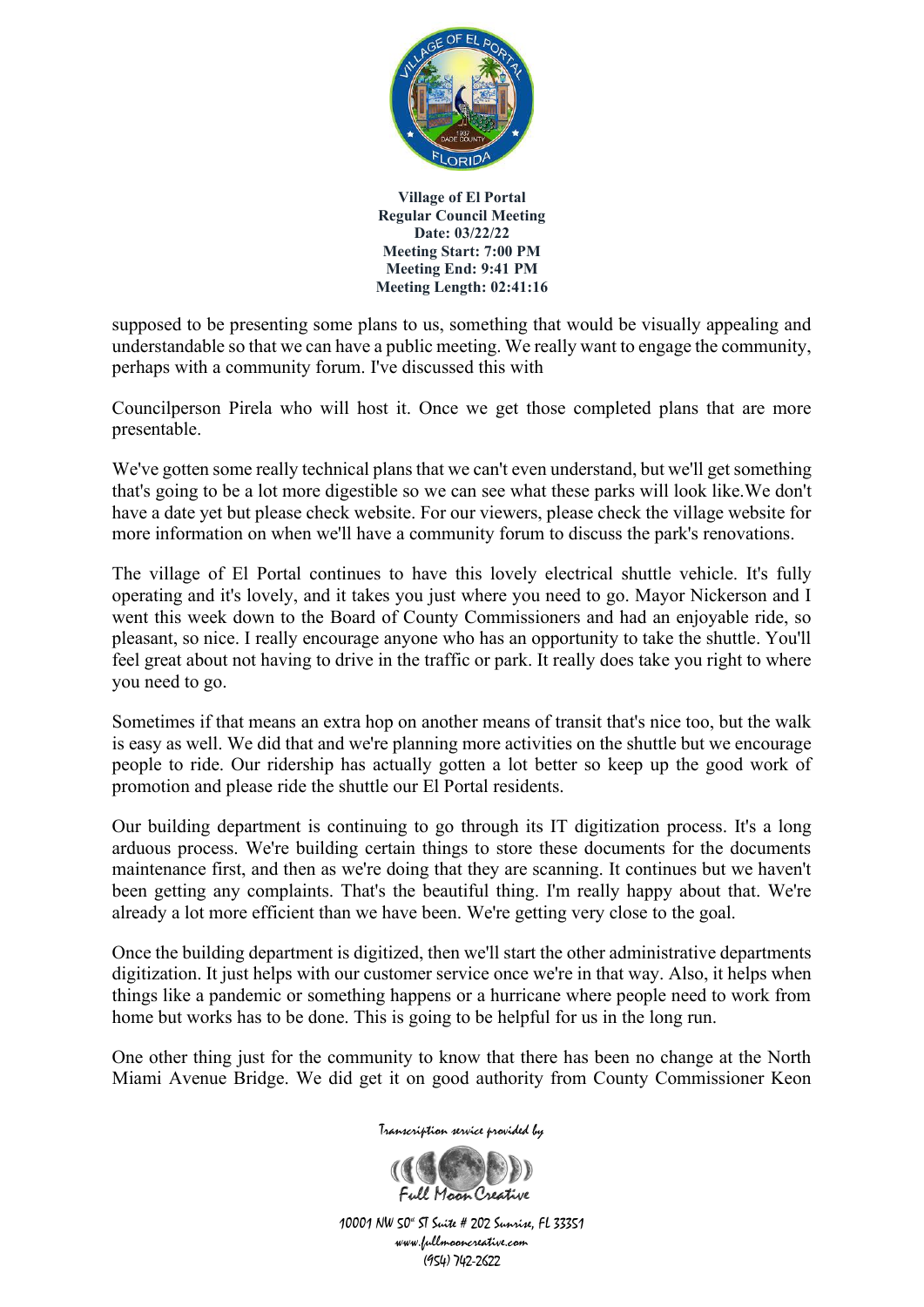

Hardemon's office. His intergovernmental affairs coordinator reached out to us. We've met with her a couple of times, Mayor and I, over March.

She did get some answers about the Canal Bridge construction. She's saying it was delayed for approximately 16 months while the design-build team redesigned the canal embankment protection and associated permitting with multiple agencies took place. The redesign was necessary due to unexpected conditions of the canal embankment protection discovered during the construction.

We anticipate construction will resume at the end of the month and completion will be in one year. We've still got another year on this one. It's going to be a while. I don't like it. Nobody likes it, but we're hopeful that one day we'll have a safe bridge. It sounds like we've got another year to go. Just as an FYI, I will be placing this manager's report on the village website as I do every month. There's lots more that we do and it's all broken down in departments. If you have any questions, please feel free to reach out to me or consult the website. Thank you.

**Mayor Omarr C. Nickerson:** Thank you very much, Manager Alou. I appreciate that. Because of time I'm going to bypass my Mayor's report. I'll put it on April's agenda. Attorney Geller?

**Attorney Joseph S. Geller:** Nobody sued us.

**Mayor Omarr C. Nickerson:** Thank you very much. That's a beautiful report. [claps] I appreciate that. Last, we have the last Good and Welfare. This is the time right now when anybody wants to come up and talk about anything at all. It doesn't have to be things just on this agenda anything at all. You have three minutes to come up and say your name and address for the record. Madam President.

**Maribel Fruitstone:** Good evening. 157 Northwest 88th Street, Maribel Fruitstone. There is a matter of the Arbor Day which is a Tree City USA. In order for us to stay at Tree City USA, I am wondering if the tree board has met and if they have scheduled a time or dates that they would like to celebrate Arbor Day which is usually in conjunction with Earth Day and the National Arbor Day. I am concerned not only as a resident but because the GFWC El Portal Woman's Club helps support the Arbor Day. I would like to have enough time for our members to assist in coordinating this event. Is it happening?

**Vice Mayor Anders Urbom:** I'm hoping to have a date for you by the end of next week.



Transcription service provided by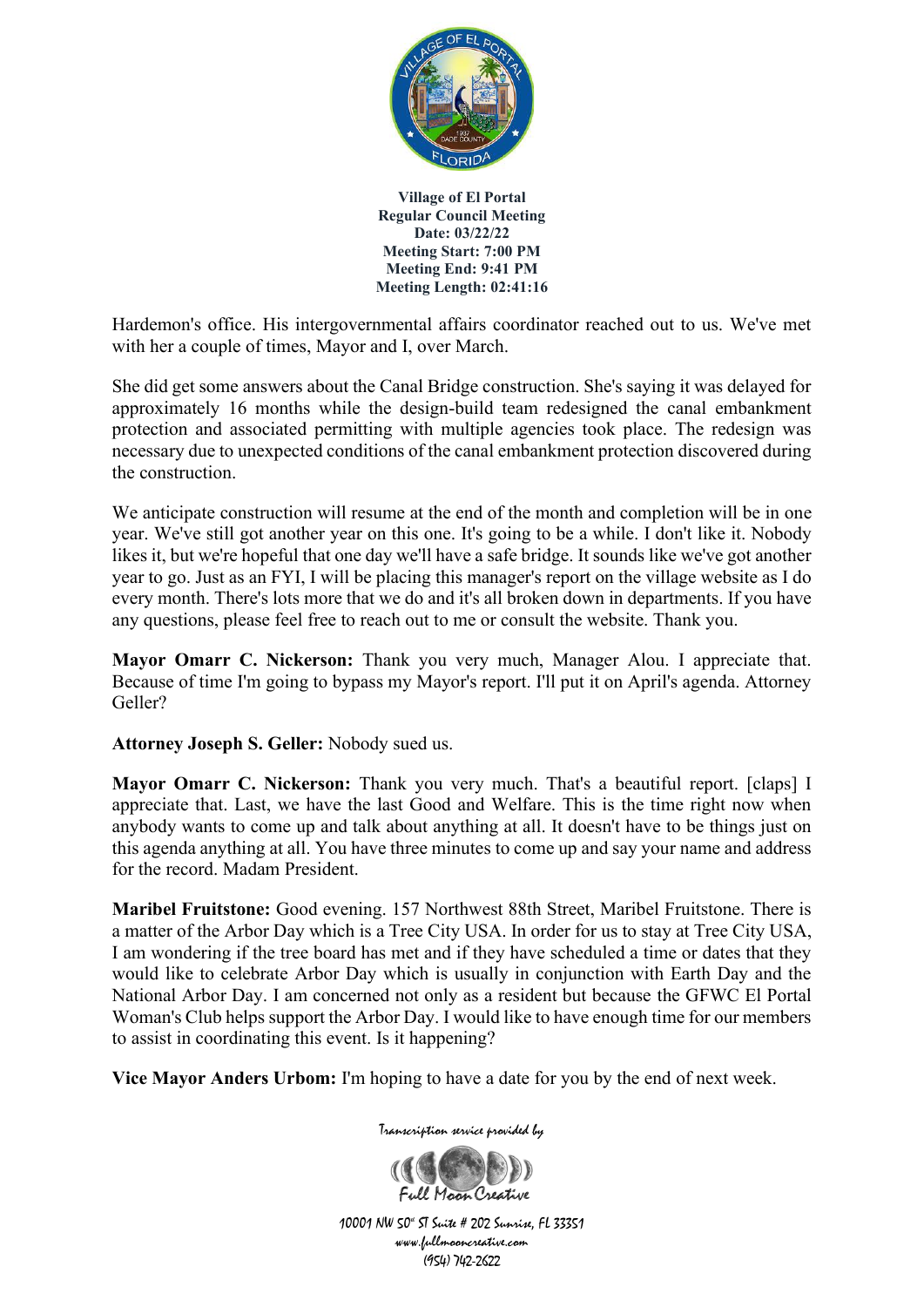

**Maribel Fruitstone:** Is it possible that that would be addressed at the other special meeting that we're going to be having?

**Vice Mayor Anders Urbom:** It is possible.

**Maribel Fruitstone:** Okay. All right. Good.

**Mayor Omarr C. Nickerson:** Thank you very much, Vice Mayor Urbom. I appreciate that. President Fruitstone, I think Attorney Geller wants you. Anybody else for Good and Welfare? Thank you very much. Seeing none. Do I have a motion to adjourn?

**Councilperson Darian Martin:** Oh, before we adjourn-- So sorry.

**Mayor Omarr C. Nickerson:** Yes, go ahead.

**Councilperson Darian Martin:** The short-term rental issue when is that coming back to us?

**Mayor Omarr C. Nickerson:** That's coming back-- For the short-term rental issue?

**Councilperson Darian Martin:** Yes, when are we getting something?

**Attorney Joseph S. Geller:** The issue came up in the legislature the last I heard. You would think I would know but I have to say that in the last week or so we get these messages flying back and forth. Sometimes somebody sneaks something onto one. I have to just really deconstruct that. According to the lead lobbyist for the League of Cities, nothing changed. They could not come to an agreement on a bill between the House and the Senate which is a very good thing. Anytime they fail to reach agreement that's a good thing.

My understanding is they didn't do anything which means we can put this on the agenda for our next meeting with no changes except any changes that this council wants to make. If it turns out that I'm wrong, that something sneaked through but I think would have heard about it. It's a very hot issue in Tallahassee. Apparently, I can only say we got lucky what they'll do next session, I won't be there to stop them but it looks like we can put it on for the very next meeting.

**Councilperson Darian Martin:** Is that a--

**Mayor Omarr C. Nickerson:** April.



Transcription service provided by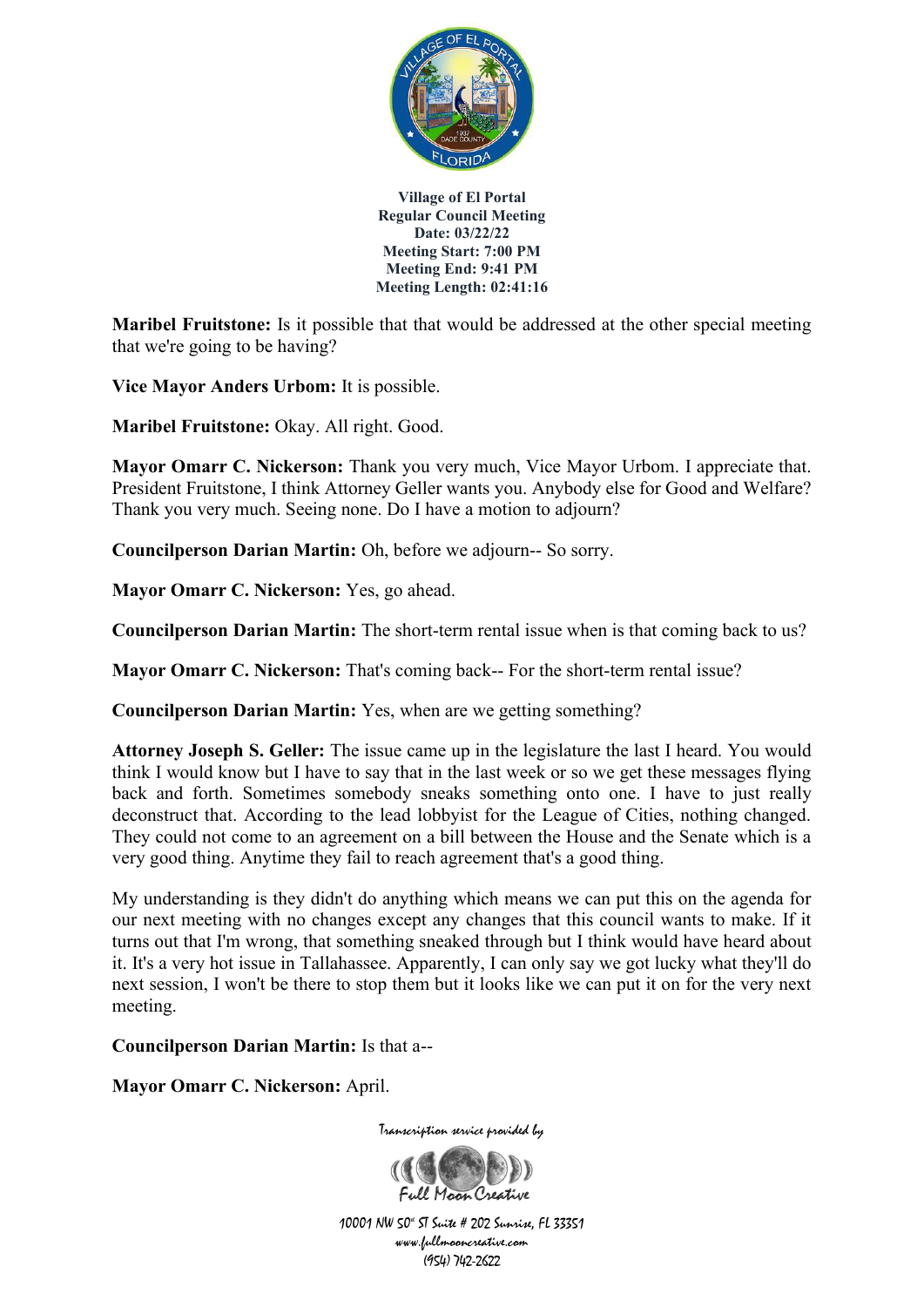

**Councilperson Darian Martin:** What date is that meeting, Madam Clerk?

**Village Clerk Yenise Jacobi:** April 6th?

**Mayor Omarr C. Nickerson:** The fourth Tuesday in April which is--

**Councilperson Darian Martin:** April 26th.

**Attorney Joseph S. Geller:** It would be first reading because it is--

**Mayor Omarr C. Nickerson:** It's first reading.

**Attorney Joseph S. Geller:** I don't think we had first reading or we might.

**Village Clerk Yenise Jacobi:** We did but we're going to revisit the previous meetings so she can have or include, or anybody else that **[unintelligible 01:57:17]**.

**Attorney Joseph S. Geller:** Right. We can make any changes you want that don't violate state law.

**Councilperson Darian Martin:** Okay, that sounds good.

**Attorney Joseph S. Geller:** We're ready to get that on for the next meeting. Again, I think if somebody had snuck it through which is what they try to do. That somebody gets up in front of you and says, "We have a message from the Senate. They've amended our bill. This is what the amendment does." Assuming they speak truthfully, we would know but that's not always the case.

**Councilperson Darian Martin:** No, I completely get that caveat. I just want to make sure because last time I expected something on this agenda. I just want to make sure in my mind that I said that on April 26th agenda we will be hearing something about the short-term rental so it doesn't seem as though we forgot about.

**Attorney Joseph S. Geller:** Let me just say, Councilperson. That said, if any member of the council has any changes to the draft, we'd like to get them within, let's say, the next couple of weeks.

**Councilperson Darian Martin:** That's doable. That's good to know.

Transcription service provided by

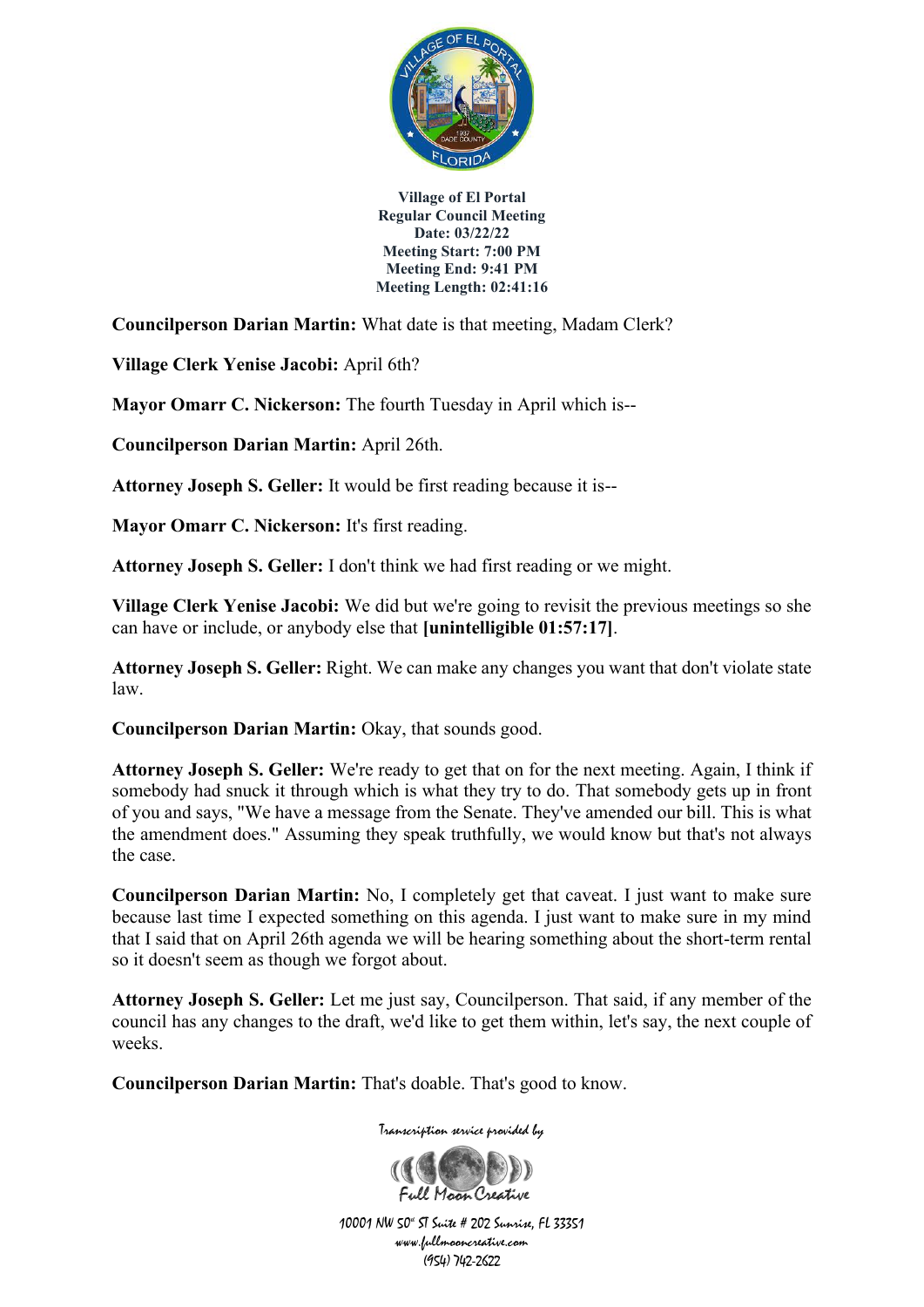

**Attorney Joseph S. Geller:** If anybody has anything, we can-- Unless it's something that is clearly prohibited since the law hasn't changed. Let me just be clear. What we've drafted and I talked about this again with the League of Cities, it's a little aggressive. I can't tell you everything we put in there. For instance, some stuff Miami Springs does. I can't tell you it's been actually approved yet by a court, but we're not the first to do it. Other cities have done it. They've done it before us.

We could be challenged because, again, we're being a little aggressive because we're trying to do more to regulate it. We had some strong feelings obviously about some of it from our residents and whether any changes are due based on public input I leave to you guys. If there are any changes, we'd like to get them in the next couple of weeks so we can be sure that we can get them made and get this on the agenda for the next meeting.

**Councilperson Darian Martin:** Thank you so much, Attorney Geller. I think the takeaway for the council is to get our comments in to you within two weeks, and then on April 26th, we will definitely see something on short-term rentals, and then we can move forward.

**Mayor Omarr C. Nickerson:** I will definitely have it on the agenda for you, Madam.

**Councilperson Darian Martin:** I like that. Thank you so much.

**Mayor Omarr C. Nickerson:** Thank you very much, Councilperson Martin. Any last questions or comments from the council before I ask for a motion to adjourn?

**Councilperson Dr. Anna E. Lightfoot-Ward:** Everyone likes to report it as an Airbnb but short-term rentals is what we're-- It's the same name,

it's the same thing, but they don't have any special whatever. We just don't like the noise. We don't like the confusion. We don't like, we don't like. What we're talking about is, we never put it on hold. Did we? We didn't put it on hold. It just never showed up on the agenda again, right?

**Mayor Omarr C. Nickerson:** No, we did because we put it on hold because he contacted us and said the state was deciding something in Tallahassee. We wanted to wait to see what they decided first, and then we would bring it back to the agenda. That's why we put it on hold.

**Councilperson Dr. Anna E. Lightfoot-Ward:** That's my confusion. The largest cities have enforced ordinances right now.



Transcription service provided by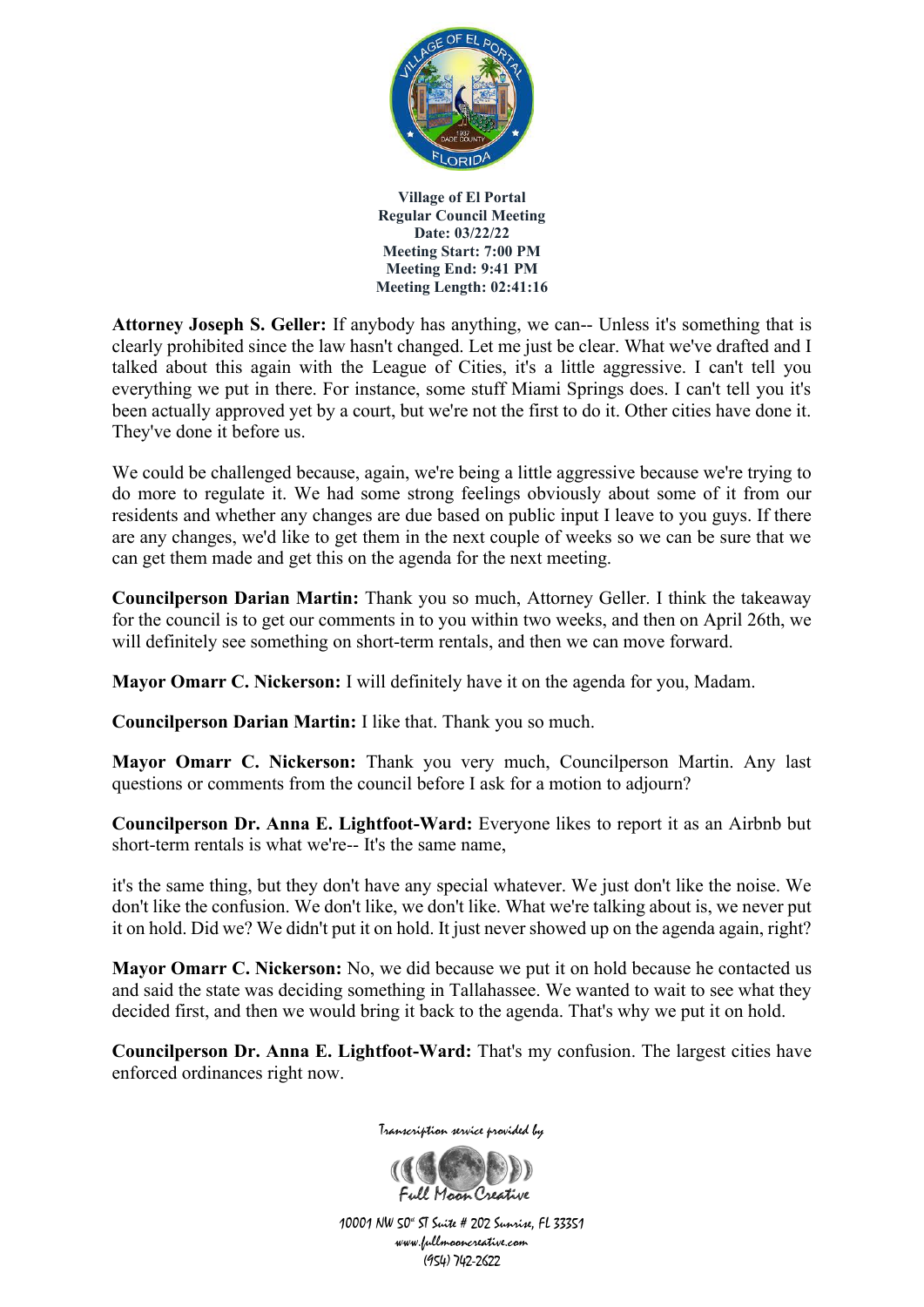

**Attorney Joseph S. Geller:** We have some. We have something on the books, what we're trying to do it would make it tougher. The question was, were they going to stop us? Because every bill, they **[unintelligible 02:00:50]** [crosstalk] They didn't get **[unintelligible 02:00:53]** best of my knowledge, they didn't get anything done. We can proceed with what we were talking about and try to toughen our ordinance to copy what some other local municipalities have done. Now, if that's not what you want to do.

**Councilperson Dr. Anna E. Lightfoot-Ward:** No, no. I'm hearing. I'm with **[unintelligible 02:01:13]** I want to get this on the books because I know other cities have already done it. I didn't know that we had paused it at this point because this is-- it's starting to be looked at as a foreign, an alien in the village to keep talking about Airbnb.

No, I'm talking about short-term rentals, period. I don't care what you call them because it's just a nuisance and yes, sir. Yes, Ma'am. I can hear around on my side and we live just a block away. She lives on that end, I live on this end, and just want to know what happened. I thought we completed this, but now you may remember we did halt it because we didn't know what the--

**Attorney Joseph S. Geller:** It looked like they had momentum, but as it turns out, they couldn't get their act together **[unintelligible 02:02:01]** what happened on the Condo Bill which should have been a **[unintelligible 02:02:06]** unfortunately in this case, **[unintelligible 02:02:10]**

**Councilperson Dr. Anna E. Lightfoot-Ward:** All right **[unintelligible 02:02:09]**

**Mayor Omarr C. Nickerson:** Thank you very much Councilperson Martin and Councilperson Lightfoot-Ward. Any last questions or comments from the council before I ask for a motion to adjourn?

**Councilperson Dr. Anna E. Lightfoot-Ward:** So moved.

**Mayor Omarr C. Nickerson:** Hearing none. Motion move by Councilperson Lightfoot-Ward. Do I have a second?

**Councilperson Darian Martin:** Second.

**Mayor Omarr C. Nickerson:** Second by Councilperson Martin. All of for will say aye.



Transcription service provided by